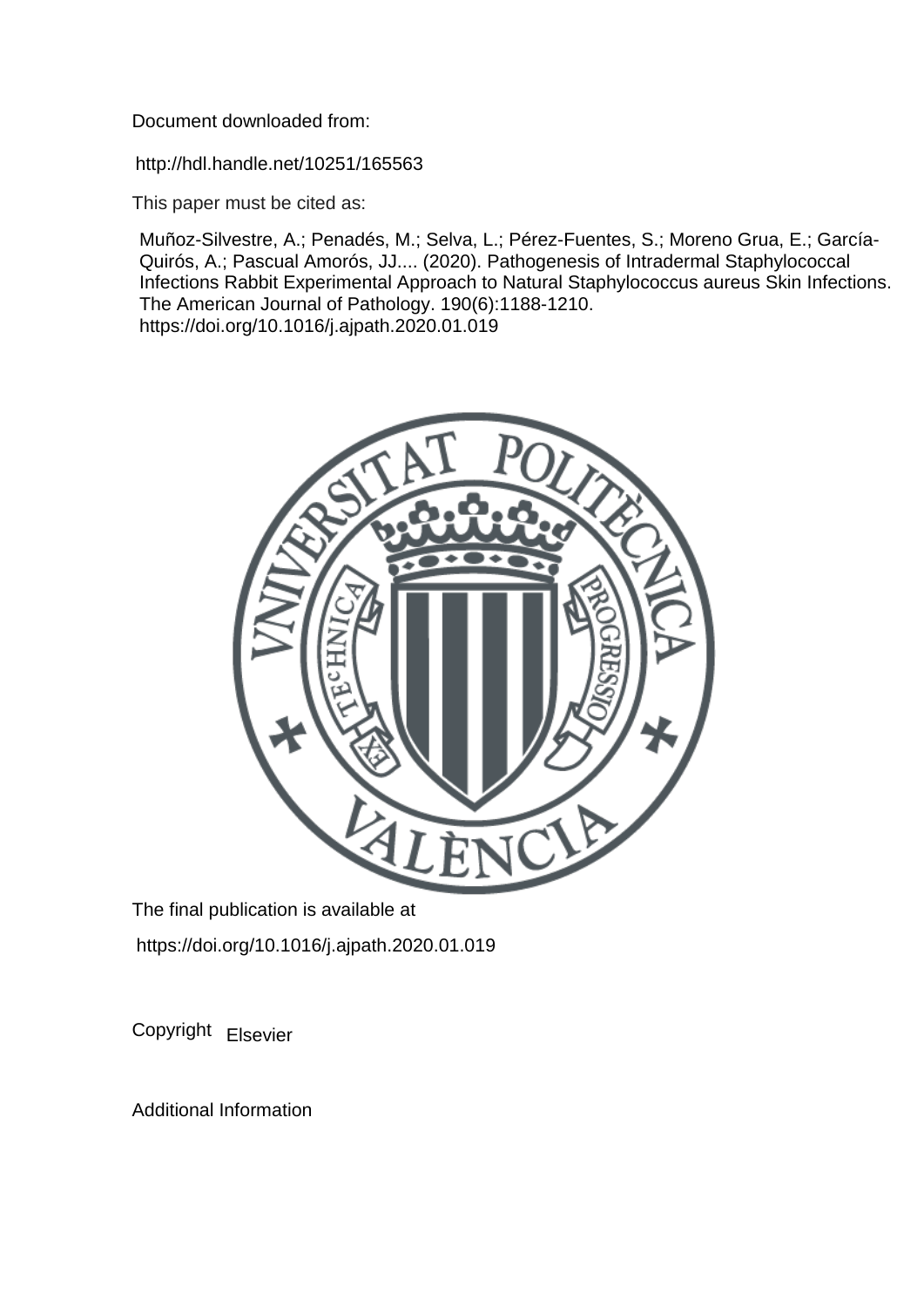| $\mathbf{1}$<br>$\overline{2}$ | Pathogenesis of intradermal staphylococcal infections: rabbit experimental approach to<br>natural Staphylococcus aureus skin infections                                                                                                |
|--------------------------------|----------------------------------------------------------------------------------------------------------------------------------------------------------------------------------------------------------------------------------------|
| 3                              |                                                                                                                                                                                                                                        |
| $\overline{4}$                 |                                                                                                                                                                                                                                        |
| 5<br>6                         | Asunción Muñoz-Silvestre a, Mariola Penadés a, Laura Selva a, Sara Pérez-Fuentes a, Elena<br>Moreno-Grua <sup>a</sup> , Ana García-Quirós <sup>a</sup> , Juan J. Pascual <sup>b</sup> , Alberto Arnau-Bonachera <sup>a</sup> , Agustín |
| 7                              | Barragán <sup>a</sup> , Juan M. Corpa <sup>a,*</sup> , David Viana <sup>a,*</sup>                                                                                                                                                      |
| 8                              |                                                                                                                                                                                                                                        |
| 9                              |                                                                                                                                                                                                                                        |
| 10                             | "Biomedical Research Institute (PASAPTA-Pathology group), Facultad de Veterinaria,                                                                                                                                                     |
| 11                             | Universidad Cardenal Herrera-CEU, CEU Universities, c/ Tirant lo Blanc 7, 46115 Alfara del                                                                                                                                             |
| 12                             | Patriarca, Valencia, Spain.                                                                                                                                                                                                            |
| 13                             |                                                                                                                                                                                                                                        |
| 14                             | <sup>b</sup> Institute for Animal Science and Technology, Universitat Politècnica de València, Camino de                                                                                                                               |
| 15                             | Vera 14, 46071 Valencia, Spain.                                                                                                                                                                                                        |
| 16                             |                                                                                                                                                                                                                                        |
| 17                             |                                                                                                                                                                                                                                        |
| 18                             |                                                                                                                                                                                                                                        |
| 19                             | Number of text pages: 37                                                                                                                                                                                                               |
| 20                             | Number of figures and tables: 12 figures $+1$ supplemental figure and 7 tables $+1$ supplemental                                                                                                                                       |
| 21<br>22                       | table                                                                                                                                                                                                                                  |
| 23                             |                                                                                                                                                                                                                                        |
| 24                             | "Running head": Pathogenesis of S. aureus infections                                                                                                                                                                                   |
| 25                             |                                                                                                                                                                                                                                        |
| 26                             | Grant numbers and sources of support: This study was supported by the Spanish Ministry of                                                                                                                                              |
| 27                             | Economy and Competitiveness (MINECO) (AGL2014-53405-C2-2-P) and the Universidad                                                                                                                                                        |
| 28                             | CEU Cardenal Herrera. Fellowships support Ana García-Quirós, Asunción Muñoz-Silvestre,                                                                                                                                                 |
| 29                             | Elena Moreno-Grúa from the Universidad CEU Cardenal Herrera, Sara Pérez-Fuentes from the                                                                                                                                               |
| 30                             | Generalitat Valenciana (ACIF/2016/085) and Mariola Penadés and Elena Moreno-Grua from                                                                                                                                                  |
| 31                             | the Spanish Ministry of Education, Culture and Sport (AP2010-3907 and FPU17/02708,                                                                                                                                                     |
| 32                             | respectively). Slide scanning was carried out with a scanner acquired with European Union                                                                                                                                              |
| 33                             | funds (FEDER Programme: PO FEDER 2007-2013).                                                                                                                                                                                           |
| 34                             |                                                                                                                                                                                                                                        |
| 35                             | Disclosures: none declared.                                                                                                                                                                                                            |
| 36                             |                                                                                                                                                                                                                                        |
| 37<br>38                       | Corresponding authors. Tel.: $+34961369000$ .<br>∗                                                                                                                                                                                     |
| 39                             | E-mail addresses: <i>jmcorpa@uchceu.es</i> (J.M. Corpa).<br>$\frac{dviana(a)$ uchceu.es (D. Viana).                                                                                                                                    |
| 40                             | Contact address detail: Biomedical Research Institute (PASAPTA-Pathology group)                                                                                                                                                        |
| 41                             | Facultad de Veterinaria, Universidad Cardenal Herrera-CEU, CEU Universities, c/ Tirant lo                                                                                                                                              |
| 42                             | Blanc 7, 46115 Alfara del Patriarca, Valencia, Spain.                                                                                                                                                                                  |
| 43                             |                                                                                                                                                                                                                                        |
| 44                             |                                                                                                                                                                                                                                        |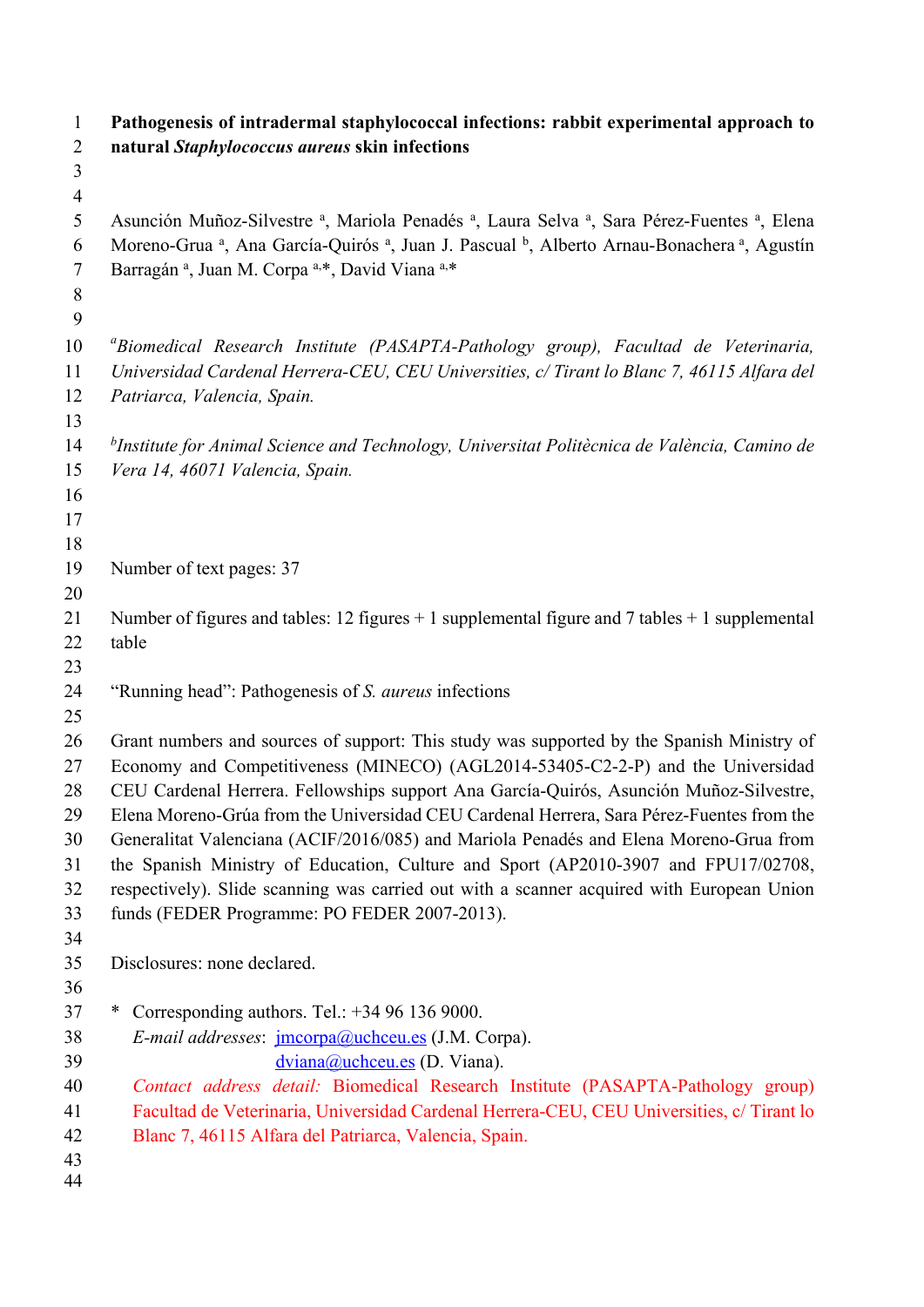# **Abstract**

 Despite the enormous efforts made to achieve effective tools that fight against *Staphylococcus aureus*, the results have not been successful. It is likely that such failure is due to the absence of truly representative experimental models. To overcome this deficiency, the present work describes and immunologically characterizes the infection for 28 days, in an experimental low- dose (300 CFU) intradermal model of infection in rabbits, which reproduces the characteristic staphylococcal abscess. Surprisingly, when mutant strains in the genes involved in virulence (JΔ*agr*, JΔ*coa*Δ*vwb*, JΔ*hla* and JΔ*psm*a) were inoculated, no strong effect on the severity of lesions was observed, unlike other models that use high doses of bacteria. The inoculation of a 54 human "rabbitized" (F*dlt*B<sup>r</sup>) strain demonstrated its capacity to generate a similar inflammatory response to a wild-type rabbit strain and, therefore, validated this model for conducting these experimental studies with human strains. To conclude, this model proved reproducible and may be an option of choice to check both wild-type and mutant strains of different origins.

- 
- *Keywords:* Pathogenesis; Abscess; Experimental infection; Rabbit; *Staphylococcus aureus*
-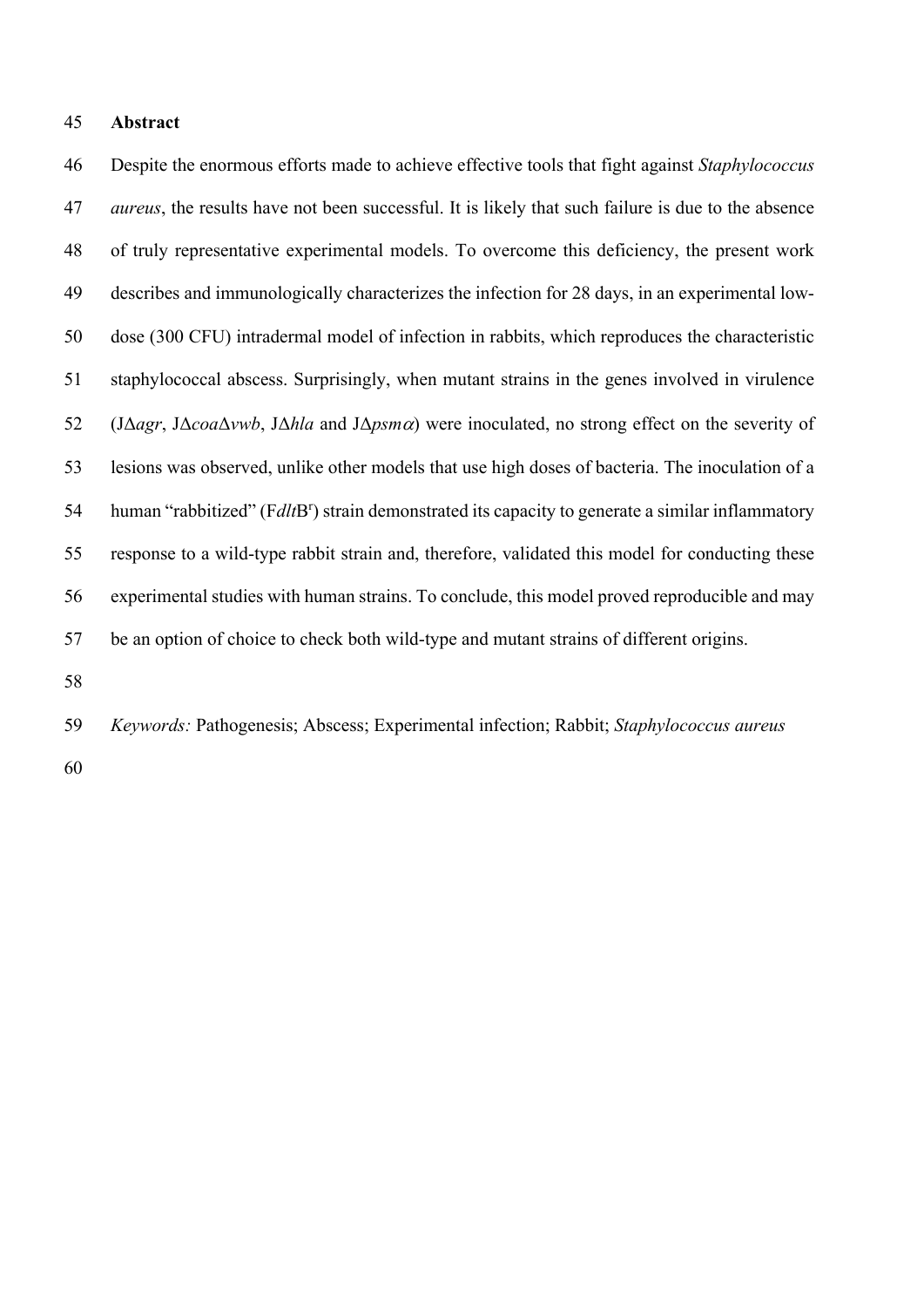#### **Introduction**

 *Staphylococcus aureus* is a widespread bacterium that has adapted well to humans and animals which, if provided with a suitable opportunity, can initiate severe infections at various body sites  $1-3$ . It can cause a wide range of diseases and syndromes, but one of the most worrying 65 ones, given community-associated infections, are those that affect both skin and soft tissues <sup>4-</sup> <sup>9</sup>. Skin and soft tissue infections (SSTIs) can be minor and self-limiting <sup>1</sup>, but if they become complicated, they can prove life-threatening and be characterized by the formation of large abscesses  $10$ .

 After years of study and millions of dollars invested in research, gaps in our understanding of *S. aureus* infections remain, and it is not known in detail how staphylococcal infections evolve 71 in humans. Numerous studies have been conducted on the pathogenesis of this bacterium  $\frac{1}{2}$ , usually for the ultimate objective of developing therapeutic tools against staphylococcocal 73 infections <sup>11</sup>. However, practical results remain frustrating because even today there are no effective preventive therapies, but resistance to antibiotics is growing and has reached really 75 worrying levels. The problem could lie in the fact that the results experimentally obtained 76 in inadequate animal models have been assumed and almost never questioned.

 There are two important aspects to be taken into account in experimental staphylococcal infections: the animal species and the strain used. The murine has been the most frequently studied animal model. However, unlike humans, mice are not natural hosts for *S. aureus*. Conversely, rabbits (the second most frequently used animal species) usually suffer natural infections by *S. aureus.* In fact, numerous strains have been reported in commercial rabbitries ever since a sporadic mutation favored the human-to-rabbit host jump 40 years ago <sup>13</sup>. It has 83 been described that human skin morphological  $14,15$  and immunological  $16$  characteristics are more similar to those of rabbit than to those of mice. For this reason, the skin rabbit model is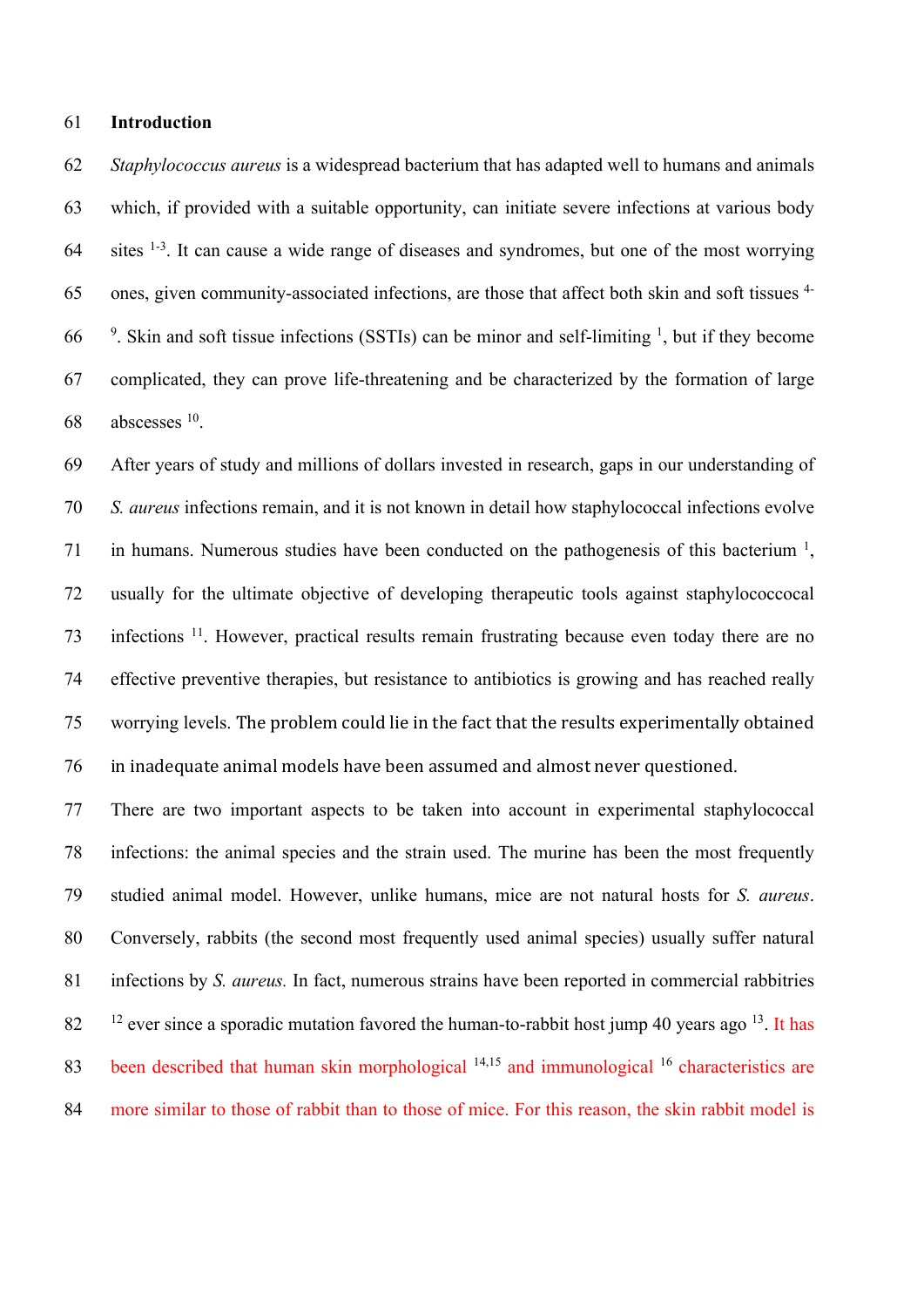more appropriate than the murine one if the objective is to simulate *S. aureus* infection in humans.

 In order to develop experimental infections using human *S. aureus* strains in mice, and even in 88 rabbits , the inoculation of an extraordinary large number of bacteria is necessary as they are strains that have not adapted to these hosts, which places at a distance the results obtained in the laboratory from what actually occurs under natural conditions. So in these cases, animal models can be unreliable predictors of either the potential success of therapeutic or preventive 92 interventions or the roles played by specific determinants of bacterial virulence in infection <sup>2</sup>. This is why it is necessary to develop better animal models of colonization that are more 94 representative of what happens in *in vivo* situations<sup>3</sup>.

 In this article we present, for the first time, a detailed description of staphylococcal dermal infection in a rabbit model at low doses to mimic natural infection and to approach what should occur in natural infections in humans in the most realistic way possible. The specific objectives of this study are to: (1) describe and characterize a low-dose rabbit *S. aureus* intradermal infection model using a wild-type reference strain and several mutant strains in different key pathogenicity factors that somehow contribute in abscess formation; (2) confirm the utility of this model after infection with a human adapted-to-rabbit ("rabbitized") *S. aureus* strain and compare their response with different rabbit strains of known virulence.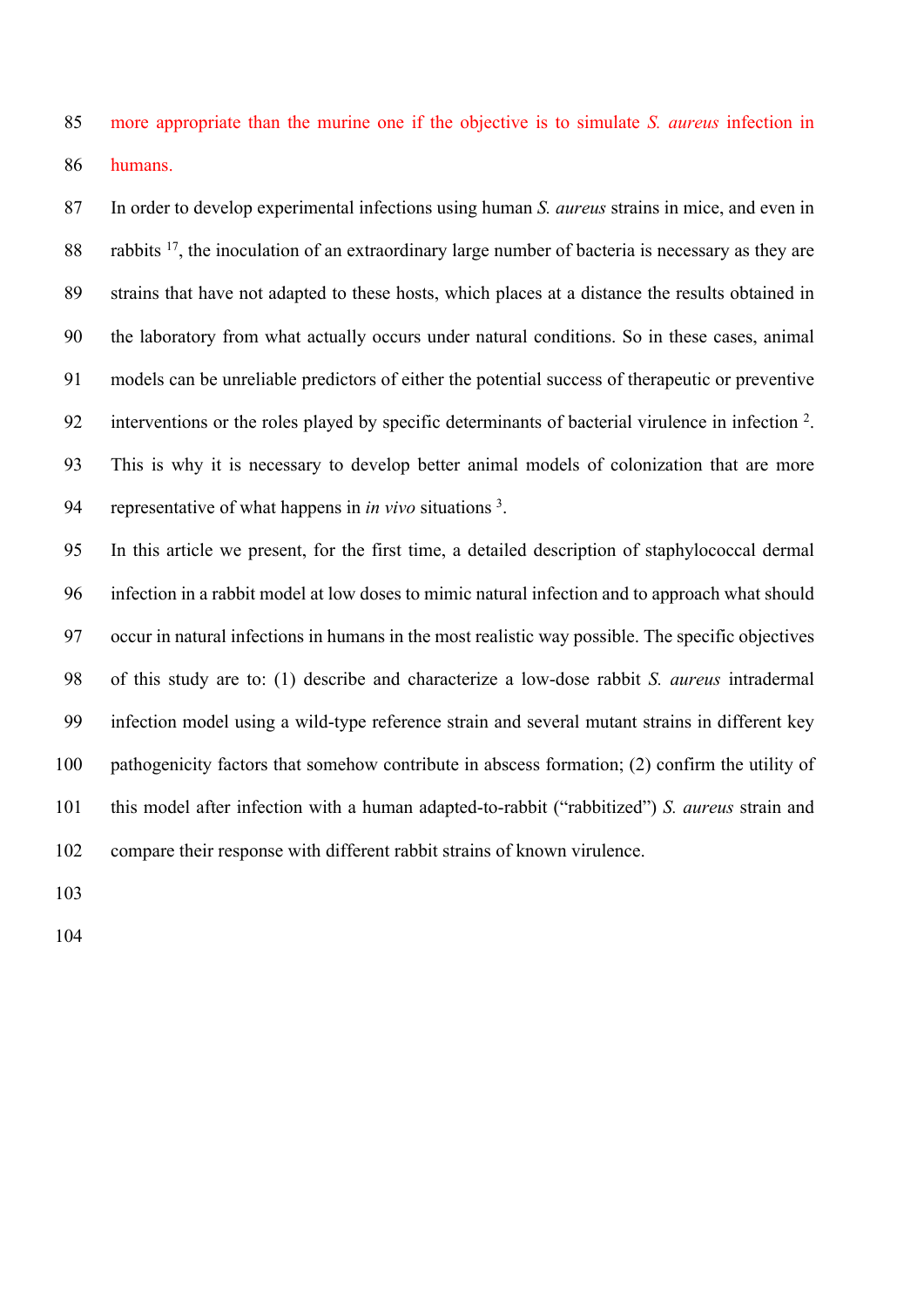#### **Materials and Methods**

# *General approach*

 This study was designed in two phases: the first intended to (1a) establish a detailed description of the evolution of lesions and the immune response after infection with low doses of a wild- type *S. aureus* rabbit strain and (1b) study the effect of different genes on the pathogenesis of intradermal staphylococcal infections. The second intended to (2) prove the reproducibility of this experimental model with a human "rabbitized" strain.

## *Bacterial strains and growth conditions*

The *S. aureus* strains used in this study were: Jwt (a rabbit ST121 wild-type strain isolated from

a natural case of staphylococcosis) and deletion strains isogenic *coa/vwb* (JΔ*coa*Δ*vwb*), *hla*

(JΔ*hla*), *psmα* (JΔ*psmα*) and *agr* (JΔ*agr*); Jrot<sup>+</sup> (Jwt with *rot* gen restored); JdltB<sup>h</sup> (Jwt with the

117 reversion of three identified *dlt*B Single Nucleotide Polymorphism –SNPS-); and F*dlt*B<sup>r</sup>, a

118 human ST121 strain expressing *dltB* from rabbit clones <sup>13</sup> (Table 1).

 Bacteria were grown at 37°C overnight on TSA agar medium supplemented with antibiotics as appropriate. Broth cultures were grown at 37°C in TSB broth with shaking (240 r.p.m.). The procedures for the preparation and analysis of phage lysates, transduction and transformation 122 in *S. aureus* were performed essentially as previously described <sup>20 21</sup>.

#### *DNA methods*

125 General DNA manipulations were performed by following standard procedures .

126 To produce the mutant strains, plasmid pMAD was used , as previously described  $24$ . The oligonucleotides used herein are listed in **Table 2**. Briefly, two separate PCR products with overlapping sequences, including the targeted sequence, were combined. A second PCR was run with external primers to obtain a single fragment. Specifically, 1 mL of each of the first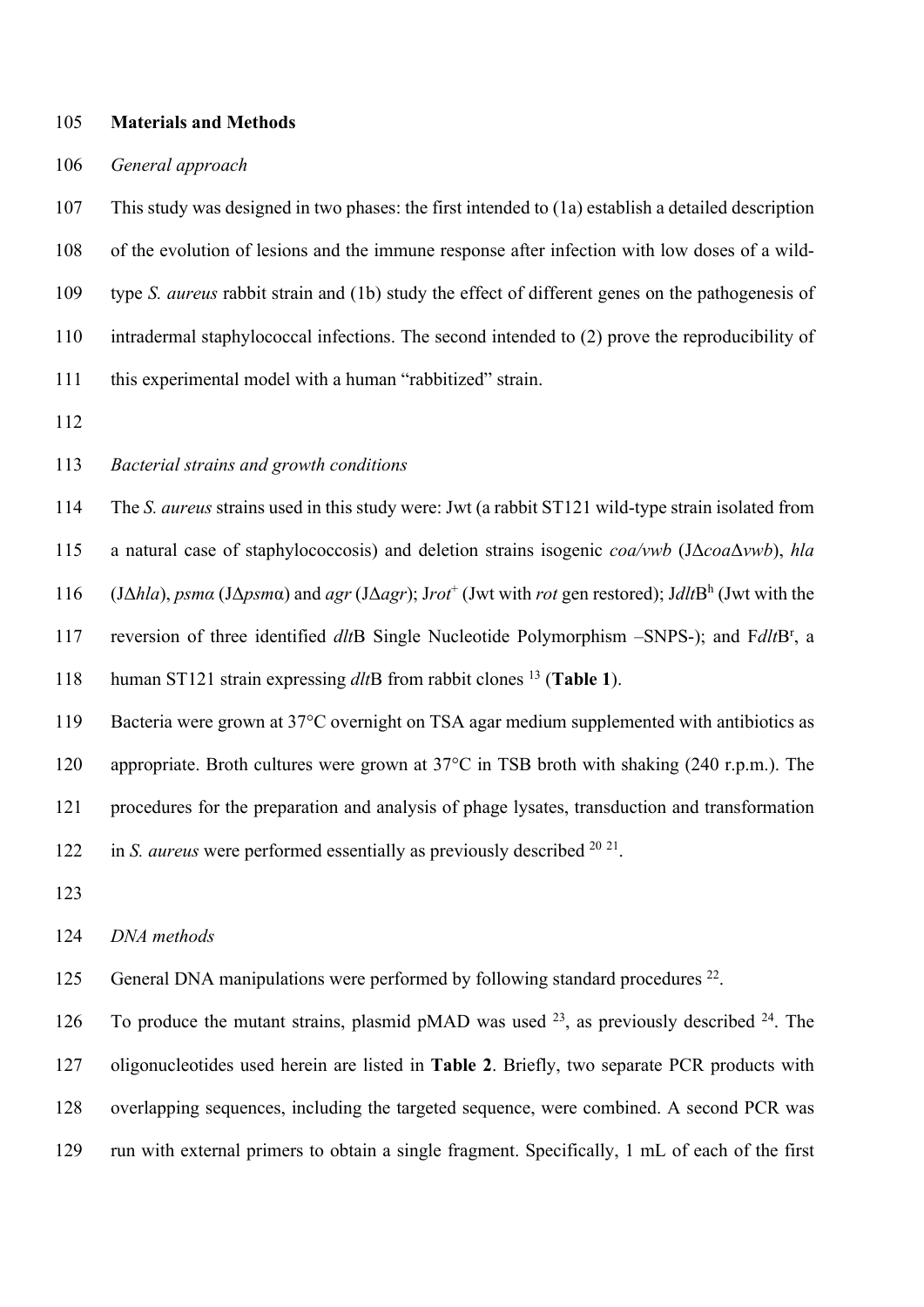PCRs was mixed with 10 pM of the outside primers and was PCR-amplified. The fusion products were purified and cloned at the appropriate sites of shuttle plasmid pMAD, and the 132 resulting plasmids were transformed into *S. aureus* (RN4220) by electroporation <sup>20</sup> pMAD contains a temperature-sensitive origin of replication and an erythromycin-resistance gene. The plasmid was integrated into the chromosome through homologous recombination at a non-135 permissive temperature (43.5°C). From the 43.5°C plate, one to five colonies were picked into 10 mL of TSB and incubated for 24 h at 30°C. Ten-fold serial dilutions of this culture in sterile TSB were plated on TSA containing X-gal (5-bromo-4-chloro-3-indolyl-B-D- galactopyranoside; 150 mg/mL). White colonies, which no longer contained the pMAD plasmid, were tested to confirm replacement by DNA sequencing. Primers were obtained from Invitrogen Life Technologies (Paisley, UK).

# *Animals and sampling times*

 Two hundred and twenty 2-month-old albino hybrid rabbits (*Oryctolagus cuniculus*) (10 animals per sampling time) of either gender were inoculated with the eight above-described *S. aureus*strains. Depending on the inoculated strain, samples were taken at different times (**Table 1**). After a detailed study of lesions induced by the Jwt strain on different days postinfection (dpi) (0, 0.5, 1, 2, 3, 7, 14, 21, 28), it was established that 7 dpi was the optimal time to compare infections with mutants in various toxins (JΔ*coa*Δ*vwb*, JΔ*hla*, JΔ*psm*α) and general regulators (JΔ*agr*) as it was the time of maximum lesion development (abscesses opening and emptying) and when repair phenomena commenced. Then 1, 3 and 7 dpi were selected to compare the 151 behavior of a human "rabbitized" strain (FdltB<sup>r</sup>) with three rabbit strains (Jwt, Jrot<sup>+</sup>, JdltB<sup>h</sup>) of well-known virulence in the acute and early chronic phases of infection evolution because, as before (7dpi), some important milestones were observed: on 1 dpi, externally evident lesions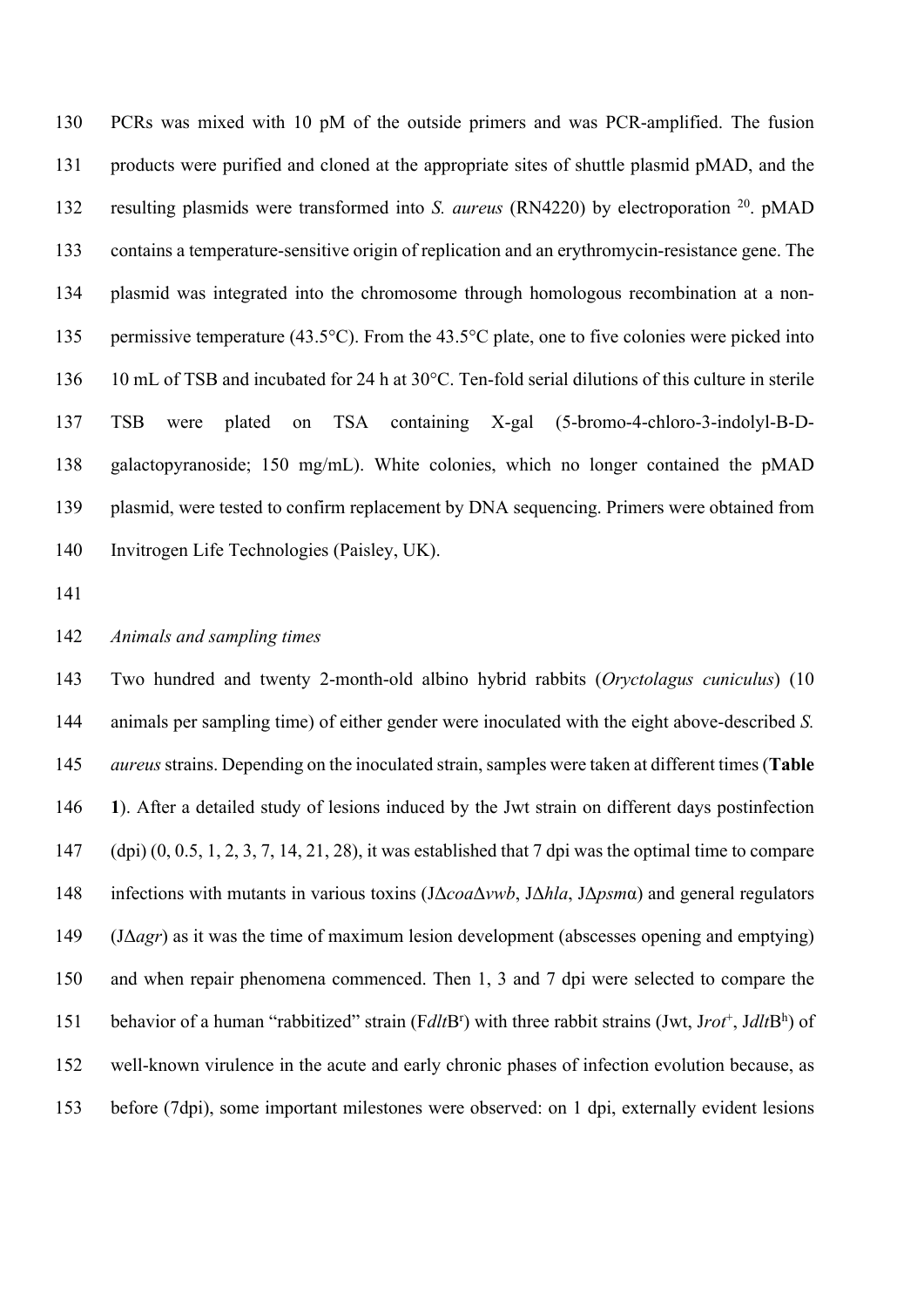(papules) and the formation of initial abscesses and on 3 dpi, skin necrosis, multiple Splendore-Hoeppli phenomena and an eosinophilic layer surrounding abscesses.

 Animals were housed under conventional environmental conditions with an alternating cycle of 16 h of light and 8 h of darkness in individual cages (600 x 750 x 600 mm) and were fed with a commercial rabbit diet *ad libitum*.

 The experimental protocol was approved by the Ethical Committee of the Universidad CEU Cardenal Herrera and by the Conselleria d'Agricultura, Pesca i Alimentació, Generalitat Valenciana (permit numbers 2011/010 and 2017/VSC/PEA/00192; date of approval: January 20, 2011). All the animals were handled according to the principles of animal care published by Spanish Royal Decree 1201/2005 (BOE, 2005).

## *Intradermal infection model*

166 The experimental procedure was performed as previously described , with some modifications. Briefly, rabbits were intradermally-inoculated in their backs with 300 colony forming units (CFU) of each studied strain suspended in 0.1 mL of phosphate-buffered saline (PBS) to inoculate animals with the lowest infective doses of bacteria. The optimal number of bacteria in the inoculum was empirically determined in the preliminary experiments. Previously, animals were sedated with a combination of ketamine (Imalgene®, 100 mg/mL, Merial, Barcelona, Spain) and xylazine (Xilagesic, 200 mg/mL, Calier, Barcelona, Spain) and a 10x10 cm area of the dorsal-lumbar region was shaved and disinfected with chlorhexidine. To avoid interactions among strains, each rabbit was infected with only one strain (except in the phase 1b where Jwt was inoculated as control), which were inoculated in duplicate. The general status, weight and rectal temperature of animals were recorded daily.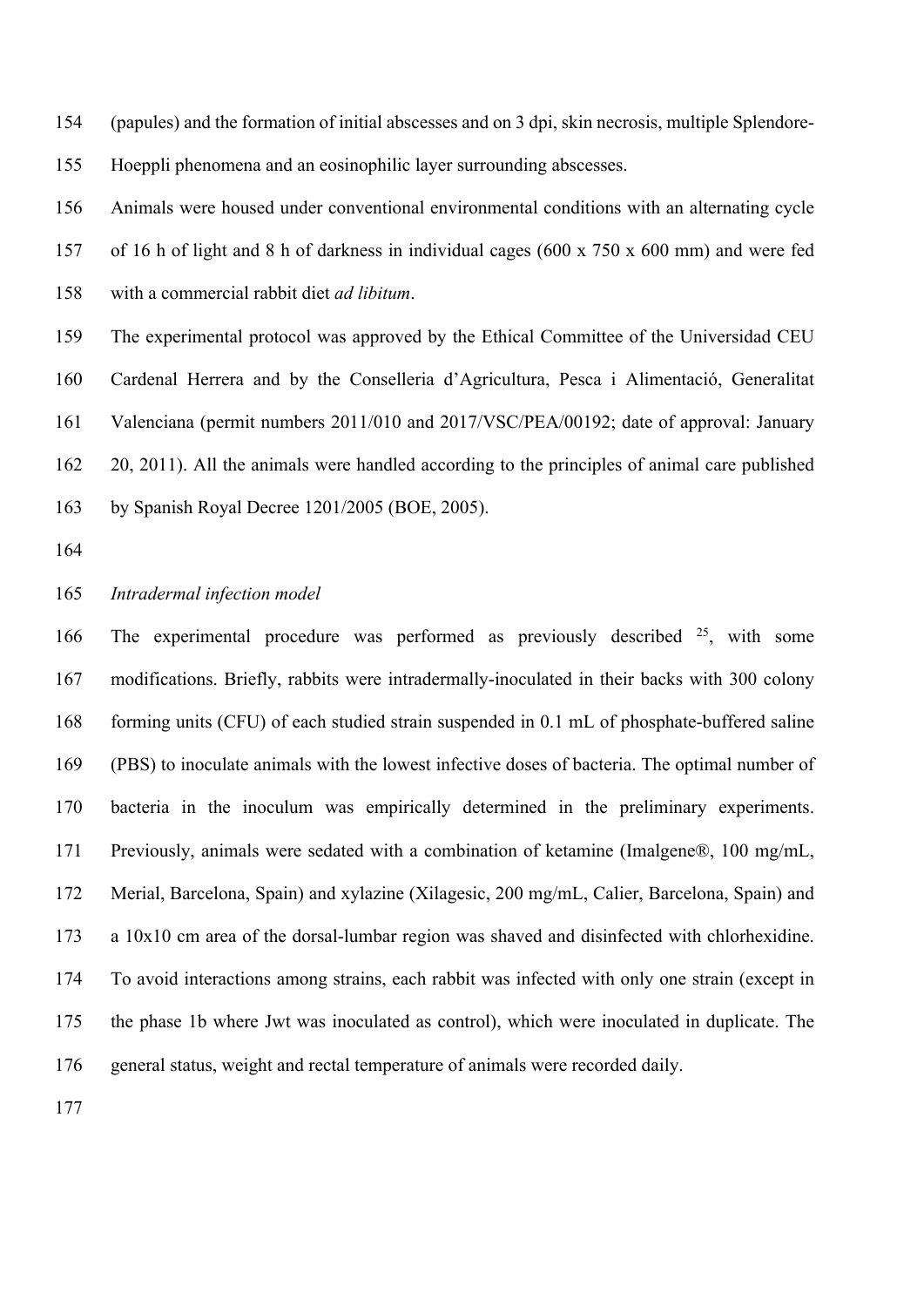#### *Gross, microscopical and microbiological studies*

 The characteristics of the skin gross lesions (presence of erythema, edema, skin elevation, nodules, dermo-necrosis and/or ulceration) were recorded daily. Abscess dimensions were measured with a calliper. The length (L) and width (W) values were used to calculate abscess 182 areas (A =  $\pi$  [L x W]/2) and volumes (V = 4/3 $\pi$ [L/2]<sup>2</sup> x [W/2])<sup>26,27</sup>. Macroscopic lesions were 183 evaluated by their abscess area as follows: Healthy (no apparent lesions), Mild  $(< 0.5 \text{ cm}^2)$ , 184 Moderate (0.5-5 cm<sup>2</sup>) or Severe ( $> 0.5$  cm<sup>2</sup> and gross necrosis).

 Upon sampling, rabbits were sedated with a combination of ketamine (Imalgene®, 100 mg/mL) and xylazine (Xilagesic, 200 mg/mL), and were euthanized by an intravenous injection of barbiturate (T-61, Intervet International GmbH, Unterschleißheim, Germany) and a complete necropsy was carried out. Skin samples from the inoculation place were used for the microscopic and microbiological studies and the cytokine assay. For the histological examination, skin samples were routinely stained with hematoxylin and eosin (H&E), Masson's trichrome and Gram's stains, and were processed by immunohistochemistry for macrophages, T- and B-lymphocytes and plasma cell detection by the avidin-biotin-peroxidase complex method at the dilutions recommended by the manufacturer (**Table 3**). In the immunohistochemical procedure, positive cells were enumerated in the inoculation areas and, 195 when lesions were very severe, in the border of the necrotized tissue of twenty 0.08 mm<sup>2</sup> randomly selected fields per slide. The histological and immunohistochemical findings observed on the different skin layers were described and recorded in detail.

 Prior to fixation, representative samples were taken from skin lesions and kidneys, and were weighed under sterile conditions for the microbiological studies. Then they were immersed in 200 a cold solution of PBS and mechanically homogenized in the presence of ice. One hundred  $\mu$ L of tissue homogenate were cultivated on blood-agar (BioMérieux, Marcy l'Etoile, France) and 202 were incubated aerobically at 37°C for 24 h. This allows the results to be expressed in CFU/g.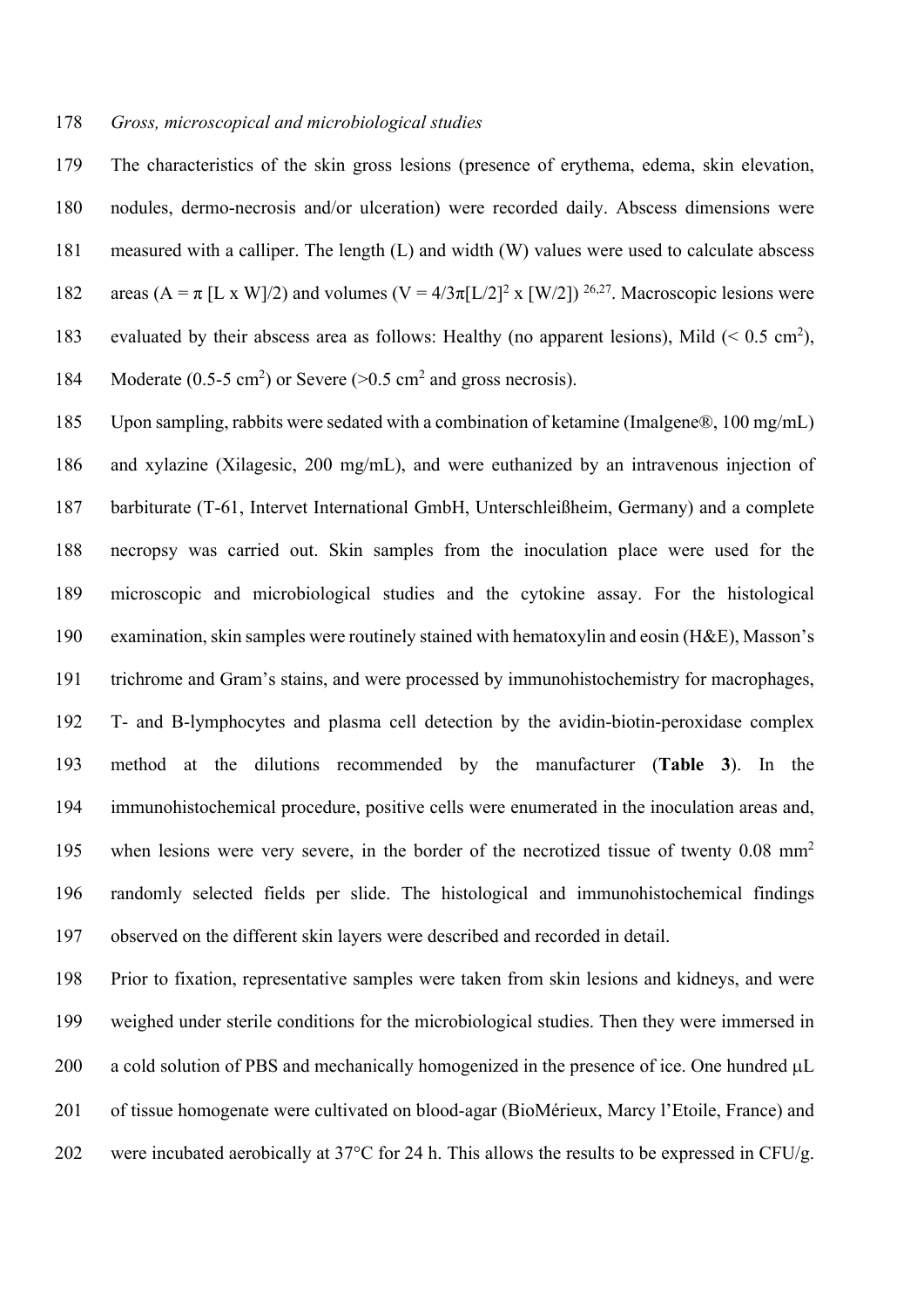203 The colonies that grew were identified by coagulase PCR  $^{12}$  to prove that the strains isolated from skin lesions were the same as those originally inoculated and to assess the possibility of septicemia in the samples taken from kidneys.

# *Hematology and flow cytometric analyses*

 Blood samples (1 mL) in EDTA anticoagulant were obtained from the median artery of the ear. White blood cell (WBC) counts and lymphocyte proportions were determined using a hematology analyzer (MEK-6410, Nihon Kohden, Tokyo, Japan). The flow cytometric analysis of the white blood cells (B, T, T CD4+, T CD8+ and activated T-cells, monocytes and granulocytes) was performed using specific primary antibodies (**Table 4**) and secondary antibodies (rat anti-mouse IgG2a+b phycoerythrin conjugate, VMRD; goat anti-mouse IgM 214 phycoerythrin conjugate, AbD Serotec, Kidlington, UK), as previously described  $28,29$ .

 The common leukocyte antigen CD14 and CD45 expression was used for the "lymphogate" 216 setup, as previously described  $28,29$ . The calculation of the total lymphocyte and the respective subset counts were performed as the product of the WBC count and specific population 218 percentages, as described elsewhere  $29,30$ .

# *Cytokine assay*

 The representative interleukins of the immune response (IL-1β, IL-4, IL-17, IL-18 and IFN- gamma) from plasma and the inoculated skin tissues were analyzed by ELISA kits (CUSABIO, Wuhan, Hubei Province, P.R. China) according to the manufacturer's protocol. Previously, the samples taken from skin abscesses were immersed in a cold solution of PBS with a protease inhibitor (Complete Mini, Roche, Basel, Switzerland), and were mechanically homogenized for a 1 min by stopping each 10 s to avoid overheating in a T50 Ultra-Turrax ® (IKA, Staufen,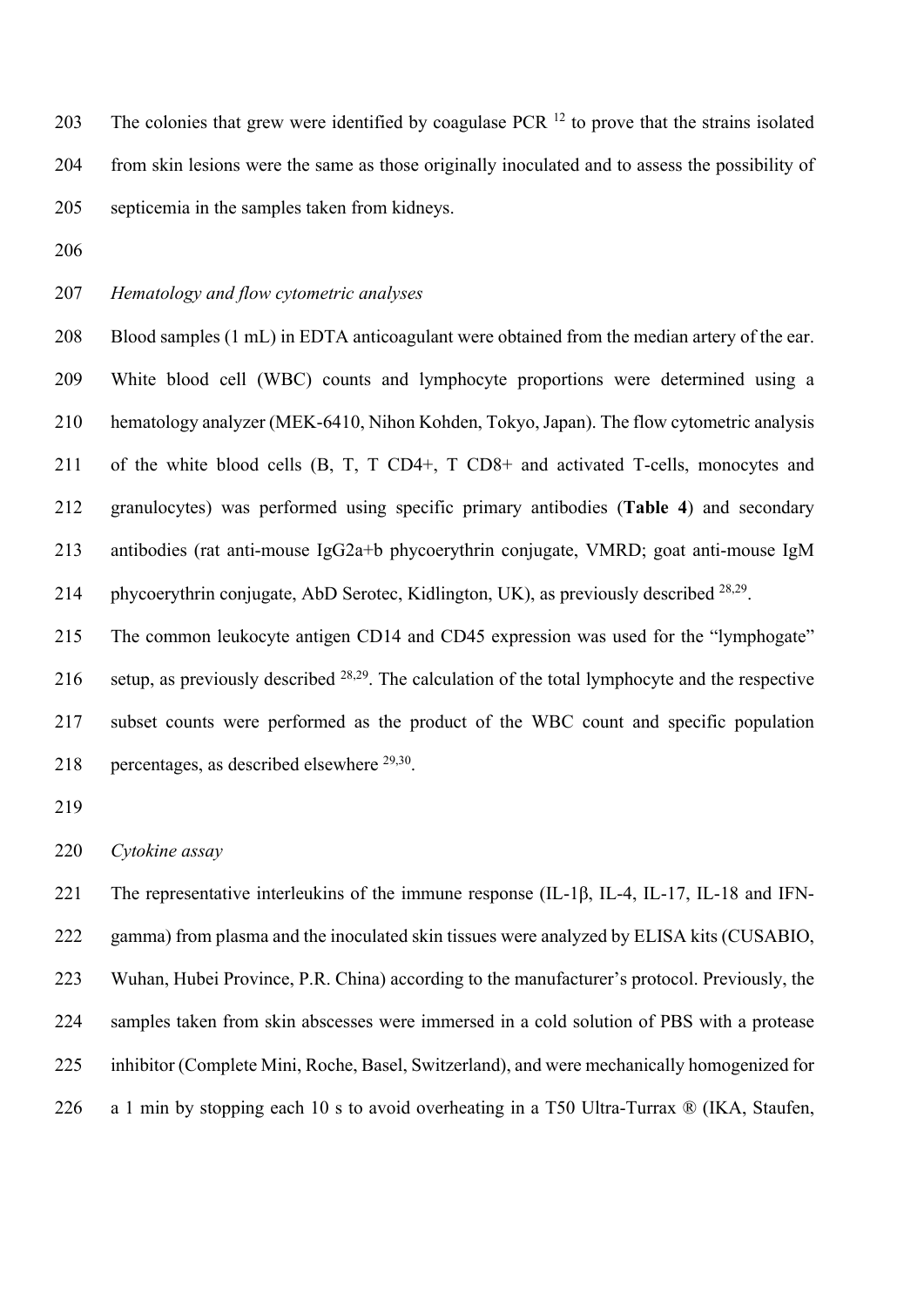227 Germany) in the presence of ice. Next they were centrifuged at g for 10 min. Aliquots 228 of the supernatant were stored at -80°C for further processing.

*Statistical analysis*

Study 1a. Characterization of the model after infection with Jwt.

 The data obtained in this study were evaluated by five different models depending on the type of data recorded for each trait (**Tables 1 and Supplemental Table 1**). The five models included the postinoculation day (9 levels: 0; 0.5; 1; 2; 3; 7; 14; 21; 28) as the fixed effect. Except for CFU, the data of quantitative traits with one record per animal were analyzed by a linear model M1 (proc GLM, SAS, 9.2). CFU usually presents changes in the order of magnitude as infections evolve. In order to take this situation into account, the CFU data were analyzed by a mixed model M2 and by considering different variances for the random residual errors on each postinoculation day. The data of the quantitative traits with more than one record per animal were analyzed by a mixed model M3 (proc MIXED, SAS, 9.2), which included the effect of 241 the individual upon infection as random effects [90 levels;  $N \sim (0, \sigma_p)$ ]. The data of the categorical traits with two levels (e.g.: yes/no, presence/absence, 0/1, etc.) were analyzed by a generalized linear model M4 (proc GENMOD, SAS, 9.2) after considering that the response 244 variable followed a binomial distribution and by using logistic transformation  $[\ln (\mu / (1-\mu))]$  as a link function. Finally, the ordinal data of the histology traits had more than two levels 246 because injuries were classified according to a previously described scale  $\left(\text{-, -} / \text{ +}, \text{ +}, + / \text{ ++}, +\text{, +}}\right)$  ++ / +++, +++, +++ / ++++, ++++), where ++ was greater (severer) than +. However, this did not mean that the distance between each class was proportional. To take this situation into account, the data of the histology traits were analyzed by a generalized linear model M5 (proc GENMOD, SAS, 9.2) after considering that the response variable followed a multinomial 251 probability distribution and that the link function followed a cumulative logistic distribution .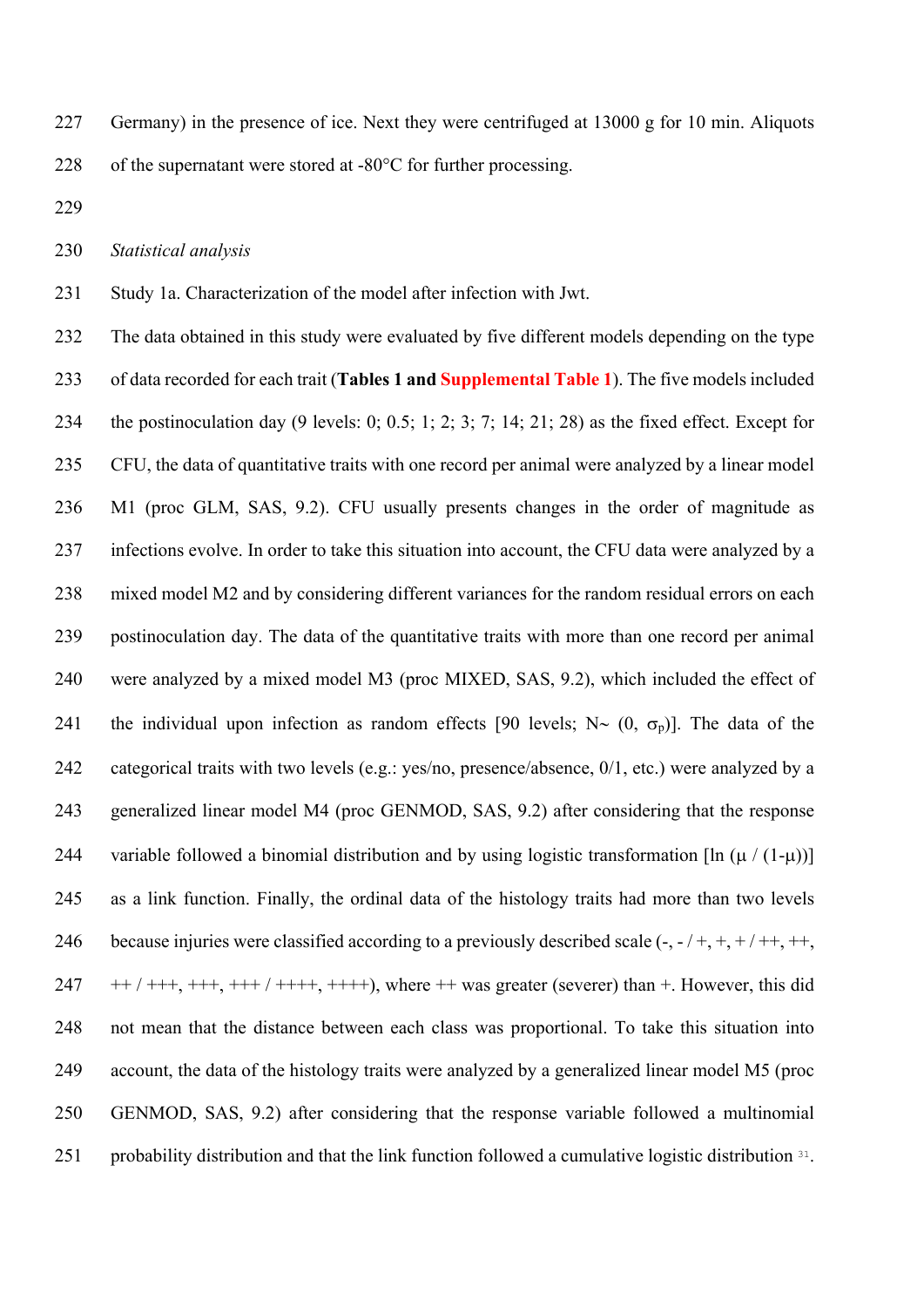Study 1b. Effects of the selected genes and the global regulator involved in abscess development.

 A pair-wise comparison of the means was performed using Yates correction. The t-student test was performed for the traits with quantitative data and the chi-square test for the traits with categorical data [M6].

 Study 2. Comparison of the lesions caused by a human "rabbitized" strain and different rabbit strains of known virulence.

 The data obtained in this study were evaluated by four different models depending on the type of data recorded per trait (**Supplemental Table 1**). The four models included day 261 postinoculation (3 levels; 1, 3, 7), the strain (4 levels: Jwt, FdltB<sup>r</sup>, Jrot<sup>+</sup>, JdltB<sup>h</sup>) and their interaction as fixed effects. Except for CFU, the data of the quantitative traits with only one record per animal were analyzed by a linear model M7 (proc GLM, SAS, 9.2). CFU was analyzed by a mixed model M8 after considering the different variances for the random residual errors on each day postinoculation. The data of the quantitative traits with more than one record per individual were analyzed by a mixed model M9 (proc MIXED, SAS, 9.2) and included the 267 effect of the individual at the experimental infection time as random effects [120 levels;  $N \sim (0, 1)$   $\sigma_p$ )]. Finally, the data of the ordinal categorical traits with more than two levels (histology variables) were analyzed by a generalized linear model M10 (proc GENMOD, SAS, 9.2) after considering that the response variable followed a multinomial probability distribution and that 271 the link function followed a logistic distribution cumulative .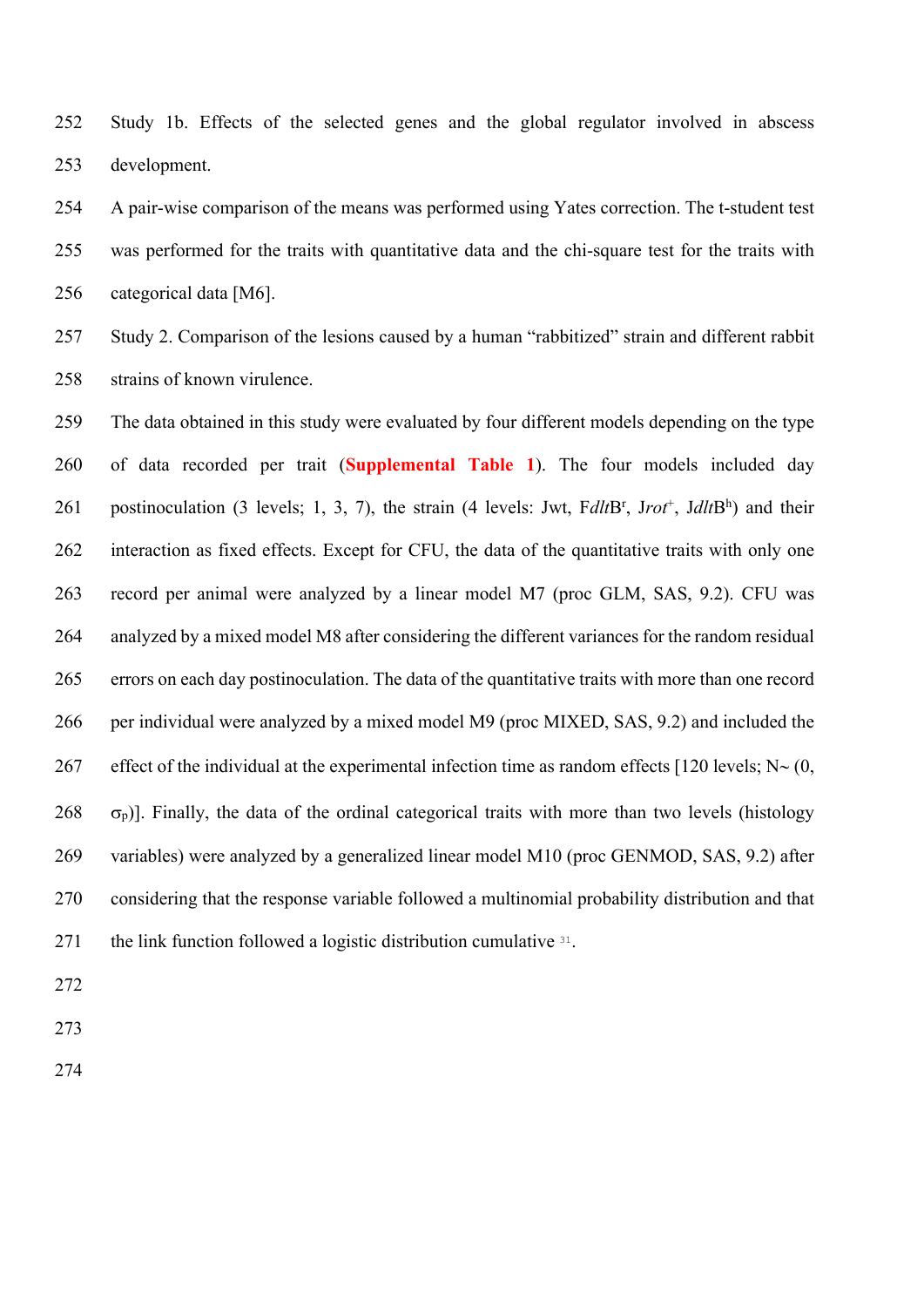**Results**

*Study 1a. Characterization of the model after infection with a rabbit wild-type strain (Jwt):* 

 *infection with low doses of bacteria generates a characteristic and identifiable pathological response over time*

279 After evidencing that rabbits can be infected by a low-dose charge of *S. aureus* <sup>13</sup>, we set out to make a detailed description, for the first time, of the pathogenesis of staphylococcal infections in the model that best mimicked staphylococcal disease in humans: the rabbit experimental model.

# *Health parameters*

 A slight stagnation of animals' weight on the first 3 days after infection was detected, but they grew normally during the rest of the experiment. Although an increase in rectal temperature was observed during the study (38.5 at 0dpi and 39.5 at 28dpi; *P=0.001*), fever was not detected in any animal and the temperature values fell within physiological ranges.

*Gross lesions*

 Lesions of different severities developed in all cases after the inoculation of 300 CFU of *S. aureus* (**Fig. 1A**). Small (< 1 cm in diameter), flat and circumscribed red macules were observed at the point of inoculation at 0.5 dpi in 100% of the animals. These lesions evolved to slightly elevated papules (1dpi) and firm nodules (2dpi) in the 100% of the animals and at 100% of the inoculation points (20 out of 20). The size and intensity of the reddened areas reached its apogee 296 at 2 dpi  $(2.003\pm0.51 \text{ vs. } 3.422\pm0.47 \text{ cm}^2 \text{ on } 1 \text{ and } 2 \text{ dpi}$ , respectively; *P*<0.001) and gradually 297 disappeared after 3 dpi. At this time  $(3 \text{ dpi})$ , the volume of nodules was maximum  $(4.561 \pm 1.15$  cm<sup>3</sup>;  $P < 0.001$ ) and 50% of the animals (5 out of 10) at 7 dpi showed epidermal necrosis in the inoculation zone characterized by darkness, and suppurative to dry (parchment) areas that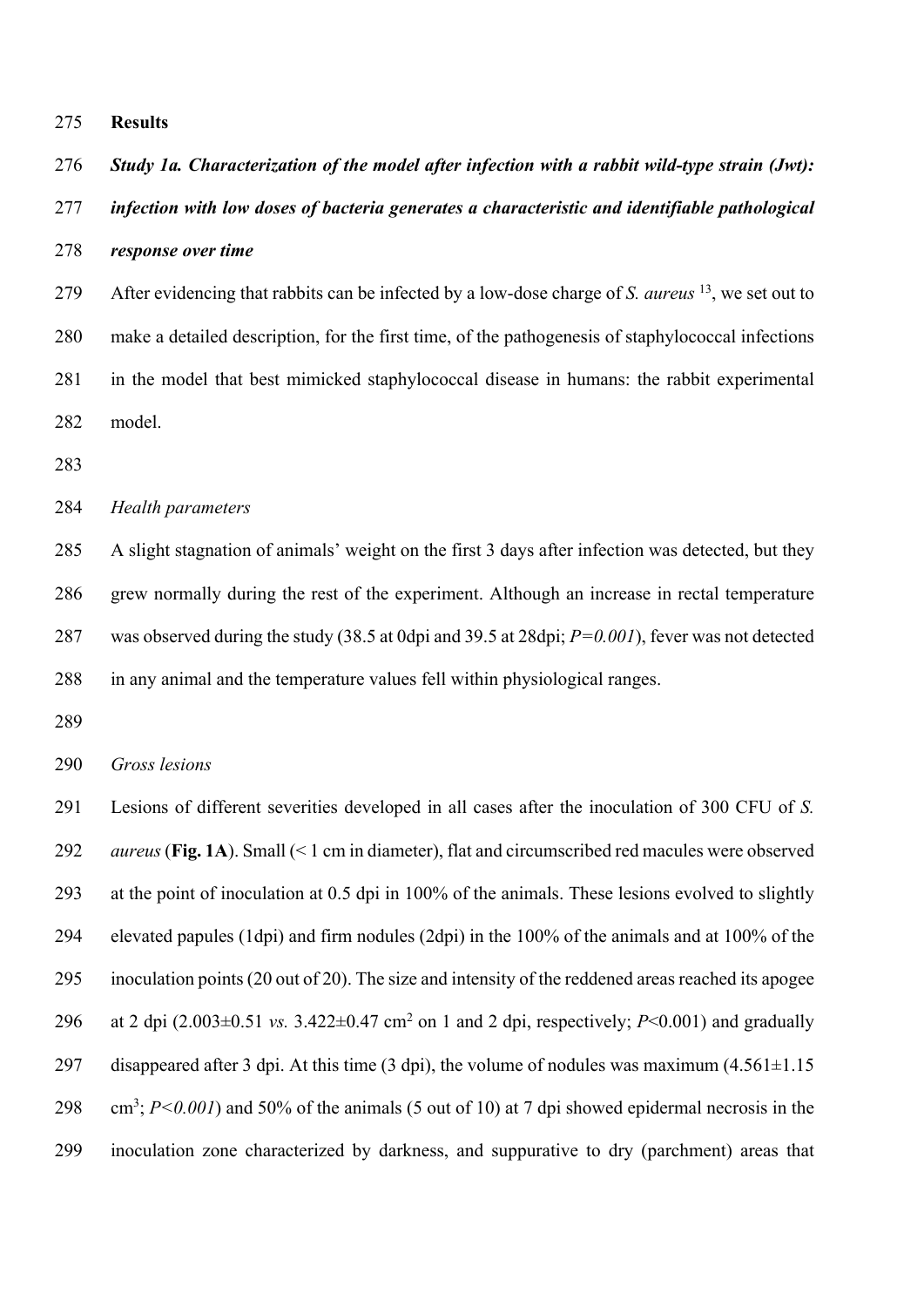opened between 7 and 14 dpi in all cases to result in ulceration and discharged a purulent material. Draining abscesses reduced abscess size. From 14 dpi to 28 dpi, a repair of the ulcers occurred, and absence of hair and scar retraction were observed at the end of the study (**Fig. 2**). 

*Bacteriology*

305 The bacterial counts increased at 0.5 dpi  $(1.11 \times 10^7 \text{ CFU/g})$ , with the largest number obtained 306 at 3dpi (50.98 x 10<sup>7</sup> CFU/g) and, coinciding with the opening of abscesses, the number of bacteria lowered until the end of the experiment, when the lesions of only four of ten animals 308 contained bacteria  $(1.16 \times 10^3 \text{ CFU/g at } 28 \text{dpi})$  (Fig. 3). All the cultured and identified bacteria recovered from lesions were the same as those inoculated and no bacteria were isolated from blood or kidneys.

# *Histological findings*

 Some animals showed early histopathological modifications at 0.5 dpi (**Table 5**). In these cases, lesions were characterized by moderate edema and minor hemorrhages in the superficial dermis and a by slight increase in the density of heterophils in the deep dermis, which sometimes grouped into small clusters of cells (**Figs. 1B and 4A**). The capillary surrounding these inflammatory foci were hyperemic. The capillaries located near or between cutaneous muscle cells were also dilated and hyperemic, with the presence of heterophils migrating by diapedesis to the interstice. Small hemorrhagic foci between adipocytes near the cutaneous muscle were detected.

 Vascular phenomena, such as hyperemia (vascular dilatation and presence of numerous intravascular heterophils), mild to moderate edema and hemorrhages were detected in the superficial dermis on 1 dpi. The deep dermis showed hyperemia and numerous heterophils around dilated blood vessels and inflammatory foci structured as a core of eosinophilic necrosis,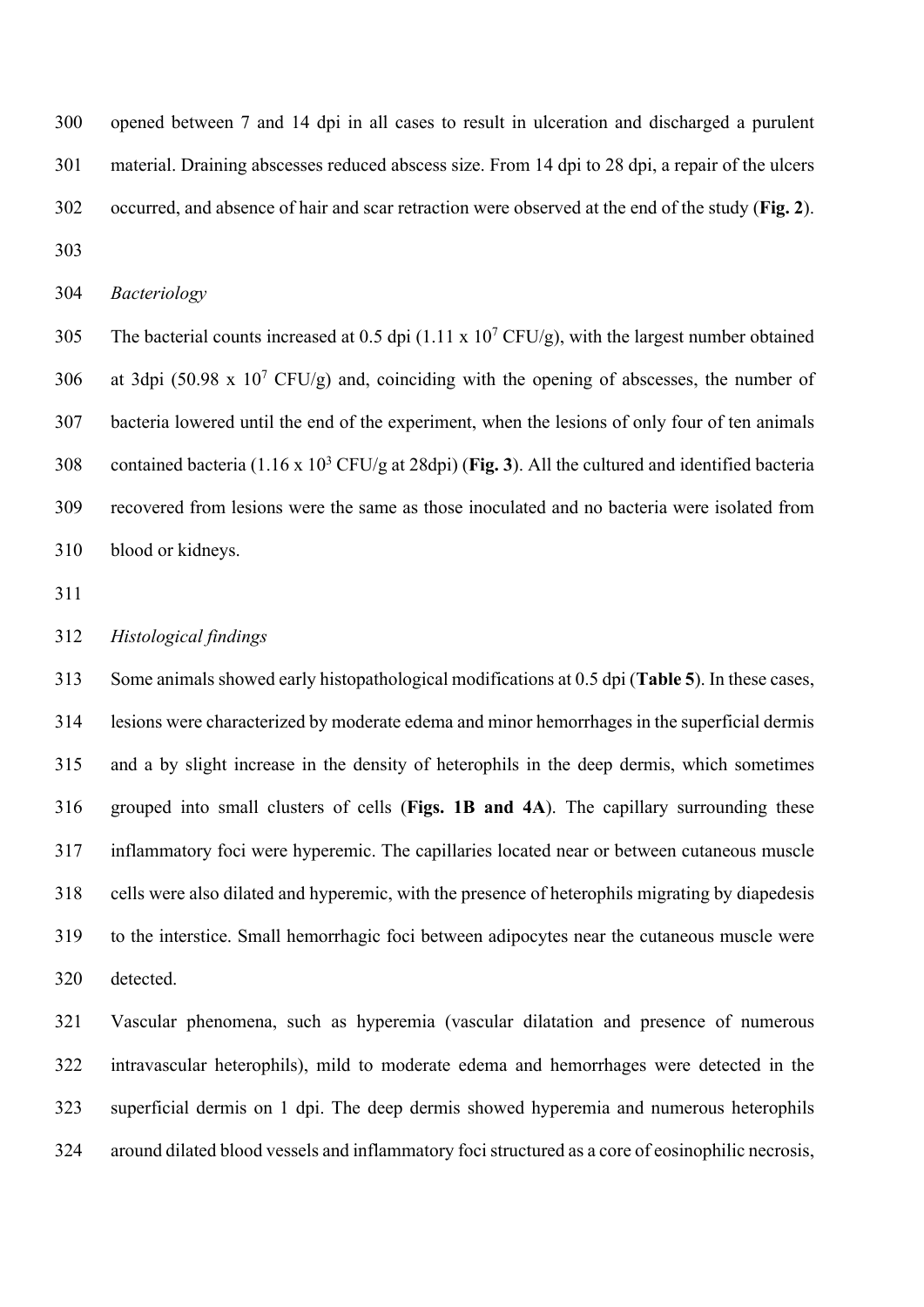sometimes with coccoid bacteria surrounded by diffusely distributed heterophils (**Fig. 4B**). Cutaneous muscle fibers were infiltrated by heterophils, which provoked a mild degeneration and atrophy of myocytes (**Fig. 1C**).

 Two days after infection, lesions were similar to the way there were the previous day, but presented greater severity. It was the first time that clear epidermis thickening (moderate acanthosis) was detected (10% of animals). The presence of mild vascular dilatation, moderate edema and some hemorrhages in the superficial dermis was observed. In the deep dermis, inflammatory foci were better well-defined than they were previously. They were characterized by a center of eosinophilic necrosis, inside which there were coccoid bacteria surrounded by a dense layer of heterophils (**Fig. 4C**). Around these foci there were also heterophils. Cutaneous muscle cells were severely infiltrated by heterophils, which induced their separation and necrosis (**Figs. 1D and 4D**).

 On 3 dpi, the percentage of animals with moderate to severe epidermal hyperplasia was higher than on 2 dpi (46% vs. 10%). The presence of more severe vascular phenomena (vascular dilatation, edema and hemorrhages) in the superficial dermis induced skin tumefaction, and also epidermis necrosis when the volume of abscesses was sizeable (**Fig. 4E**). In the deep dermis, the severity of edemas and hyperemia diminished. The latter was observed only around suppurative foci, together with diapedesis phenomena of heterophils. Inflammatory foci were structured by a center with bacterial colonies surrounded by a star-shaped homogeneous eosinophilic material (Splendore-Hoeppli phenomenon) and an external layer of cellular debris and inflammatory cells (mainly lymphocytes, macrophages and heterophils) (**Fig. 4F**). When abscesses were large, this pattern was repeated and they merged with one another to form the abscess. Externally, abscesses were partially or totally surrounded by a thin eosinophilic layer of necrosis (**Fig. 4G**). The myocytes of cutaneous muscle were infiltrated by eosinophils and macrophages, and showed dilatation, degeneration and, sometimes, atrophy (**Figs. 1E and 4H**).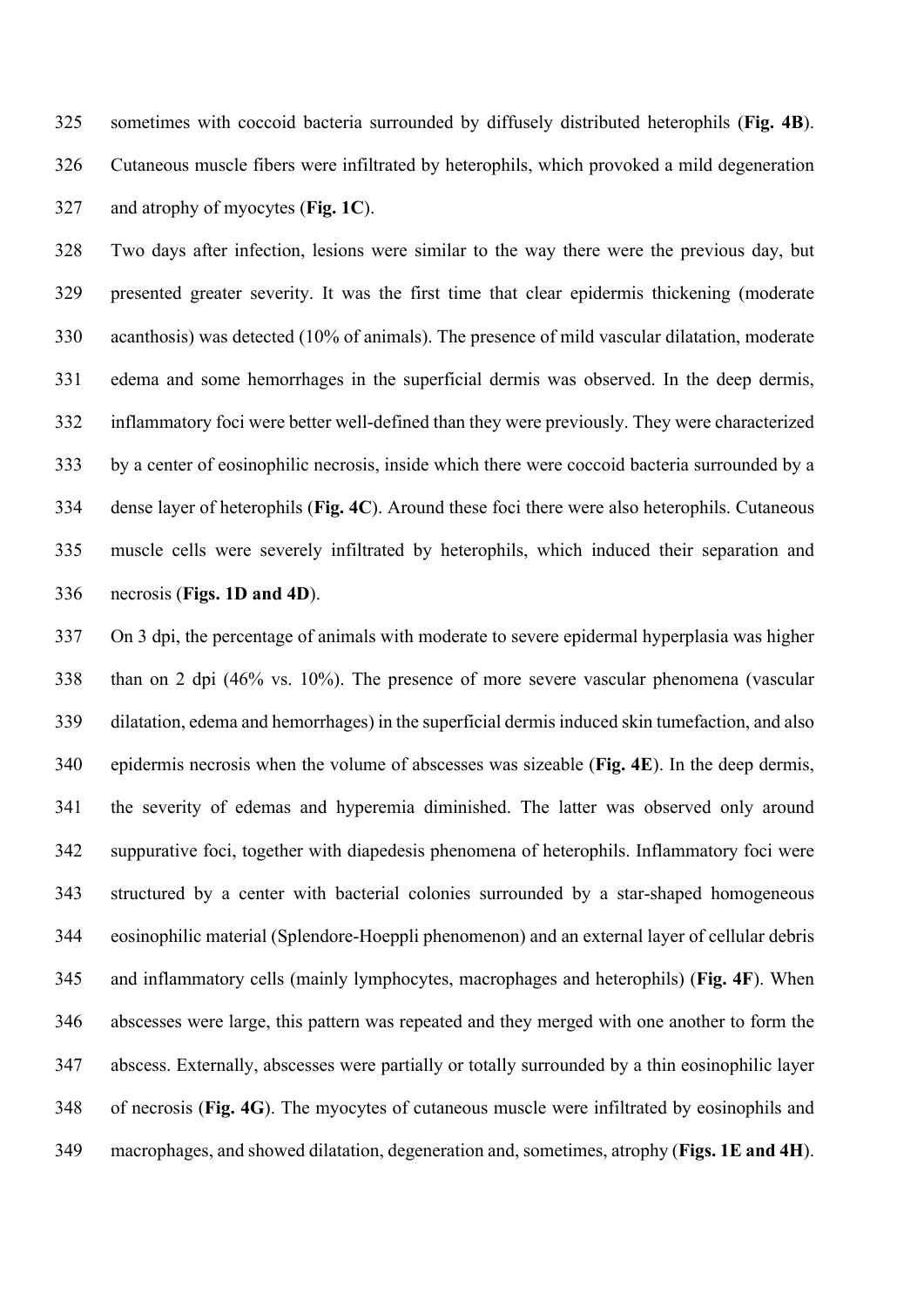The main characteristic on 7 dpi was the presence of local epithelial necrosis and epidermis ulceration with severe acanthosis in the peripheric epithelium (**Fig. 4I**), together with severe hyperemia, edema and hemorrhages in the superficial dermis. At greater depths, abscesses showed several Splendore-Hoeppli phenomena, whose peripheral inflammatory reactions merged with one another. An external thin eosinophilic layer surrounded abscesses. Around abscesses, heterophils diffusely distributed or a few were seen and some of the capillary vessels were reactive (presence of endothelial hyperplasia and hypertrophy). The cutaneous muscle was interrupted by an inflammatory infiltrate (heterophils and round cells) that caused the atrophy of the affected cells (**Fig. 1F**).

 On 14 dpi, the severity of some inflammatory phenomena started to decrease and repair appeared more evident (**Fig. 1G**). In those cases in which the epithelium was lost, epidermis re-epithelization, characterized by the presence of numerous mitotic figures on the basal and spinosum layers at the borders of the ulcer, was observed (**Fig. 4J**) together with the absence of skin adnexa (sweat and sebaceous glands and hair follicles). All the animals showed acanthosis. The vascular phenomena were milder, but still evident in the superficial dermis like inflammatory foci with bacteria and, in some cases, Splendore-Hoeppli phenomena, all surrounded by an eosinophilic layer in the deep dermis. In adjacent areas, granulation tissue (numerous small vessels and abundant fibrous tissue) was observed (**Fig. 4K**). On the muscular layer, focal fibrosis and atrophy of some cells were observed. Other locations presented hypertrophy and hyperplasia of muscular fibers.

 On 21 dpi, mitotic cells and hyperplasia in the peripheral epithelium of lesions were observed, even in those few rabbits that still had ulcers in the epithelium. When lesions were completely epithelized, the epidermis was 2-3-fold thicker than in the unaffected areas (**Fig. 5**). In the dermis (mainly in the deep dermis), abundant granulation tissue was observed with numerous small blood vessels and heterophils forming small cellular aggregates or diffusely distributed,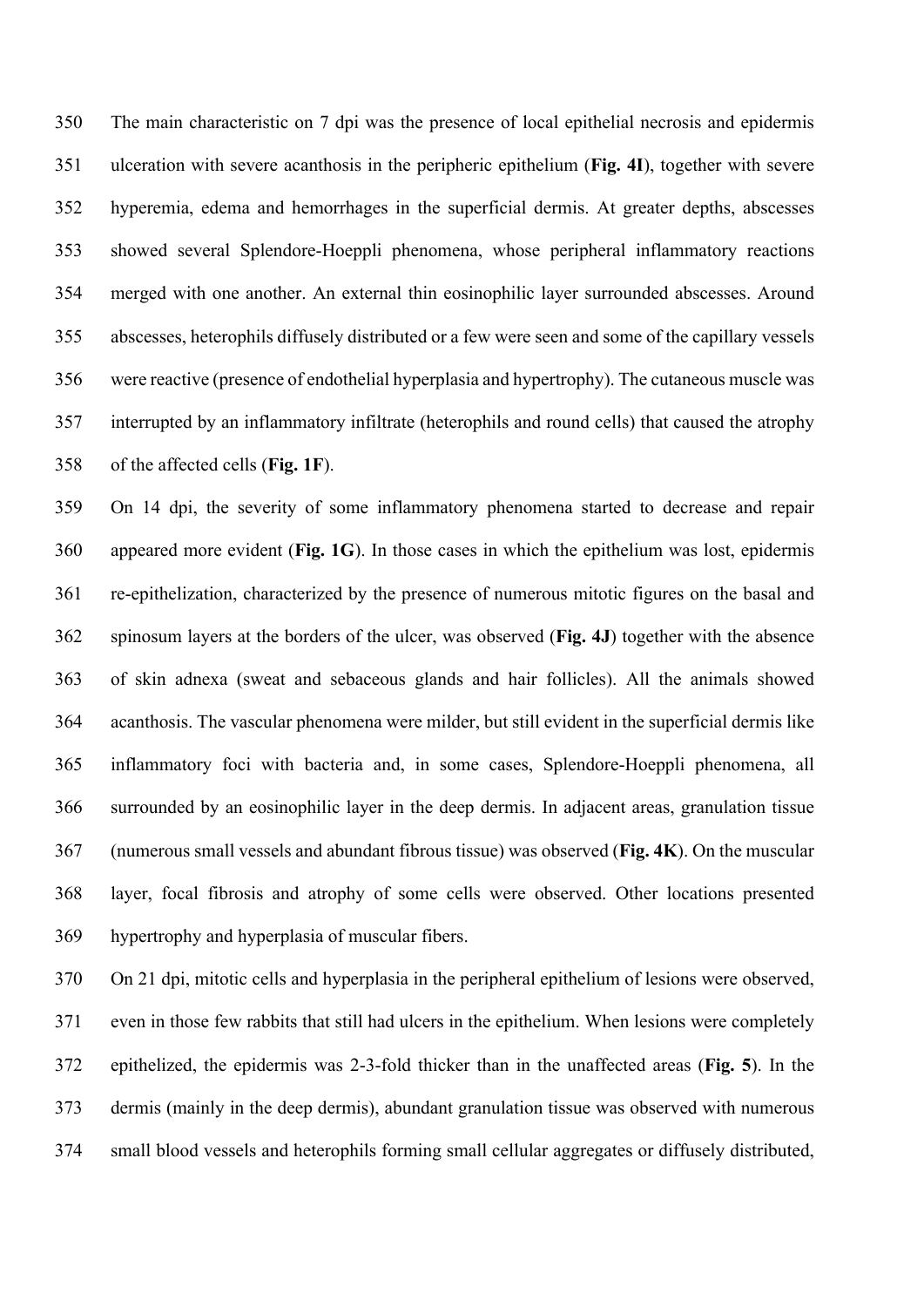mainly near cutaneous muscle which, in some cases, was still interrupted by inflammatory cells and atrophied (**Fig. 1H**).

 Finally, on 28 dpi, the epidermis of all the animals showed hyperplasia, but with a thinner epithelium than on 21 dpi (1.5-fold thicker than normal). Skin adnexa were absent in the central lesion, but the periphery was invaded by hair follicles as a consequence of scar retraction (**Fig. 1I**). The dermis presented mature granulation tissue with abundant fibrous tissue and blood vessels, practically without erythrocytes and with scarce heterophils, as well as some small hemorrhages (**Fig. 4L**). Cutaneous muscle had completely regenerated.

# *Immunohistochemical studies*

385 Variations in the counts of the studied cells (T-lymphocytes  $CD3^+$ , plasma cells IgG<sup>+</sup> and macrophages RAM11<sup>+</sup>) were detected locally in the inoculation area during the experiment. 387 The T-lymphocytes  $(CD3<sup>+</sup>)$  counts increased during the experiment until 21 dpi  $(17.55\pm1.90)$ 388 cells/mm<sup>2</sup>) and then abruptly dropped on 28 dpi (**Fig. 6A**). Plasma cells (IgG<sup>+</sup>) appeared in small groups, mainly in the deep dermis. They were few in number in lesions in the acute inflammation phase (first 3 days), but significantly increased on 7 dpi and remained high on 14 391 and 21 dpi (11.03, 11.78 and  $11.15 \pm 1.93$  cells/mm<sup>2</sup>, respectively;  $P < 0.001$ ), and once again 392 abruptly decreased on 28 dpi (**Fig. 6B**). The macrophages counts  $(RAM11<sup>+</sup>)$  remained with no differences compared to 0 dpi until 3 dpi when they significantly increased until 14 dpi. At this 394 time, the number of macrophages reached the highest level  $(10.75 \pm 1.16 \text{ cells/mm}^2; P \le 0.001)$  before lowering on 21 dpi (still higher than on 0 dpi) and 28 dpi (**Fig. 6C**). Macrophages were diffusely located in the inoculation area when no abscess was present, but when abscesses started organizing, macrophages were located around them and formed a palisade on the outer abscess layer. No significant differences were detected in the number of B-lymphocytes 399  $CD79\alpha^+$ .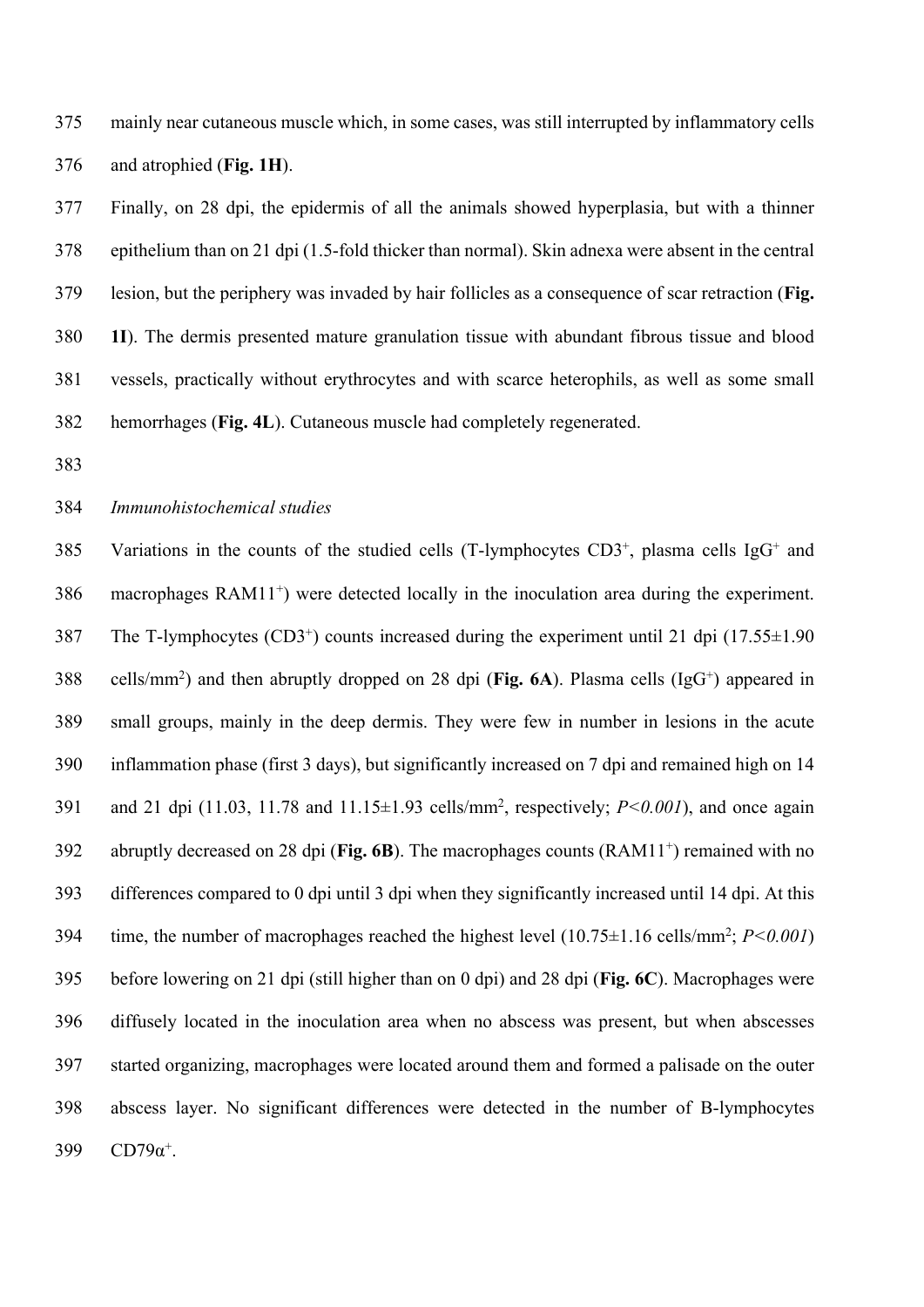Figure 5 shows the results of the flow cytometric analysis done of the peripheral blood cells in the rabbits infected by *S. aureus* Jwt. Intradermal inoculation induced modifications in the 404 counts of most leukocyte populations (granulocytes, monocytes and total B and T  $CD25<sup>+</sup>$  lymphocytes). Total leukocytes (**Fig. 6D**) and granulocytes (**Fig. 6F**) counts showed two peaks during the study: a first sharp increase on 1 dpi and a second greater increase from 7 to 14 dpi, which decreased on 21 dpi (more abruptly for granulocytes). The number of monocytes (**Fig. 6G**) gradually increased from 3 to 14 dpi, when its highest value was reached (869.5 x  $10^{6}/L$ ; *P <0.001*). The number of total lymphocytes rose from 0 to 2 dpi, when counts were kept elevated until the end of the experiment (**Fig. 6E**). Regarding the lymphocyte subpopulations, 411 statistical differences were observed only in the B (Fig. 6H) and CD25<sup>+</sup> (Fig. 6I) lymphocytes. B-cells had higher values at 0.5, and especially at 21 dpi, compared to 0 dpi (43.29 and 81.66 413 x 10<sup>6</sup>/L, respectively;  $P \le 0.001$ ). The cell counts of the CD25<sup>+</sup> lymphocytes abruptly increased on 0.5 dpi and were 11.9-fold higher than on 0 dpi and on later experimental days. No 415 significant differences were observed in the number of T-lymphocytes, T CD4<sup>+</sup> lymphocytes 416 and  $T \text{ CD8}^+$  lymphocytes.

# *Plasmatic and tissue cytokines*

 Statistical differences were detected only in IL-4 and IL-18 in plasma and in IL-4 and IFN- gamma in skin samples (**Table 6**). The plasmatic levels of IL-4 and IL-18 oscillated throughout the experiment. Relative to 0 dpi, statistical differences were only detected for IL-4 on 28 dpi and IL-18 on 14 and 28 dpi, where these cytokines reached their highest plasmatic levels (8.9 pg IL-4/mL and 463.4 pg IL-18/mL) on 28 dpi. Similarly to plasma, the IL-4 detected in skin tissue significantly increased on 28 dpi (15.5 pg/mL; *P<0.05*). Conversely, the IFN-gamma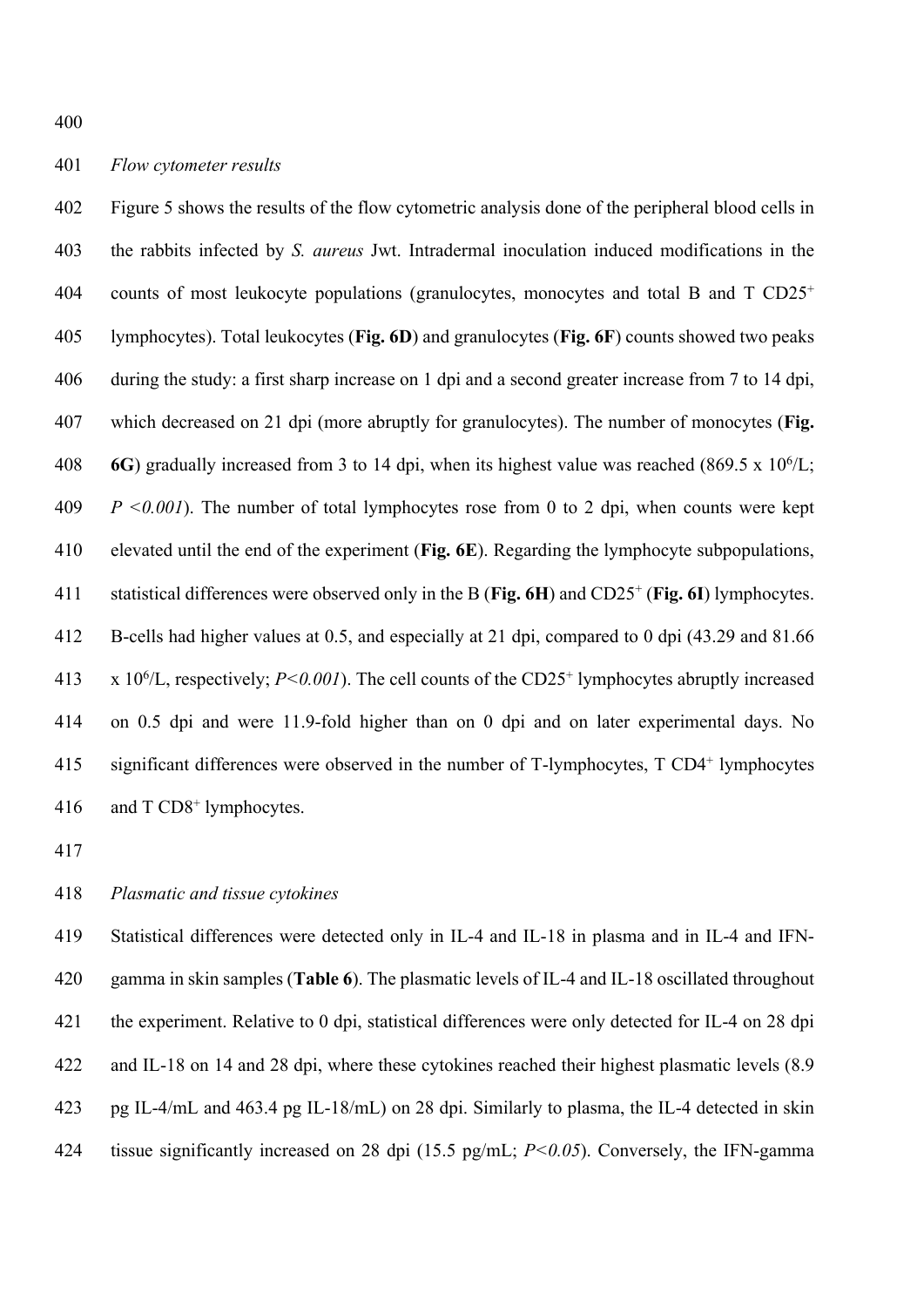level in tissues abruptly increased on 0.5 dpi (14015±1804 pg/ml; *P<0.05*) before returning to previous levels. No significant differences were observed in IL-1β and IL-17 levels.

# *Study 1b.* **Effects of the selected genes and the global regulator involved in abscess development:** *mutants in different key genes for abscess development cause a delay in lesions, but are still able to infect animals and generate abscesses*

 Once the lesions and peripheral and local immune responses had been described, the aim of this section was to evaluate the contribution of different isogenic mutants of the Jwt strain (JΔ*agr*, JΔ*coa*Δ*vwb*, JΔ*hla* and JΔ*psm*a) to the development and characteristics of abscesses on 7 dpi using the proposed rabbit skin model. Unexpectedly, all the mutant strains were able to generate lesions like the wild-type in terms degree of severity (**Fig. 7**). Whenever present, lesions were macroscopically indistinguishable from those generated by the wild-type strain.

 At the histological level, Splendore-Hoeppli phenomena were observed with all the strains, but not with the same incidence. Only statistically differences were observed with JΔ*hla* (85% Jwt *vs.* 68% JΔ*hla*; *P<0.05*) (**Fig. 8A**). The percentage of distributed heterophiles surrounding the abscesses was higher in the mutant strains with respect to Jwt (+20% for JΔ*coa*Δ*vwb*, +50% for JΔ*hla* and +30% for JΔ*psm*a and JΔ*agr*; *P<0.05*) (**Fig. 8B**). All the lesions caused by each studied strain (the wild-type and mutants) presented an eosinophilic layer surrounding abscesses on 7 dpi. However, there were differences in the characteristics of this band. The percentage of complete eosinophilic layers always was lower for mutants than for Jwt (-30% for JΔ*coa*Δ*vwb*, -90% for JΔ*hla*, -45% for JΔ*psm*a and -50% for JΔ*agr*; *P<0.05*) (**Fig. 8C**). These histological differences are related to the degree of maturation of the abscess. Thus, the lesions generated by the mutants at 7 dpi resembled those presented by the wild-type strain in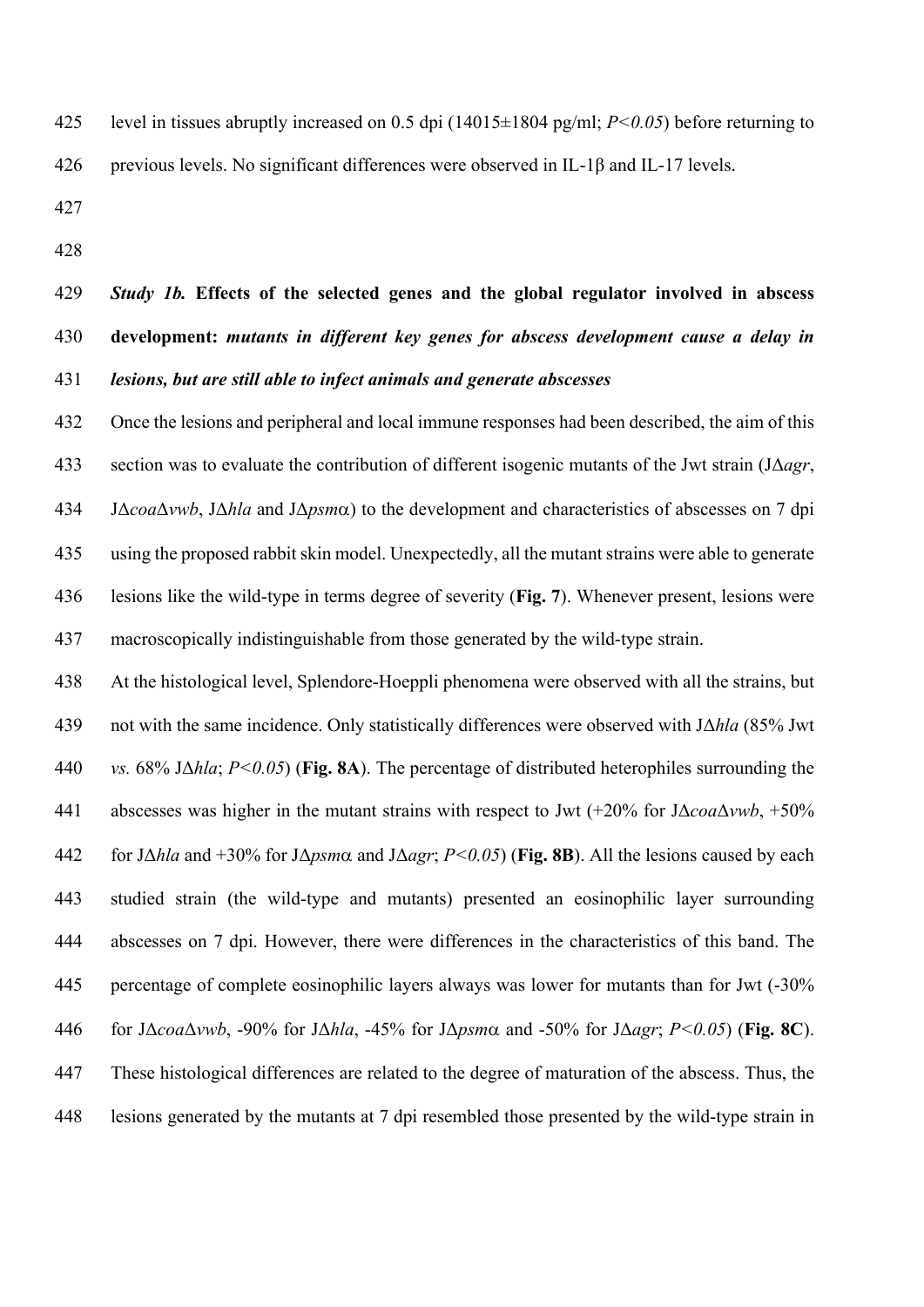2-3 dpi, which could be interpreted as the absence of these genes delay the development of the lesions.

# *Study 2.* **Comparison of the lesions caused by a human "rabbitized" strain and different rabbit strains of known virulence: similar, but milder lesions to the rabbit wild-type strain are caused by a human rabbitized strain after intradermal inoculation**

 Once the infection model had been characterized and that all the rabbit strains were capable of generating lesions at low doses had been verified, our intention was to test the model with a human strain. The inconvenience here is that human *S. aureus* strains (e.g., F strain) do not 459 cause lesions at low doses (300 CFU) in rabbits . In fact to be able to produce them, it is 460 necessary to use high bacterial doses (more than  $10^4$  CFU) and, when this occurs, the evolution of lesions (faster) and the produced characteristics (e.g. presence of extensive coagulative necrosis, thrombosis, absence of Splendore-Hoeppli phenomena or peripheral eosinophilic layers on 3 dpi) differ vastly from those observed by rabbit strains at low doses (**JM Corpa, personal communication, Supplemental Figure 1**). Therefore, we had to use a human strain 465 adapted to rabbits (FdltB<sup>r</sup>), which we had previously demonstrated was able to infect this 466 species at low doses .

The specific aim was to compare the response to infection after inoculating the F*dlt*B<sup>r</sup> strain with *S. aureus* strains obtained from rabbits of known virulence, such as Jwt (high virulence), J*rot*<sup>+</sup> (medium virulence) and J*dlt*Bh (low virulence), using the previously described model to demonstrate its utility with strains of different origins.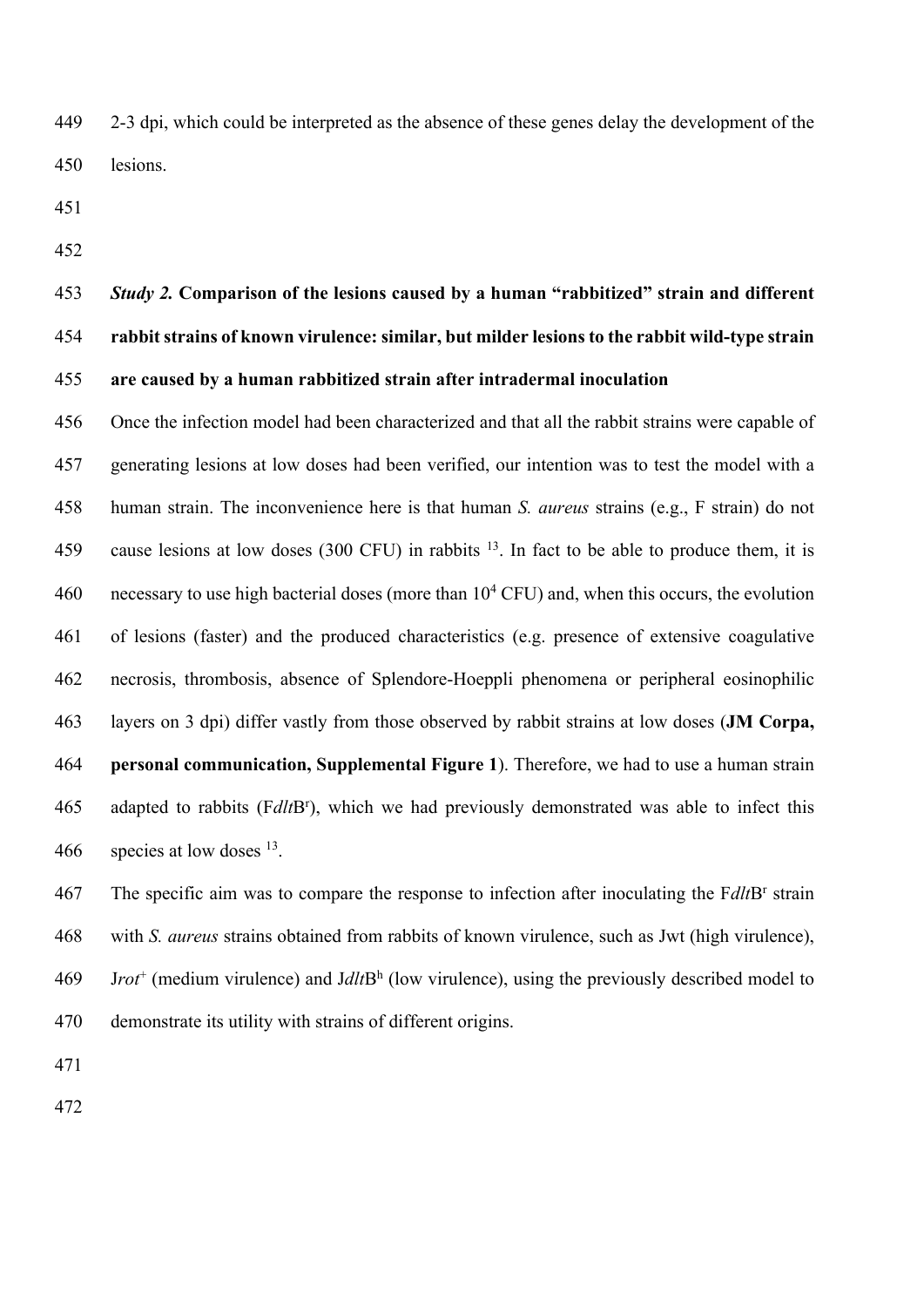473 *Health parameters* 

474 No animal suffered fever and no differences in temperature between the studied groups were 475 observed.

476

477 *Gross lesions*

478 Differences in both the number of infected animals and the characteristics of their lesions after 479 inoculation with the studied *S. aureus* strains were detected. While 100% of the rabbits were infected by human F*dlt*Br and rabbit Jwt, 76.7% and 60% of the animals inoculated with J*rot*<sup>+</sup> 480 481 and Jdlt<sup>Rh</sup> showed lesions, respectively. The severity of lesions caused by  $FdltB<sup>r</sup>$  was intermediate, between Jwt (severer lesions) and J*rot*<sup>+</sup> and J*dlt*Bh 482 (milder lesions) (**Fig. 9**).

483 On 1 dpi, the inoculation points showed erythema in 100% of the animals infected by FdltB<sup>r</sup>,

Jwt and J*rot*<sup>+</sup> and 80% in the rabbits inoculated with F*dlt*Br 484 . On 3 dpi, lesions evolved to nodules 485 in 100% of the animals infected by the F*dlt*B<sup>r</sup> and Jwt strains, but only in 30% of the rabbits

486 inoculated with Jrot<sup>+</sup>, and 10% with Jdlt<sup>h</sup>. At the end of the experiment (7 dpi), while all the 487 animals infected with F*dlt*B<sup>r</sup> and Jwt presented nodules, even some developed dermonecrosis 488 (10% and 50%, respectively), only 50% of the rabbits inoculated with Jrot<sup>+</sup> and JdltBh showed 489 esions. The animals infected with Jrot<sup>+</sup> exhibited erythema and nodules (40%), but erythema 490 was observed only in the rabbits infected with  $J dl t B<sup>h</sup>$  at this time point.

491

#### 492 *Bacteriology*

493 The bacterial counts obtained from the animals inoculated with Fdlt<sup>Br</sup> and Jrot<sup>+</sup> followed the 494 same dynamics as the Jwt strain on 1, 3 and 7 dpi (**Fig. 10**), but the average number of bacteria 495 obtained from their lesions was smaller  $(6.18\pm32.21 \times 10^6 \text{ and } 1.10\pm47.54 \times 10^6 \text{ CFU/g})$ 496 respectively,  $P \le 0.05$ ) than from the lesions caused by Jwt  $(244.36 \pm 36.98 \times 10^6 \text{ CFU/g})$ . 497 Bacteria were isolated only in one animal infected by  $JdltB<sup>h</sup>$  on 3 dpi (2.26 x 10<sup>3</sup> CFU/g) at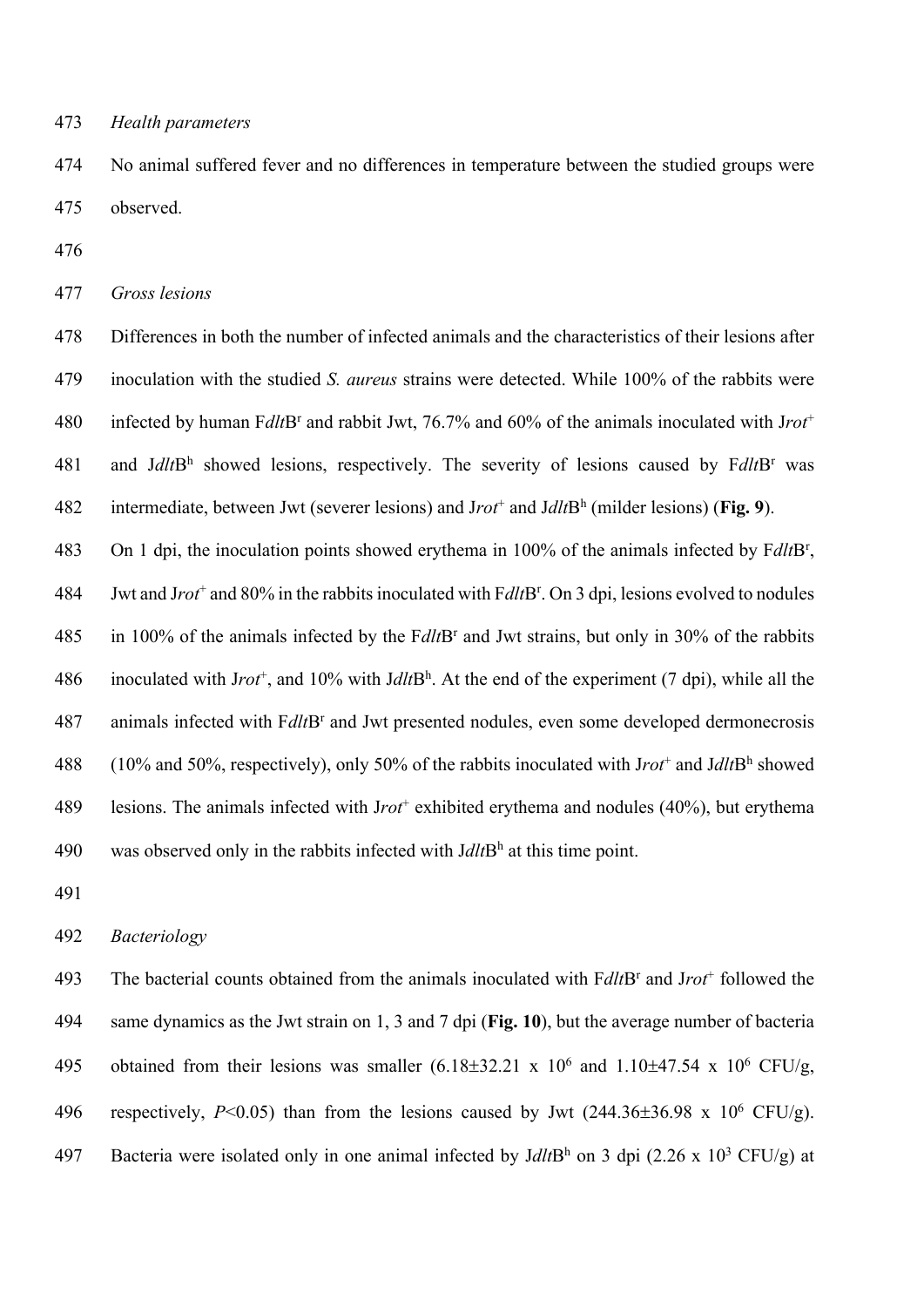498 3dpi. All the cultured and identified bacteria recovered from lesions were the same as those 499 inoculated, and no bacteria were isolated from blood or kidneys.

500

501 *Histological findings* 

502 Different degrees of severity were observed in the histological lesions depending on the type of 503 inoculated strain (**Table 7**). In general, Fdlt<sup>B</sup>r caused more similar (but milder) lesions to the 504 Jwt strain than to the other two. Vascular dilatation and edema in the superficial dermis 505 observed in the animals infected by FdltB<sup>r</sup> were severer than Jrot<sup>+</sup> and resembled Jwt.

The abscesses caused by F*dlt*B<sup>r</sup> were evident on 1 dpi and were more numerous and severer on 3 dpi, similarly to Jwt. Conversely, the severity of the abscesses (heterophils organized, **Table**  ) in the animals infected by Jrot<sup>+</sup> and Jdlt<sup>Rh</sup> reduced on 3 dpi. In this last case, abscesses were classified mainly as "mild" (**Fig. 11A**).

510 The abscesses produced by the three mutant strains were histologically more immature 511 compared to Jwt as they did not show a complete eosinophilic peri-abscess layer. On 3 dpi, all the Jwt-related abscesses had a well-developed eosinophilic layer, only 55% of F*dlt*B<sup>r</sup> and 20% 513 of Jrot<sup>+</sup> had one, and no band was detected in the Jdlt $B<sup>h</sup>$  abscesses. At the end of the experiment 514 (7 dpi), percentages varied, but differences remained (100% Jwt; 36% FdltB<sup>r</sup>; 30% Jrot<sup>+</sup> and 515  $0\%$  *Jdlt* $B<sup>h</sup>$ ).

516 It was noteworthy that Splendore-Hoeppli phenomena were seen only in the abscesses from the 517 rabbits infected by Jwt and Jrot<sup>+</sup> on 3 and 7 dpi. There were fewer Splendore-Hoeppli 518 phenomena in Jrot<sup>+</sup> (1 on 3 dpi and 2 on 7 dpi) than in Jwt (5 on 3 dpi and 8 on 7 dpi), although 519 the number of abscesses also lowered with J*rot*+ (2 on 3 dpi and 3 on 7 dpi) than with Jwt (10 520 at both time points).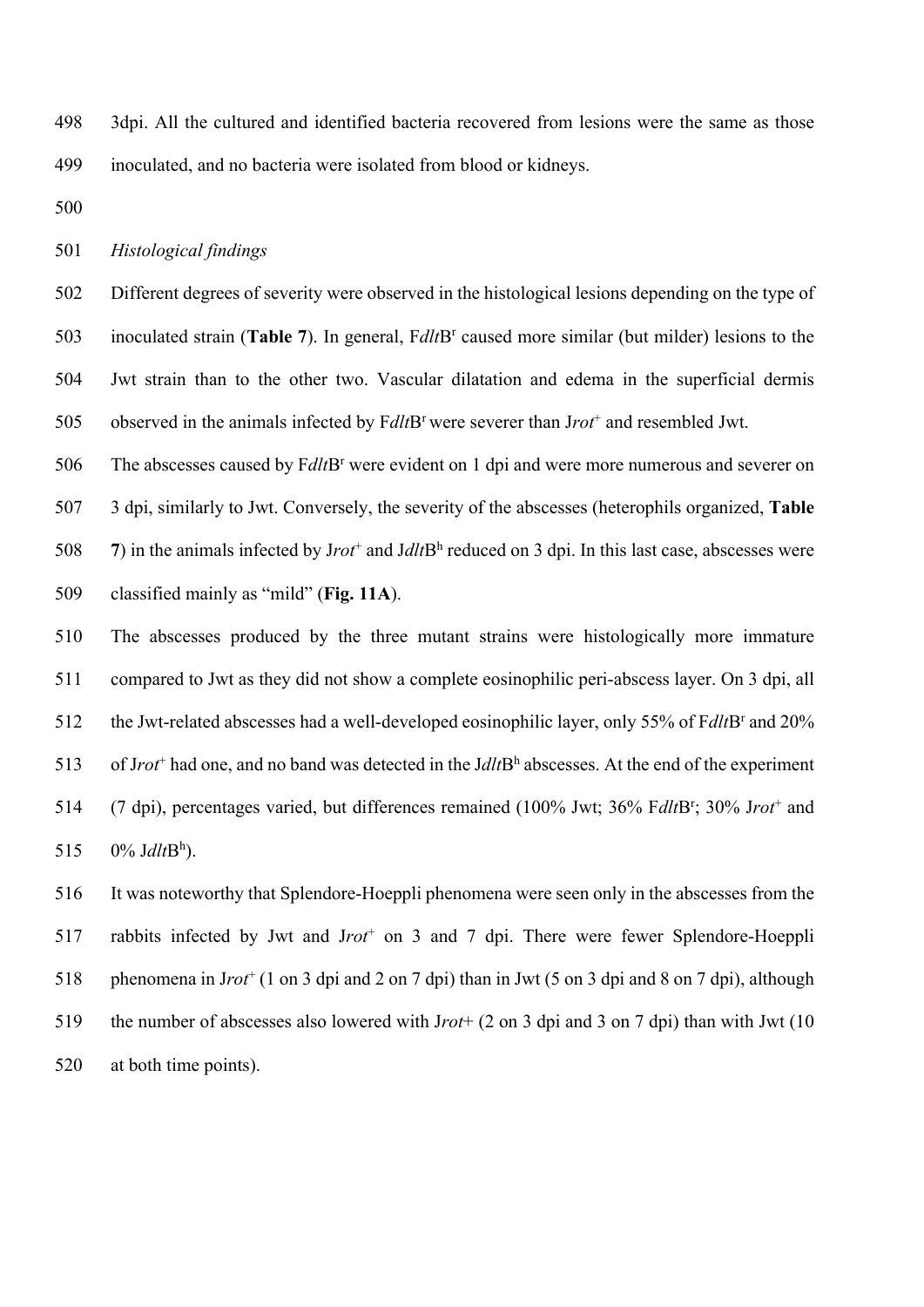521 The degree of dilated blood vessels in the deeper dermis close to cutaneous muscle was higher 522 in the animals inoculated with strains  $FdltB<sup>r</sup>$  and  $JdltB<sup>h</sup>$  for all the studied times, but the 523 incidence of perivascular inflammation was higher with Jwt (*P*<0.05) (**Table 7**).

524 The pathological findings (inflammation and degeneration) observed in cutaneous muscle were 525 similar between strains F*dlt*B<sup>r</sup> and Jwt, and were severer than those caused by strains Jrot<sup>+</sup> and 526 *Jdlt* $B^h$  ( $P < 0.05$ ) (**Table 7**).

527

#### 528 *Immunohistochemical studies*

529 The number of positive cells was related to lesion severity, with no positive cells in the animals 530 without lesions regardless of the inoculated strain. The number of studied cells in the lesions 531 caused by F*dlt*B<sup>r</sup> strain infection was lower to those of the wild-type strain (Jwt) and more 532 similar to those of strain Jrot<sup>+</sup> and Jdlt<sup>Rh</sup> (Fig. 11B-E). The T-lymphocytes (CD3<sup>+</sup>) counts were 533 significantly higher during the three moments analyzed in the Jwt compared to FdltB<sup>r</sup>. The 534 macrophages counts  $(RAM11<sup>+</sup>)$  were significantly higher on 3 and 7 dpi in the animals infected 535 with Jwt regarding to FdltB<sup>r</sup>, and the counts of B-lymphocytes ( $CD79\alpha^{+}$ ) and plasma cells  $536$  (IgG<sup>+</sup>) were significantly higher on 3 and 7 dpi, respectively. The lesions produced by the 537 inoculation of Jrot<sup>+</sup> were characterized mainly by the absence of T-lymphocytes (CD3<sup>+</sup>) on all 538 the analyzed days and high number of B-lymphocytes on 3 dpi, similar to Jwt. The lesions 539 produced by the inoculation of  $JdltB<sup>h</sup>$  were characterized mainly by the absence of B-540 lymphocytes (CD79 $\alpha^+$ ) on all the sampling times.

541

542 *Flow cytometer results*

543 The differences detected in the peripheral blood cell counts in the rabbits infected by *S. aureus* 544 Fdlt<sup>t</sup>B<sup>r</sup>, Jwt, Jrot<sup>+</sup> and Jdlt<sup>-Bh</sup> are shown in Fig. 12. The animals infected by the Fdt<sup>-</sup>Br strain had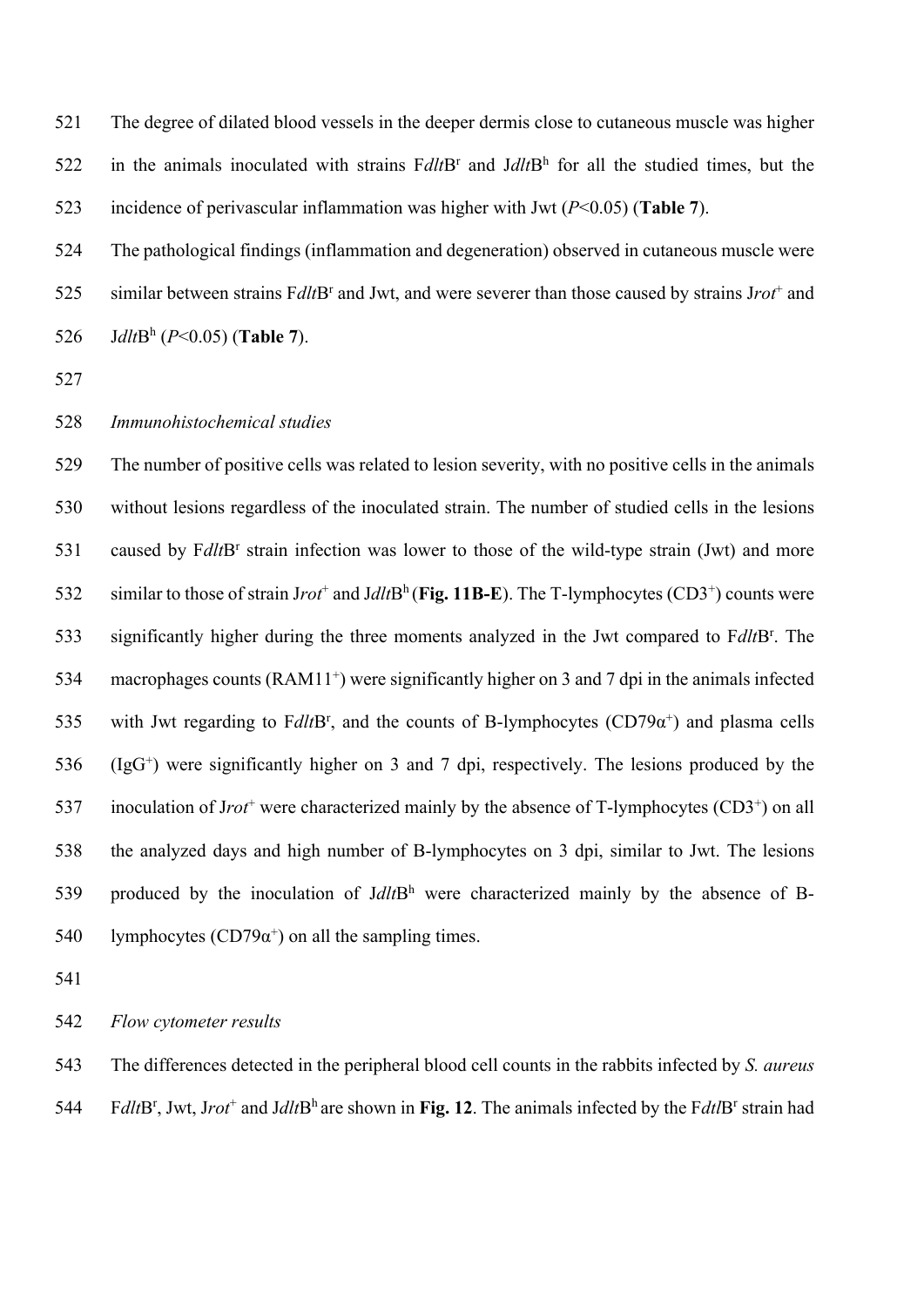545 fewer leukocytes  $(-15.2\%)$  and total lymphocytes  $(-26.5\%)$  than Jwt, Jrot<sup>+</sup> and Jdlt<sup>h</sup>, with 546 similar counts to one another (**Fig. 12A** and **D**).

 $547$  In the B, T, CD4<sup>+</sup>, and CD8<sup>+</sup> lymphocyte counts, no significant differences were observed 548 between the rabbits inoculated with the F*dlt*B<sup>r</sup> strain and Jwt. Both animal groups had more B-549 lymphocytes and fewer T,  $CD4^+$  and  $CD8^+$  lymphocytes than Jrot<sup>+</sup> and Jdlt $B^h$  (Fig. 12E, F, G 550 and **H**). F*dlt*B<sup>r</sup> and Jwt strains had less  $CD4^{+}/CD8^{+}$  ratio than Jrot<sup>+</sup> (**Fig. 12J**).

551 The animals infected by the mutant strains presented fewer granulocytes (-34.5%; *P<*0.05) and

552 monocytes than those inoculated with Jwt (**Fig. 12B** and **C**). For monocytes, the animals

553 inoculated with Jrot<sup>+</sup> and Jdlt<sup>Rh</sup> had an intermediate level  $(-23.9\%$  Jrot<sup>+</sup> and Jdlt<sup>Rh</sup>, -50.5%

554 Fdlt<sup>R</sup><sup>r</sup>; *P*<0.05) (Fig. 12C). The CD25<sup>+</sup> lymphocytes showed significantly higher counts in the

555 animals infected by mutant strains  $FdltB^r$ ,  $Jrot^+$  and  $JdltB^h$  (+50.4%, +61.2% and +65%,

556 respectively; *P*<0.05) than the rabbits infected by Jwt (**Fig. 12I**). Finally, strains F*dlt*B<sup>r</sup> and Jwt

557 had a higher granulocytes/lymphocytes ratio than  $Jrot^+$  and  $JdltB^h$  (Fig. 12K).

558

# 559 **Discussion**

560 Staphylococcal infections have spread worldwide in hospitals and communities in the last  $561$  decades of the  $20<sup>th</sup>$  century, are multi-resistant to antibiotic strains (especially methicillin-562 resistant *S. aureus* – MRSA-) and have become a major health challenge in all industrialized 563 countries today<sup>1</sup>. This problem has also extended to farm animals since 2005, when a livestock-564 associated MRSA (LA-MRSA) was isolated in pigs  $32$  and extended to other animal species, 565 including horses, cattle, poultry or rabbits  $33-35$ . Among the wide range of diseases associated 566 with community infections that can be caused by *S. aureus*, SSTIs are one of the most worrying 567 because they can be a life-threatening process if they are complicated  $4-9$ . SSTIs are 568 characterized by the formation of bacterial abscesses in dermis, epidermis or subcutaneous  $569$  tissues <sup>1</sup>.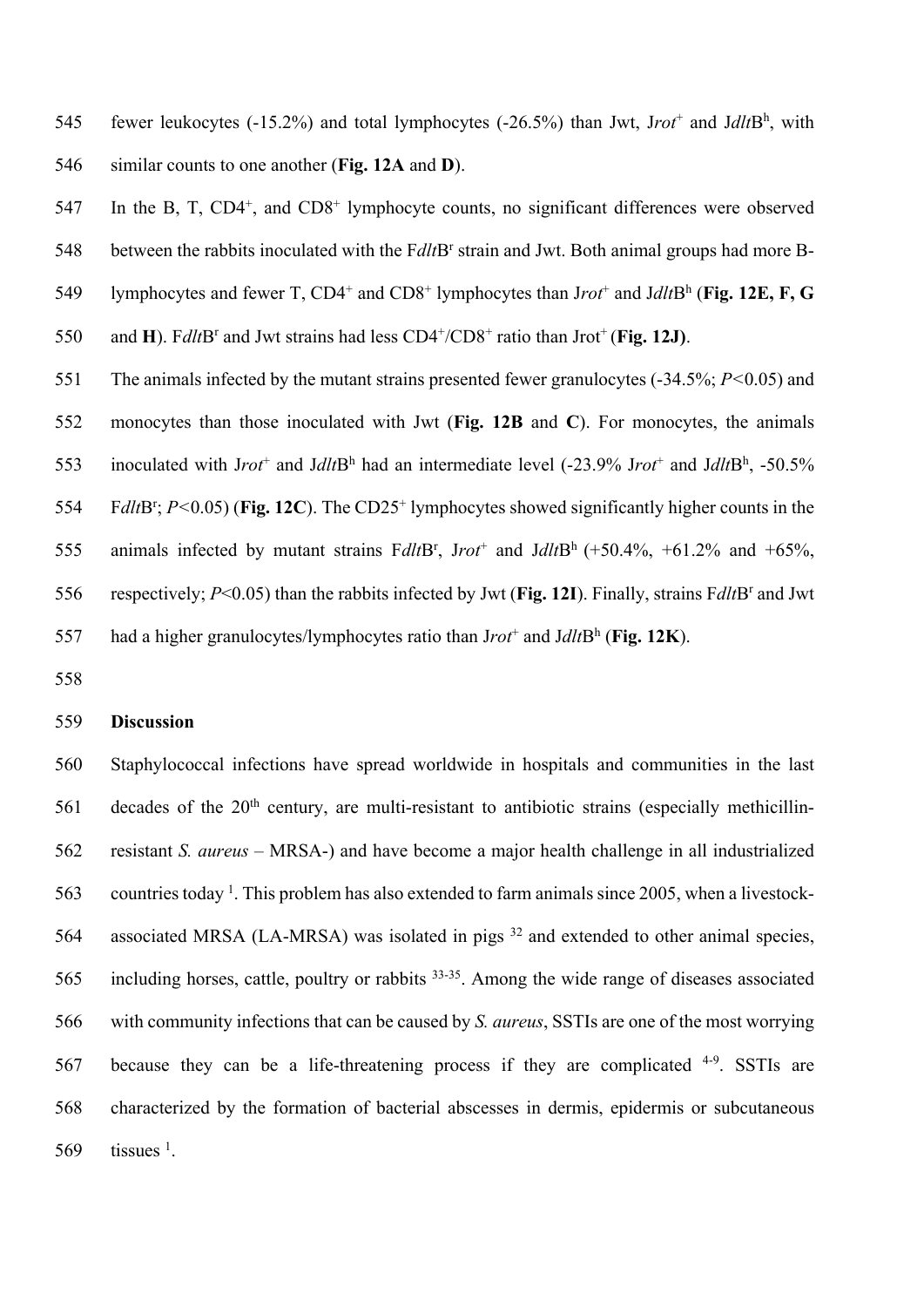In this context, it would be valuable to have a definitive experimental model that allows the pathogenesis of the infection to be studied or new therapeutic tools to be tested. Mice are commonly used for staphylococcal colonization and infection models, mainly for its small size, easy handling and the abundance of research facilities compared to other larger species like 574 rabbits  $16,36$ . However, these characteristics alone do not justify its use if the results are not truly representative. Traditionally, rabbit models of *S. aureus* infection have been considered optimal to investigate virulence and host-pathogen interactions, mainly due to certain similarities with 577 the human species: (1) similar thickness of their skin  $14,15$ ; (2) similar immune response to 578 infection ; (3) both are naturally infected by *S. aureus*. For these reasons, we present a rabbit 579 model because this animal species has its own adapted *S. aureus* strains <sup>12,35,36</sup>, which easily allow to naturally study staphylococcal infections.

 The experimental model was quite respectful of animal health as no animal displayed fever, loss of weight, septicemia or external signs of disease, except for the expected local lesions at inoculation points. The model was reproducible, and previously described characteristic 584 abscesses developed , but it also provided more detailed characteristics of lesion development over time than previously described in the bibliography. Although lesions were observed at all the studied time points, staphylococcal infection with a Jwt strain was evaluated with this model at three key time points, 1, 3 and 7 dpi. On 1 dpi it was possible to observe small slightly raised reddish papules that were histologically characterized by the presence of acute vascular changes, small organized abscesses, sometimes with inner bacteria and surrounded by heterophils that were diffusely distributed. One interesting finding was the sharp and one-time 591 increase in the  $CD25<sup>+</sup>$  lymphocytes 12 h before (0.5 dpi). As these cells are considered T-592 regulatory cells , it would be interesting to verify to what extent the inflammatory response described in this intradermal infection is modulated by this cell population. T-regulatory cells are essential for preventing exacerbation of inflammatory response, but they have been found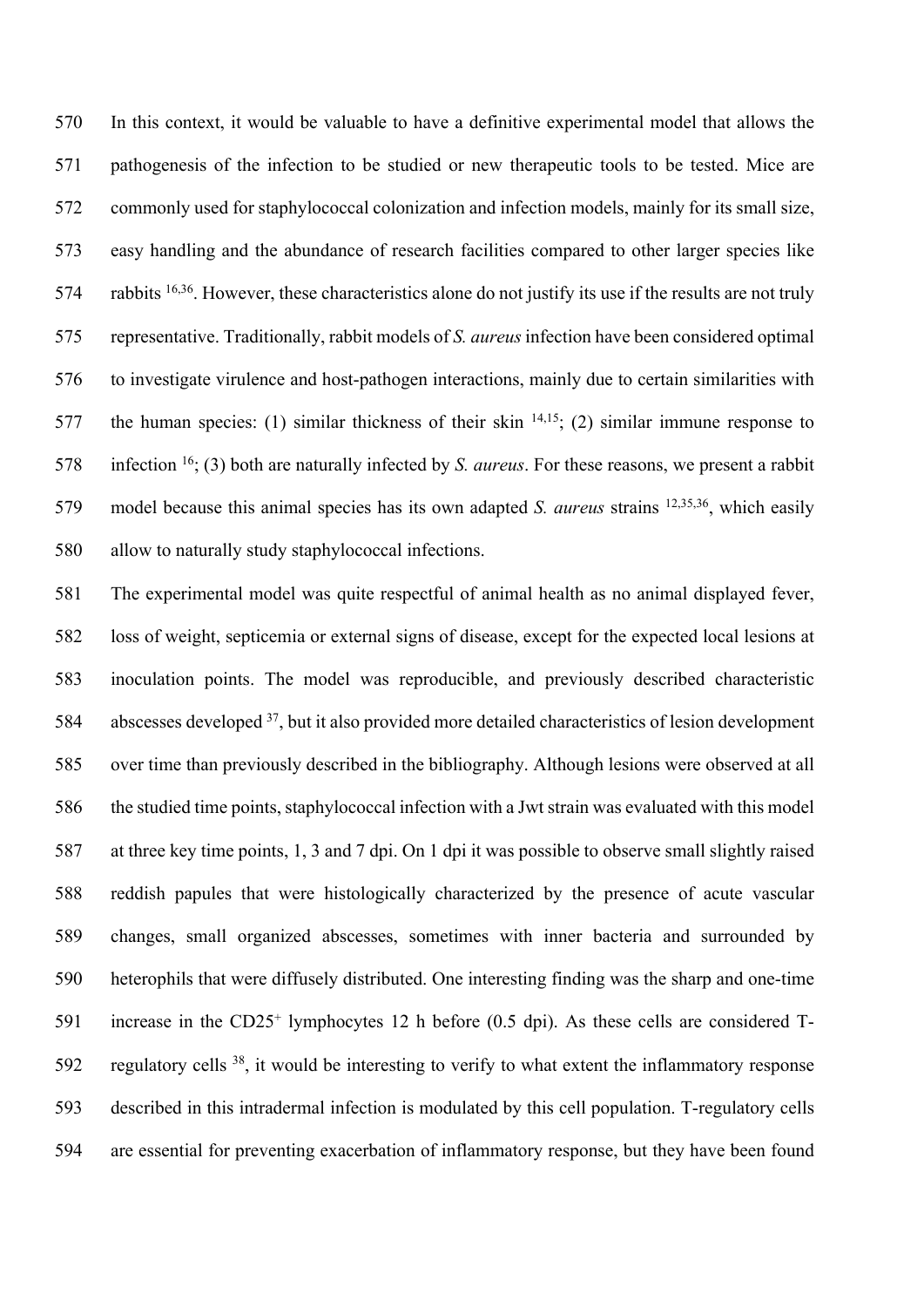595 to lose their activity in the presence of *S. aureus*, as shown in children with atopic skin <sup>39,40</sup>. On 3 dpi superficial lesions lost their initial reddish color and became nodular lesions, and it was when they acquired their largest volume and had more bacteria. Microscopically, vascular changes increased in severity, abscesses were surrounded by an eosinophilic necrotic layer in whose core Splendore-Hoeppli phenomena with inner bacteria were observed. Surrounding the 600 abscess there were increasing number of T-lymphocytes  $(CD3<sup>+</sup>)$  and macrophages  $(RAM11<sup>+</sup>)$  compared to previous days, which remained high until 21 dpi., and were related with the 602 increased number of blood monocytes and lymphocytes on 2 dpi, as previously described . On 7 dpi, 50% of the nodules suffered epidermal necrosis and opened, which triggered a discharge of pus, and a reduction in both lesion size and the number of isolated bacteria. These epidermal lesions generated a new inflammatory episode, peripherally characterized by an increased number of heterophils in blood, which lasted until 14 dpi. In histological terms, lesions reached their severest point at all the studied locations, with several Splendore-Hoeppli 608 phenomena surrounded by many T-lymphocytes  $(CD3<sup>+</sup>)$ , plasma cells  $(IgG<sup>+</sup>)$  and macrophages (RAM11<sup>+</sup>).

 Therefore, by studying on 1 dpi and 3 dpi, it would be possible to evaluate the acute inflammatory response, as well as the subacute inflammatory reaction and initial repair mechanisms on 7 dpi, which could be useful for the majority of experimental studies on this topic. For chronic inflammation studies, other later study times (e.g., 14, 21 or 28 dpi) would be more recommendable, when regenerative modifications were predominant (re-epithelization and acanthosis in the epidermis, granulation tissue and fibrosis in the dermis, and regeneration of the cutaneous muscle), and when blood monocytes (2 to 14 dpi) and tissue lymphocytes and macrophages (3 to 21 dpi) significantly increased, as previously described for chronic inflammatory processes  $41$ .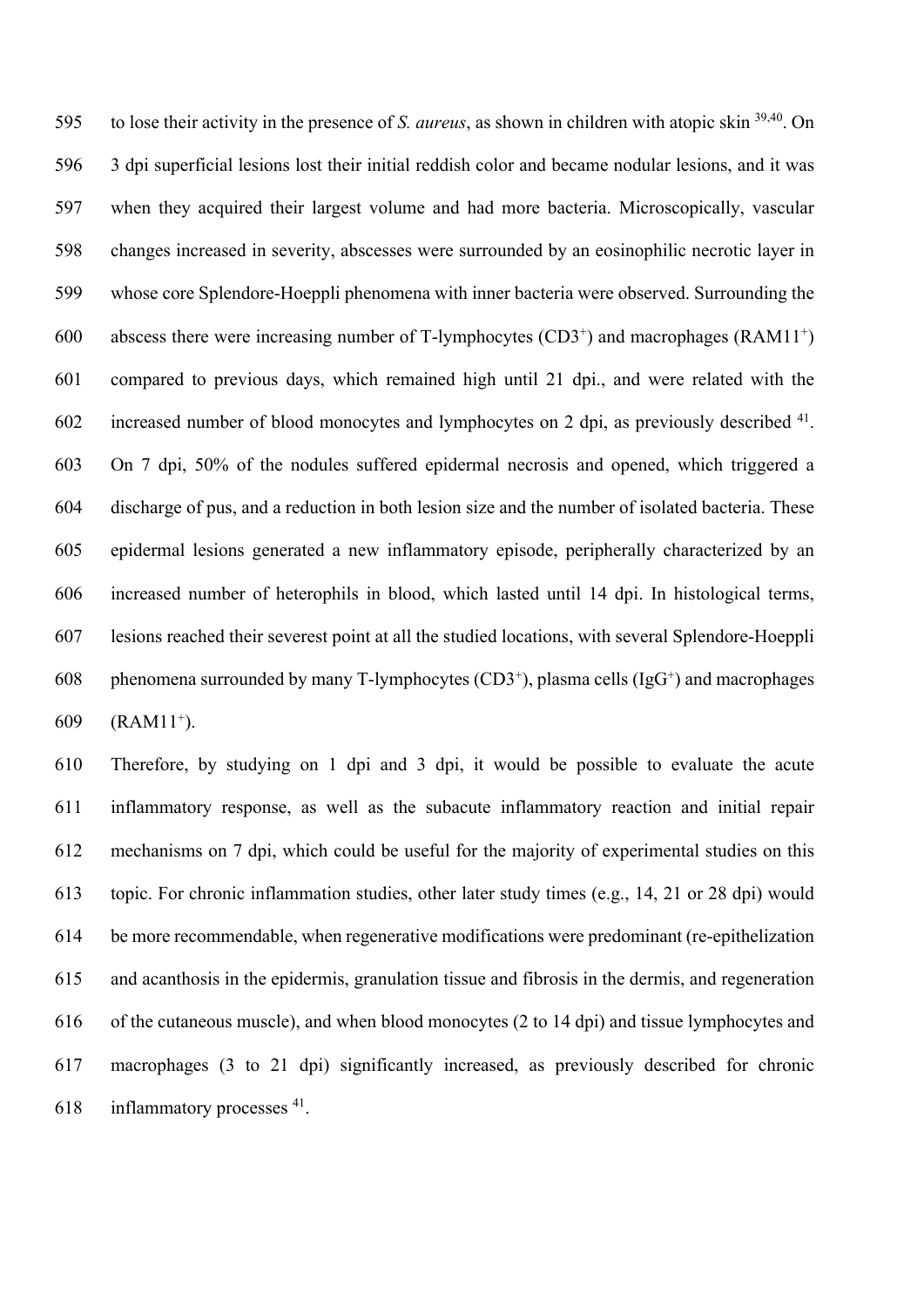Several findings in human and animal models have suggested a primarily role for T-cells in 620 immunity to *S. aureus* skin infections by enhancing the recruitment of phagocytes <sup>42-44</sup>. *S. aureus* antigens induce different Th1, Th2 and Th17 cell pathways. Therefore, the role of T- cells in immunity to *S. aureus* skin infections likely involves multiple T-cell effector cytokines. As there is a paucity of reagents available to analyze panels of rabbit immune mediators, in this work it was not possible to accurately characterize the immune response type, but significant differences were observed in some cytokines after the Jwt strain inoculation. Significant changes were found in cytokines INF-gamma and IL-18. Cytokine IFN-gamma is a potent 627 activator of monocytes by increasing their phagocytic activity in tissues. . Despite this cytokine increasing on 21 dpi, it became significant only on 0.5 dpi. IL-18 has been associated 629 with atopic dermatitis expelled by *S. aureus* <sup>45</sup>. Although *S. aureus* is capable of causing the 630 release of IL-18 from keratinocytes , in this work an increase was detected only in plasma, but not in skin. An increase in IL-4 in plasma and skin was noted, especially after 21 days. *S. aureus* is able to inhibit the response of T-cell responses and to induce Th2 cell responses by 633 producing IL-4<sup>47</sup> in relation to chronic inflammations  $41$ .

 The difficulty in developing an experimental model that reproduces an immune response under natural conditions might be related to the effect of the origin of both the bacteria and animal 636 species used as hosts on the infective dose . In general, a higher dose is necessary to infect animals with the *S. aureus* strains obtained from a different species (e.g. human bacteria CA-638 MRSA USA300 in mice:  $\geq$ 5.0x10<sup>8</sup> CFU<sup>49</sup>). In such cases, animal models can be unreliable predictors of either the potential success of therapeutic or preventive interventions or the roles played by specific determinants of bacterial virulence in infection  $2$ . Only a few standardized 641 studies about the number of bacteria needed to begin infection can be found . Schmid-Hempel 642 and Frank <sup>50</sup> proposed an infective *S. aureus* dose of 10<sup>5</sup>-10<sup>6</sup> bacteria and classified it as a high-643 infective dose microorganism. In fact it has been reported that inoculation with less than  $5x10^8$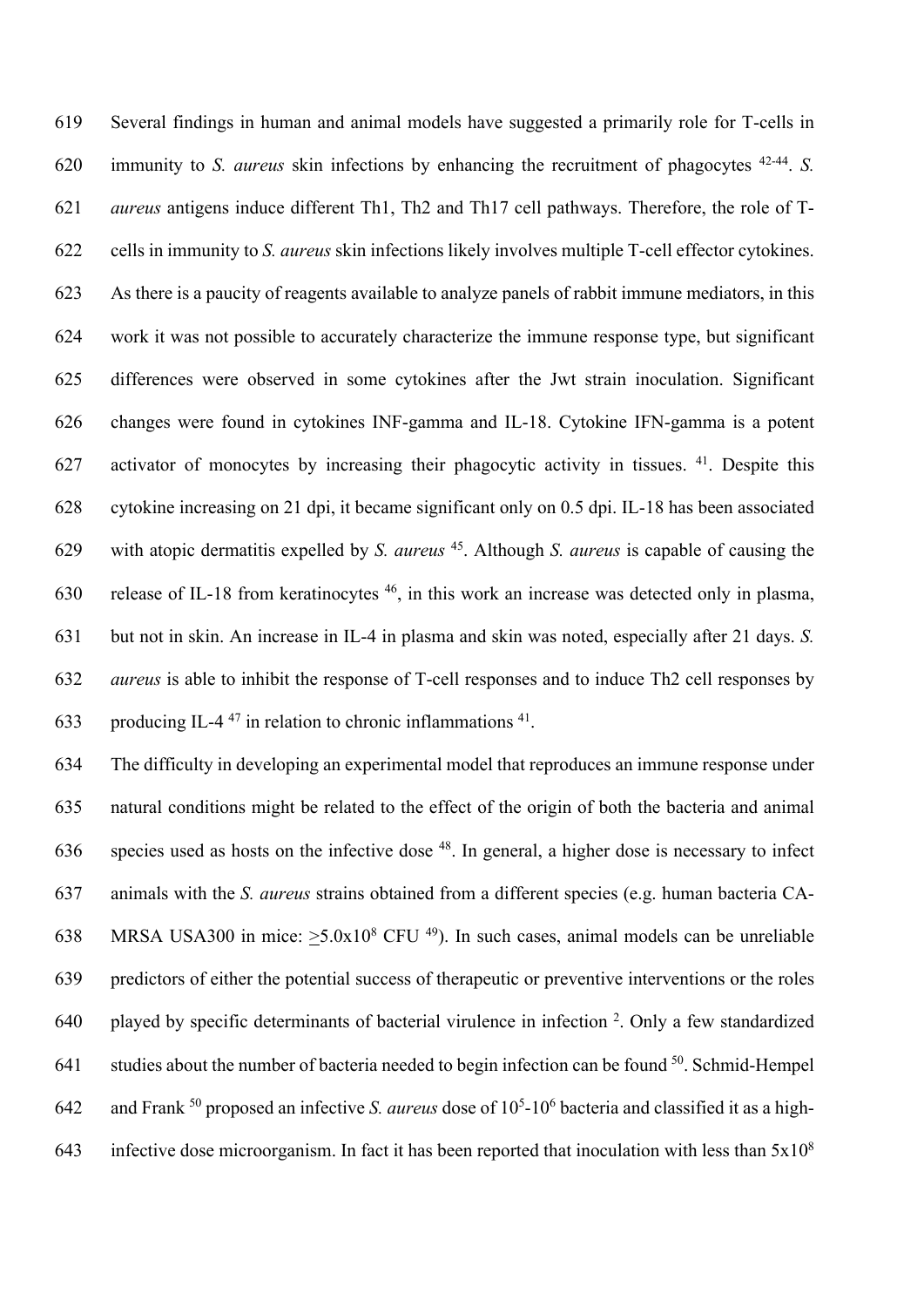644 CFU of USA300 does not result in reproducible abscesses in rabbits  $17,49$ . Our results agree with this observation when we used human strains (not adapted to rabbit), but disagree when rabbit strains were employed, which can generate dermal lesions with only 300 CFU by simulating 647 natural infection. Moreover, when high doses of human strain Fwt  $(> 10^6$  CFU) were used with this model, the generated lesions differed from those observed for low doses of rabbit wild-type strains: lesions rapidly evolved and skin necrotic phenomena (dermonecrosis) predominated and, in histological terms, the presence of thrombosis and the absence of Splendore-Hoeppli phenomena or a peripheral eosinophilic layer were observed on 3 dpi (**JM Corpa, personal communication, Supplemental Figure 1**). Similar results have been reported by other authors , who recognized that using such high doses would result in rapidly progressive infection, which would vastly differed from that typically encountered in clinical situations, and the results could not be extrapolated to humans. These skin necrotic phenomena are probably caused by the mass production of bacterial toxins, which is far removed from what actually happens in natural infection. This hypothesis would support the results observed in the present study with the mutants (JΔ*coa*Δ*vwb*, JΔ*hla*, JΔ*psm*α, JΔ*agr*) employed to evaluate their contribution to the development and characteristics of abscesses. Studies carried out in rabbits, and mainly in mice, using D*hla* mutants have resulted in reduced virulence in animal models of dermonecrotic skin infection. Moreover, immunization with Hla-specific antisera significantly 662 reduces the size of skin lesions and prevents dermonecrosis  $11,17,51,52$ , and similar results have 663 been obtained with mutants in  $p_s m - \alpha^{53}$ . Surprisingly, when the herein described skin infection model was used, mutants D*hla* and Δ*psm*a produced the same percentage of lesions as the wild- type strain, and even became macroscopically severer for D*hla* regarding Jwt. Toxins and other 666 virulence factors, such as  $\alpha$ -toxin, PSM- $\alpha$  and PSM- $\beta$ , are produced as a result of increased bacterial population density and environmental conditions, partly under a quorum-sensing 668 control through different regulators  $54-56$ . Therefore, the effect observed in previous works with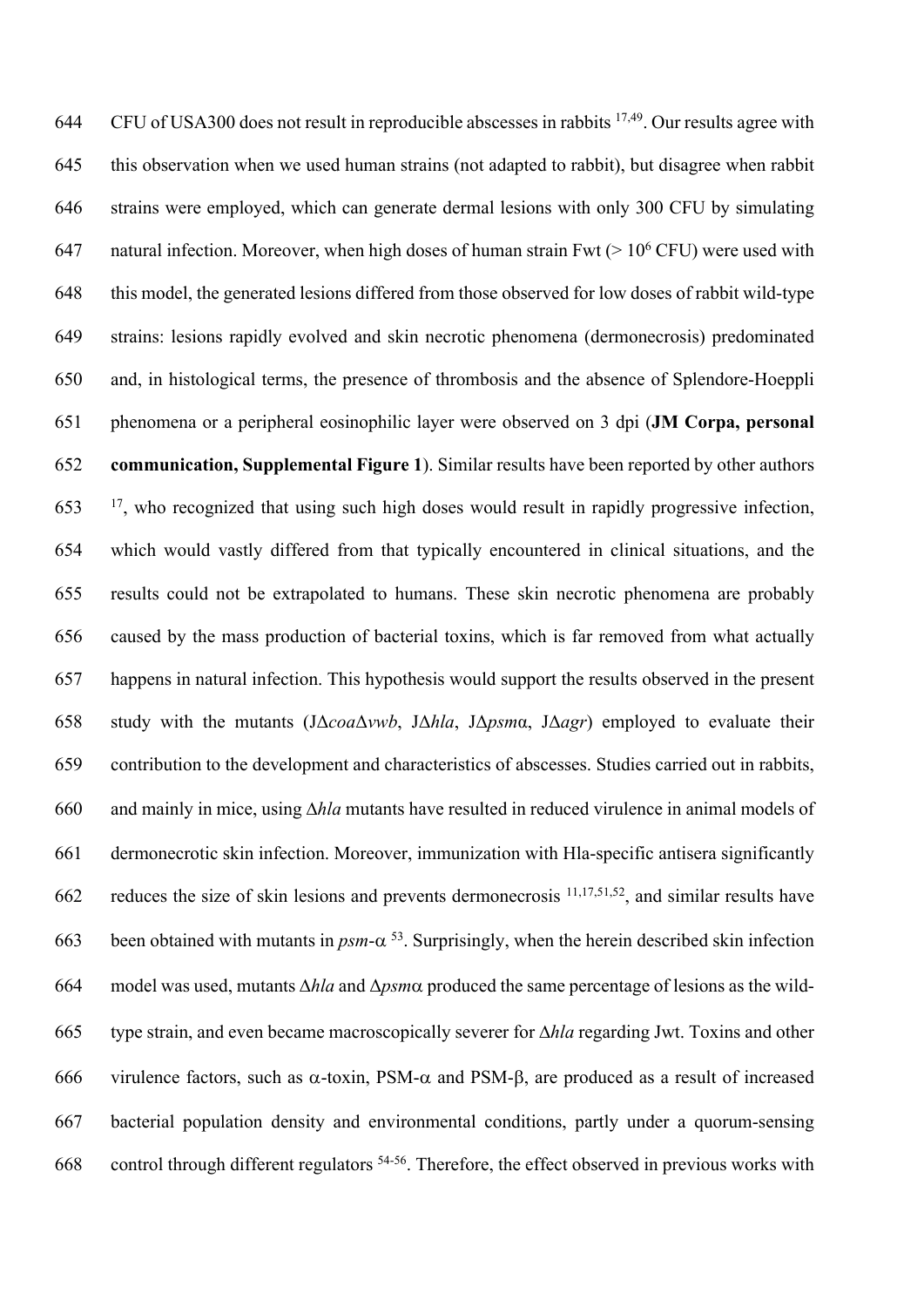669 either the  $\Delta h$ la or the  $\Delta p$ *sm* $\alpha$  mutant could be due to the use of high doses of bacteria to produce lesions, which would favor the rapid production of numerous toxins, and would make the effect 671 of the toxin more evident. The absence of an effect on the  $\Delta$ *agr* mutant would follow the same hypothesis. In *S. aureus*, the majority of quorum-sensing components are coded by the accessory gene regulator (Agr) system. This regulation is important for acute disease to develop  $37$ , but we showed that Agr was dispensable in intradermal infections of rabbits. Agr suppresses the expression of the repressor of toxins (*rot*) at a high cell density <sup>57</sup>, which could also influence 676 the virulence of the  $\Delta$ *agr* mutant. However, rabbit strains have a natural loss-of-function mutation in *rot,* which increases the severity and infectivity of the rabbit strain. This could 678 justify the F*dlt*B<sup>r</sup> strain (with functional *rot*) producing milder lesions than the wild-type strain. A histological characteristic observed from 3 dpi in the lesions produced by the strain wild-type was an eosinophilic necrotic layer in whose core Splendore-Hoeppli phenomena with inner bacteria were observed. These phenomena have been previously described as an electron-dense, granular and amorphous pseudocapsule. This pseudocapsule constitutes a barrier for immune cells by preventing them from penetrating the staphylococcal abscess community (SAC), where bacteria replicate without interference and are partially composed of prothrombin and 685 fibrinogen that separate bacteria from leukocytes <sup>37,58,59</sup>. As the  $\Delta coa\Delta vwb$  mutant was able to produce lesions like Jwt, the absence of these two clotting factors secreted by *S. aureus* does not seem essential for abscesses to develop in rabbits. Despite all the employed mutants (JΔ*coa*Δ*vwb*, JΔ*hla*, JΔ*psm*α, JΔ*agr*) being able to generate similar lesions to the wild type in size and degree of severity terms, albeit in different percentages, they all triggered a delay in the evolution of histological lesions compared to the wild type. This could indicate that their mutations affected abscess development, but other factors also had to be involved in their development. More studies are needed to learn the specific role of these and other virulence factors in *S. aureus* infection development.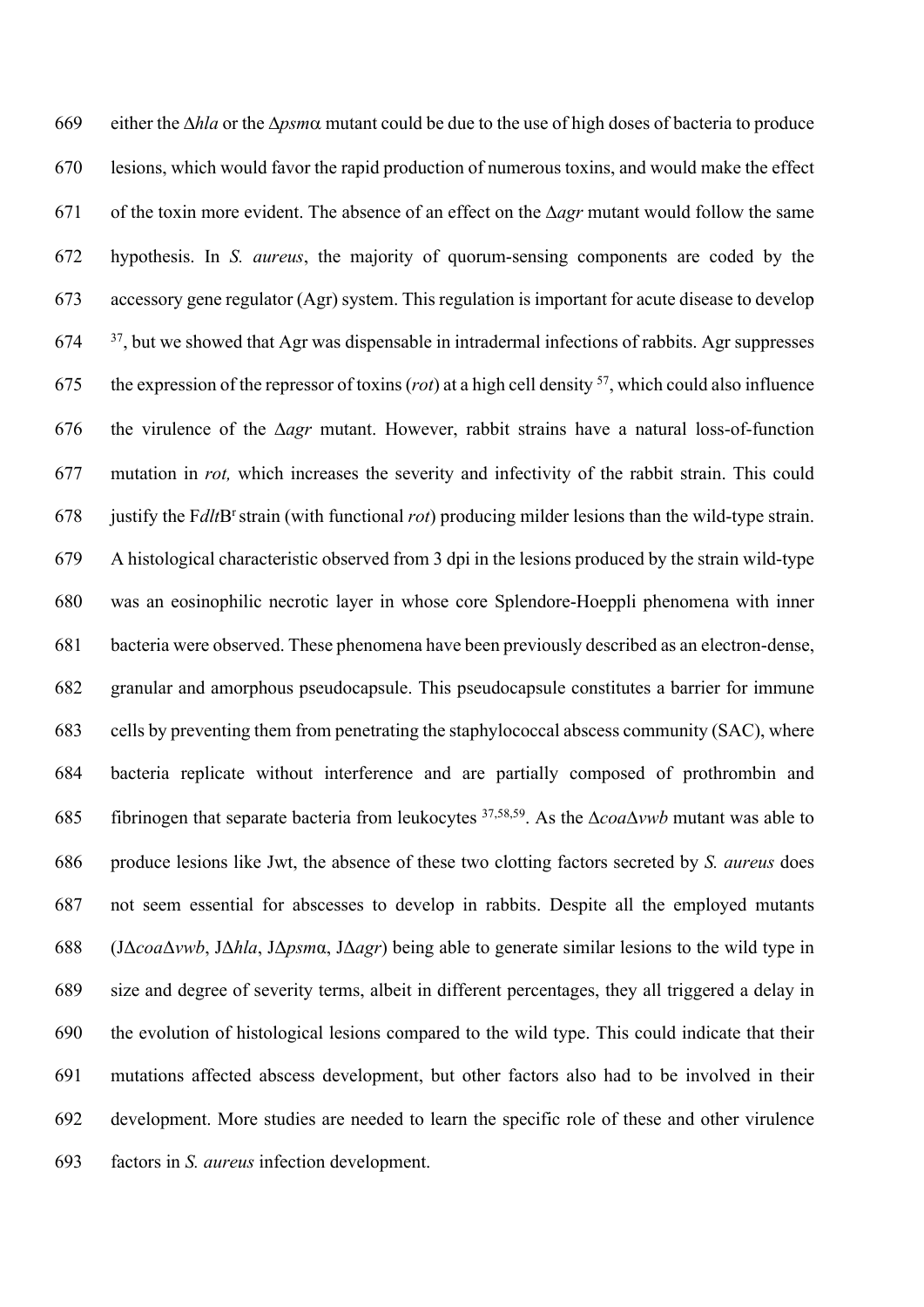The utility of this model was corroborated when a human strain, modified to infect rabbits ("rabbitized"), was inoculated (FdltB<sup>r</sup>). This adaptation to the host seemed essential because neither macro- nor microscopic lesions developed when the human Fwt strain was inoculated 697 with 300 CFU <sup>13</sup>, while the modified strain  $(FdltB<sup>r</sup>)$  was able to produce similar lesions to the wild strain adapted to rabbit (Jwt).

 Finally, although mouse models have been presented as the "gold standard" to study 700 staphylococcal infections in humans, along with their therapy and prevention , we propose a low-infective-dose rabbit model as a more representative and realistic model, in which the effect of both homologous and heterologous strains can be proven.

#### **Author contributions**

 Conceptualization: Laura Selva, Juan M. Corpa, David Viana. Formal analysis: Juan J. Pascual, Alberto Arnau-Bonachera, Juan M. Corpa, David Viana. Funding acquisition: Laura Selva, Juan M. Corpa, David Viana. Methodology: Asunción Muñoz-Silvestre, Mariola Penadés, Laura Selva, Sara Pérez-Fuentes, Elena Moreno, Ana García-Quirós, Juan J. Pascual, Alberto Arnau-Bonachera, Agustín Barragán, Juan M. Corpa, David Viana. Project administration: Juan M. Corpa. Supervision: Juan M. Corpa, David Viana. Writing – original draft: Asunción Muñoz-Silvestre, Alberto Arnau-Bonachera, Juan M. Corpa, David Viana. Writing – review & editing: Alberto Arnau-Bonachera, Juan J. Pascual, Juan M. Corpa, David Viana. Juan M. Corpa and David Viana are the guarantors of this work and, as such, had full access to all of the data in the study and take responsibility for the integrity of the data and the accuracy of the data analysis.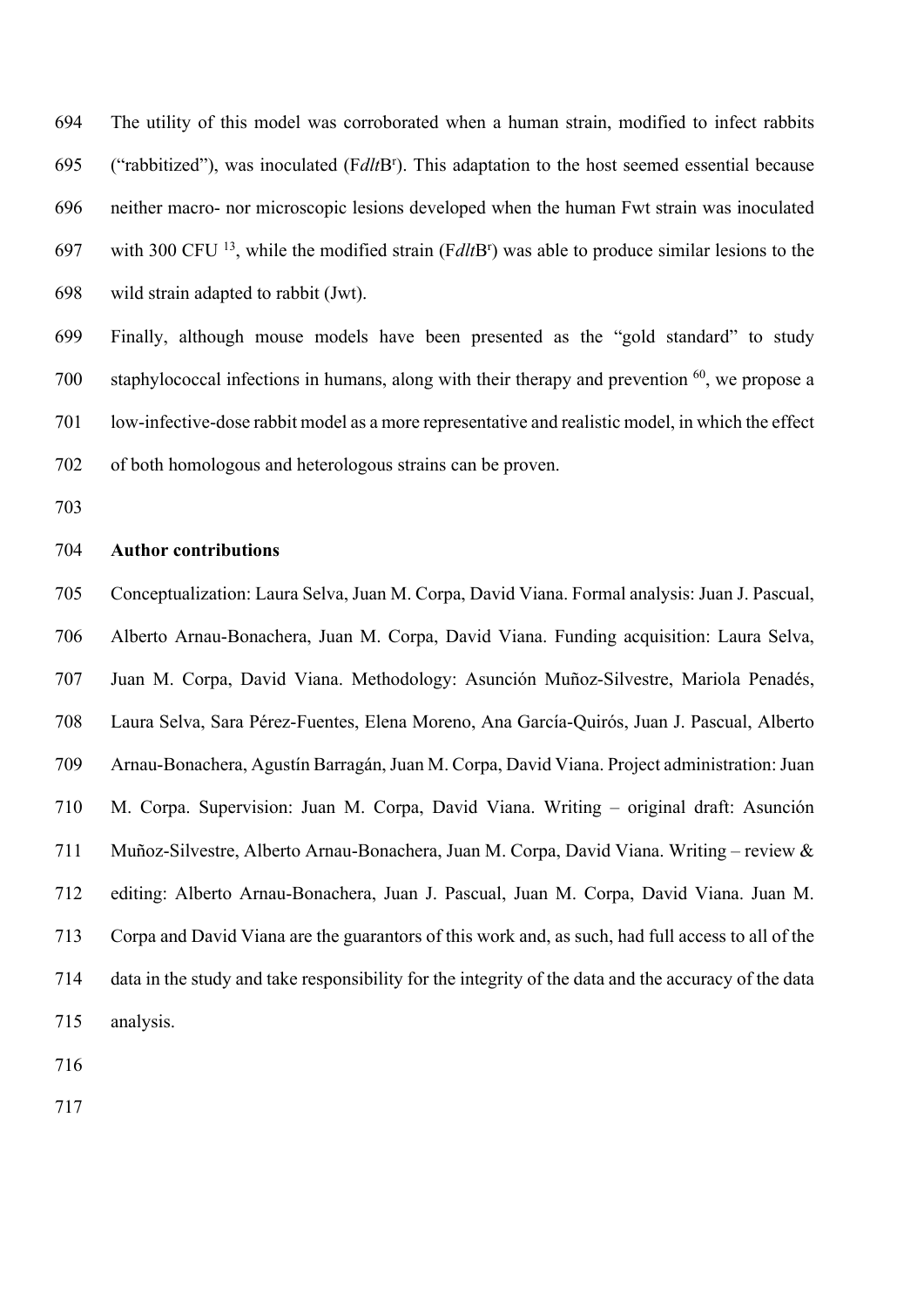# **Acknowledgments**

- We thank José R. Penadés for their support with the development of this work and comments
- on the manuscript and Laura Núñez for excellent technical assistance.
- The authors declare no competing financial interests.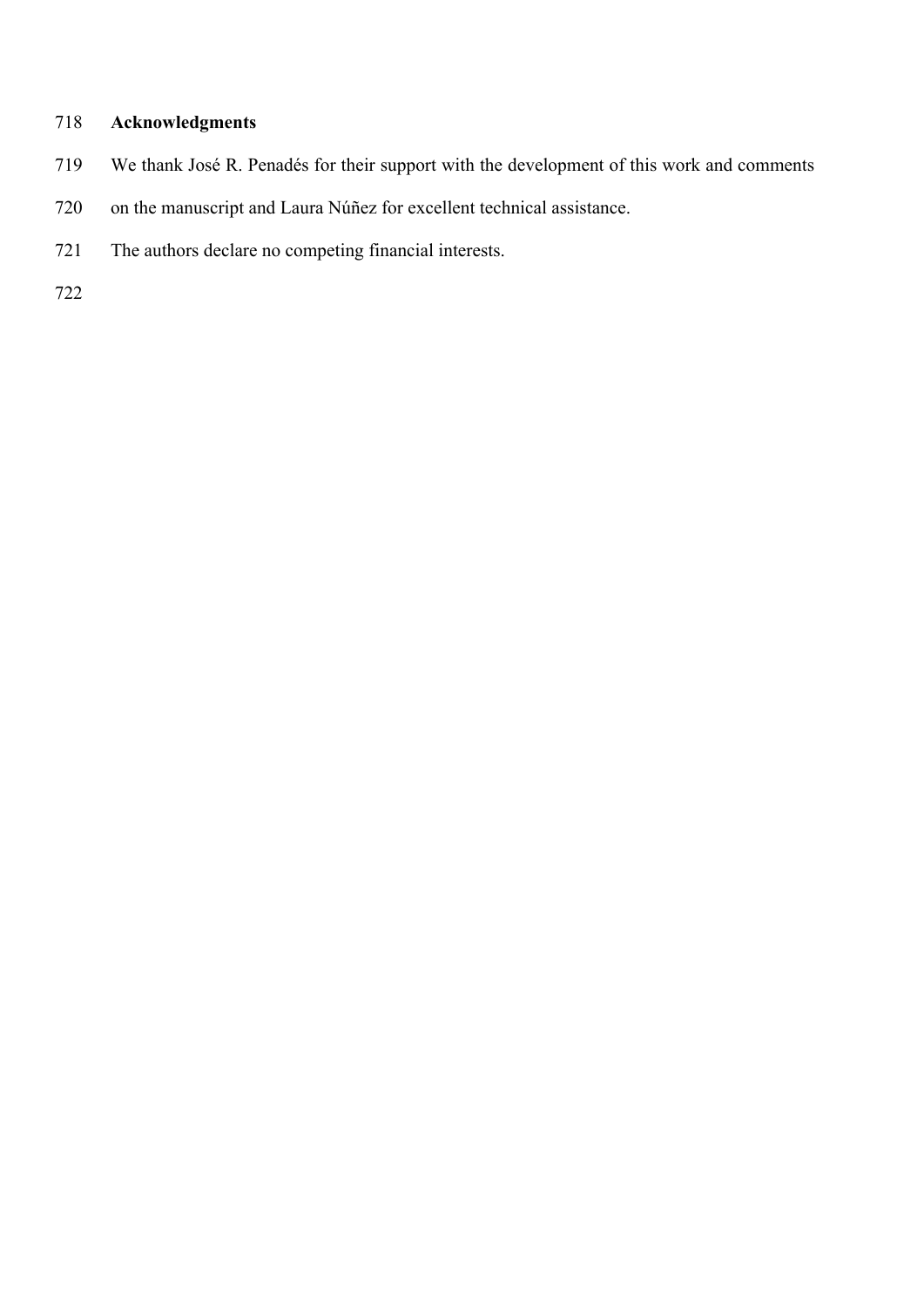# **References**

| 724<br>725                      | 1. | Kobayashi SD, Malachowa N, DeLeo FR: Pathogenesis of Staphylococcus aureus<br>Abscesses. Am J of Pathol 2015, 185:1518-1527.                                                                                                                                                                                                               |
|---------------------------------|----|--------------------------------------------------------------------------------------------------------------------------------------------------------------------------------------------------------------------------------------------------------------------------------------------------------------------------------------------|
| 726<br>727                      | 2. | Lowy FD: How Staphylococcus aureus adapts to its host. N Engl J Med 2011, 364:1987-<br>1990.                                                                                                                                                                                                                                               |
| 728<br>729                      | 3. | Peschel A, Otto M: Phenol-soluble modulins and staphylococcal infection. Nat Vet<br>Microbiol 2013, 11:667-673.                                                                                                                                                                                                                            |
| 730<br>731                      | 4. | Eiff von C, Becker K, Machka K, Stammer H, Peters G: Nasal carriage as a source of<br>Staphylococcus aureus bacteremia. Study Group. N Engl J Med 2001, 344:11-16.                                                                                                                                                                         |
| 732<br>733<br>734               | 5. | Said-Salim B, Dunman PM, McAleese FM, Macapagal D, Murphy E, McNamara PJ,<br>Arvidson S, Foster TJ, Projan SJ, Kreiswirth BN: Global regulation of Staphylococcus<br><i>aureus</i> genes by Rot. J Bacteriol 2003, 185:610–619.                                                                                                            |
| 735<br>736                      | 6. | Gao J, Stewart GC: Regulatory elements of the Staphylococcus aureus protein A (Spa)<br>promoter. J Bacteriol 2004, 186:3738-3748.                                                                                                                                                                                                          |
| 737<br>738<br>739<br>740<br>741 | 7. | Fridkin SK, Hageman JC, Morrison M, Sanza LT, Como-Sabetti K, Jernigan JA,<br>Harriman K, Harrison LH, Lynfield R, Farley MM, Active Bacterial Core Surveillance<br>Program of the Emerging Infections Program Network: Methicillin-resistant<br>Staphylococcus aureus disease in three communities. N Engl J Med 2005, 352:1436–<br>1444. |
| 742<br>743                      | 8. | DeLeo FR, Otto M, Kreiswirth BN, Chambers HF: Community-associated meticillin-<br>resistant Staphylococcus aureus. Lancet 2010, 375:1557–1568.                                                                                                                                                                                             |
| 744<br>745<br>746<br>747        | 9. | Talan DA, Krishnadasan A, Gorwitz RJ, Fosheim GE, Limbago B, Albrecht V, Moran<br>GJ, EMERGEncy ID Net Study Group: Comparison of Staphylococcus aureus from skin<br>and soft-tissue infections in US emergency department patients, 2004 and 2008. Clin<br>Infect Dis 2011, 53:144–149.                                                   |

 10. Bae I-G, Tonthat GT, Stryjewski ME, Rude TH, Reilly LF, Barriere SL, Genter FC, Corey GR, Fowler VG: Presence of genes encoding the panton-valentine leukocidin exotoxin is not the primary determinant of outcome in patients with complicated skin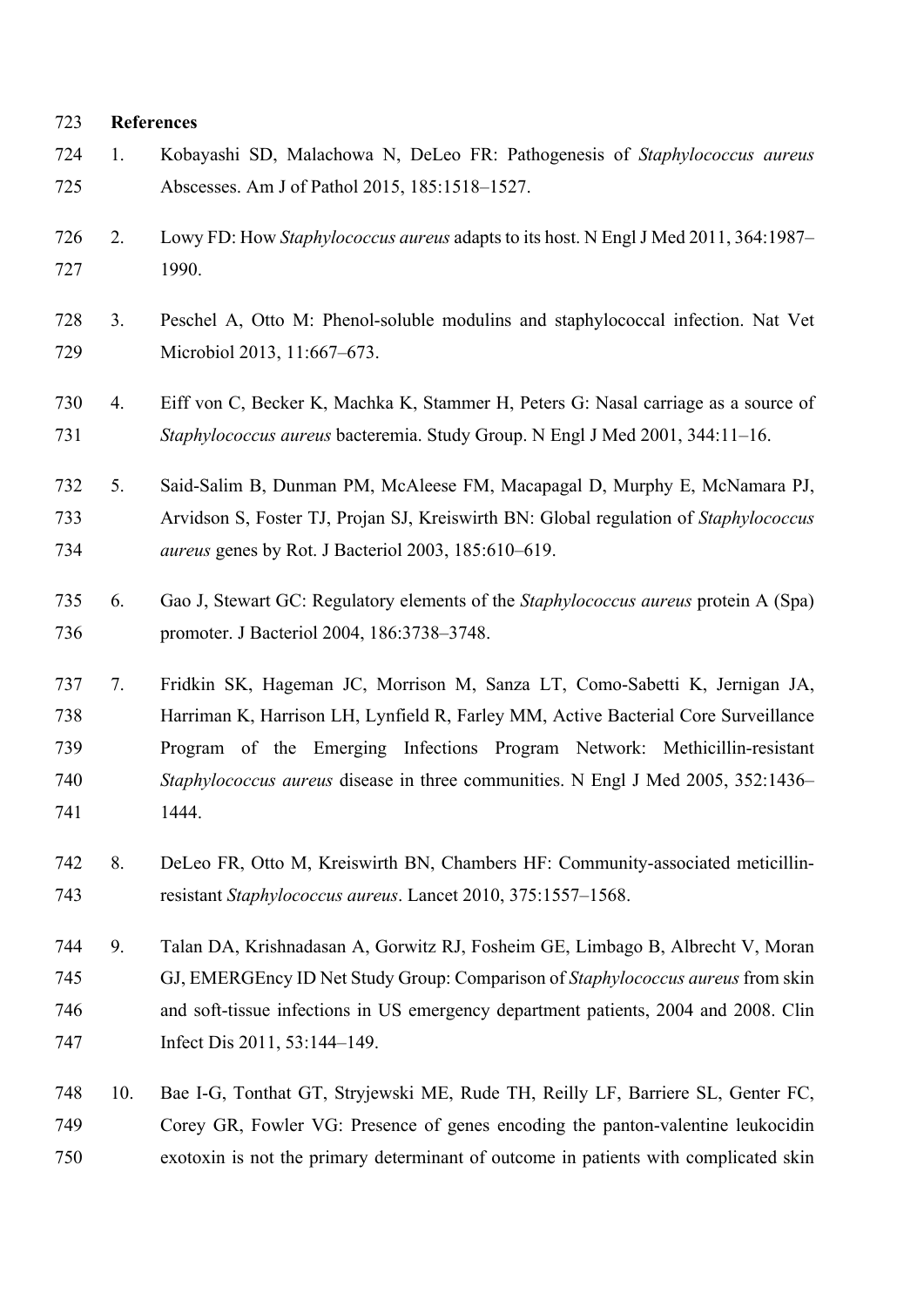and skin structure infections due to methicillin-resistant *Staphylococcus aureus*: results of a multinational trial. J Clin Microbiol 2009, 47:3952–3957.

 11. Kennedy AD, Wardenburg JB, Gardner DJ, Long D, Whitney AR, Braughton KR, Schneewind O, DeLeo FR: Targeting of Alpha‐Hemolysin by Active or Passive Immunization Decreases Severity of USA300 Skin Infection in a Mouse Model. J Infect Dis 2010, 202:1050–1058.

 12. Viana D, Selva L, Segura P, Penadés JR, Corpa JM: Genotypic characterization of *Staphylococcus aureus* strains isolated from rabbit lesions. Vet Microbiol 2007, 121:288–298.

- 13. Viana D, Comos MA, McAdam PR, Ward MJ, Selva L, Guinane CM, González-Muñoz BM, Tristan A, Foster SJ, Fitzgerald JR, Penadés JR: A single natural nucleotide mutation alters bacterial pathogen host tropism. Nat Genet 2015, 47:361–366.
- 14. Oznurlu Y, Celik I, Sur E, Telatar T, Ozparlak H: Comparative skin histology of the white new zealand and angora rabbits: Histometrical and immunohistochemical evaluations. JAVA 2009, 8:1694–1701.
- 15. Jung EC, Maibach HI: Animal models for percutaneous absorption. J Appl Toxicol, 2015, 35:1–10.
- 16. Malachowa N, Kobayashi SD, Porter AR, Braughton KR, Scott DP, Gardner DJ, Missiakas DM, Schneewind O, DeLeo FR: Contribution of *Staphylococcus aureus* Coagulases and Clumping Factor A to Abscess Formation in a Rabbit Model of Skin and 771 Soft Tissue Infection. PLoS ONE 2016, 11:e0158293-14.

 17. Le VTM, Tkaczyk C, Chau S, Rao RL, Dip EC, Pereira-Franchi EP, Cheng L, Lee S, Koelkebeck H, Hilliard JJ, Yu XQ, Datta V, Nguyen V, Weiss W, Prokai L, O'Day T, Stover CK, Sellman BR, Diep BA: Critical Role of Alpha-Toxin and Protective Effects of Its Neutralization by a Human Antibody in Acute Bacterial Skin and Skin Structure Infections. Antimicrob Agents Chemother 2016, 60:5640–5648.

18. Otto M: *Staphylococcus aureus* toxins. Curr Opin Microbiol 2014, 17:32–37.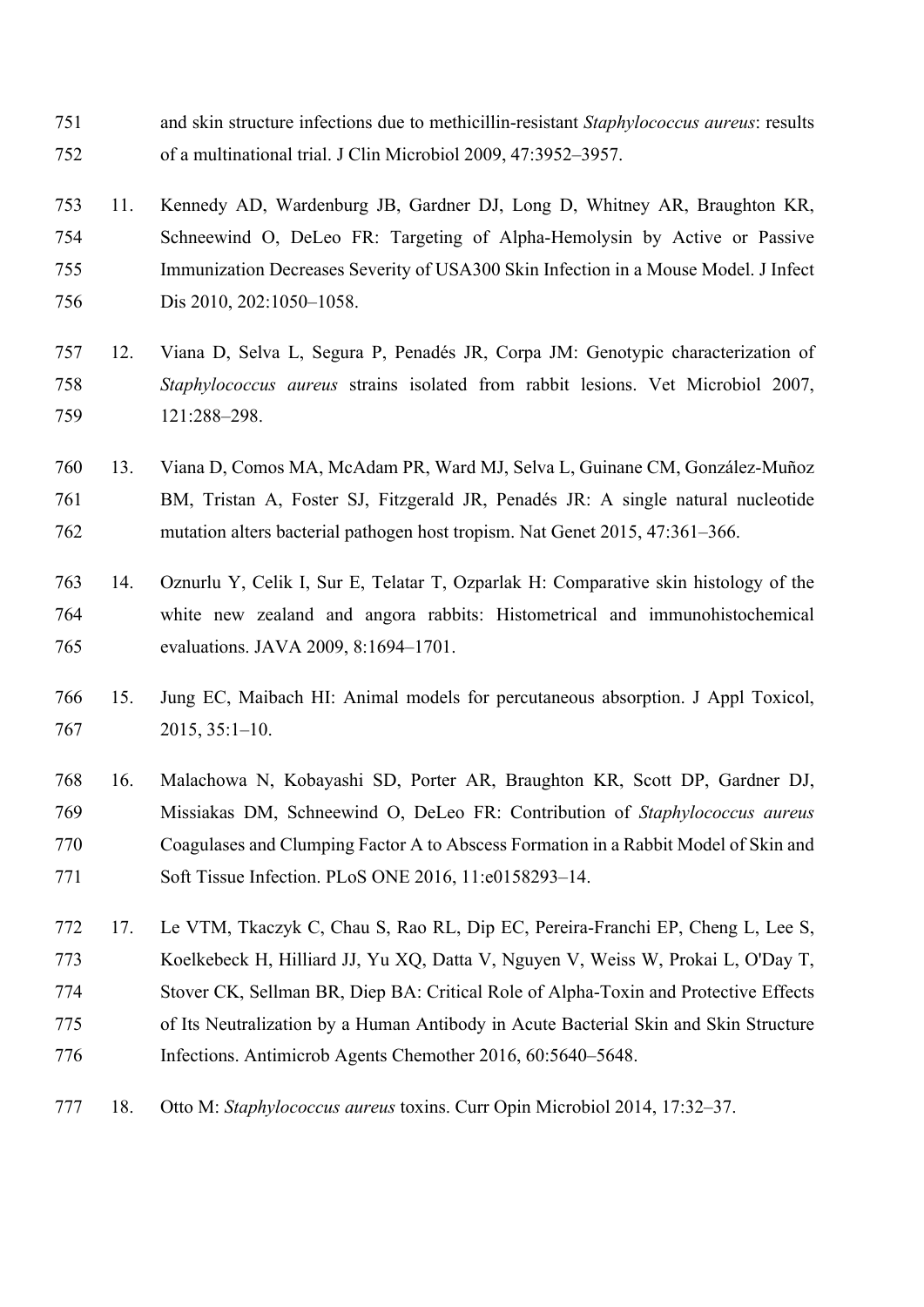- 19. Collins LV, Kristian SA, Weidenmaier C, Faigle M, van Kessel KPM, van Strijp JAG, Götz F, Neumeister B, Peschel A: *Staphylococcus aureus* strains lacking D-alanine modifications of teichoic acids are highly susceptible to human neutrophil killing and are virulence attenuated in mice. J Infect Dis 2002, 186:214–219.
- 20. Novick RP: Genetic systems in staphylococci. Meth Enzymol 1991, 204:587–636.
- 21. Lindsay JA, Ruzin A, Ross HF, Kurepina N, Novick RP: The gene for toxic shock toxin is carried by a family of mobile pathogenicity islands in *Staphylococcus aureus*. Mol Microbiol 1998, 29:527–543.
- 22. Ausubel FM, Brent R, Kingston RE, Moore DD, Seidman JG, Smith JA, Struhl K: Current protocols in molecular biology. New York, John Wiley & Sons, 1990.
- 23. Arnaud M, Chastanet A, Débarbouillé M: New vector for efficient allelic replacement in naturally nontransformable, low-GC-content, gram-positive bacteria. Appl Environ Microbiol 2004, 70:6887–6891.
- 24. Ubeda C, Maiques E, Knecht E, Lasa I, Novick RP, Penadés JR: Antibiotic-induced SOS response promotes horizontal dissemination of pathogenicity island-encoded virulence factors in staphylococci. Mol Microbiol 2005, 56:836–844.
- 25. Li M, Cheung GYC, Hu J, Wang D, Joo H-S, DeLeo FR, Otto M: Comparative Analysis of Virulence and Toxin Expression of Global Community‐Associated Methicillin‐ Resistant *Staphylococcus aureus* Strains. J Infect Dis 2010, 202:1866–1876.
- 26. Bunce C, Wheeler L, Reed G, Musser J, Barg N: Murine model of cutaneous infection with gram-positive cocci. Infect Immun 1992, 60:2636–2640.
- 27. Voyich JM, Otto M, Mathema B, Braughton KR, Whitney AR, Welty D, Long RD, 800 Dorward DW, Gardner DJ, Lina G, Kreiswirth BN, DeLeo FR: Is Panton-Valentine 801 Leukocidin the Major Virulence Determinant in Community-Associated Methicillin-Resistant *Staphylococcus aureus* Disease? J Infect Dis 2006, 194:1761–1770.
- 28. Jeklova E, Leva L, Faldyna M: Lymphoid organ development in rabbits: Major lymphocyte subsets. Dev Comp Immunol 2007, 31:632–644.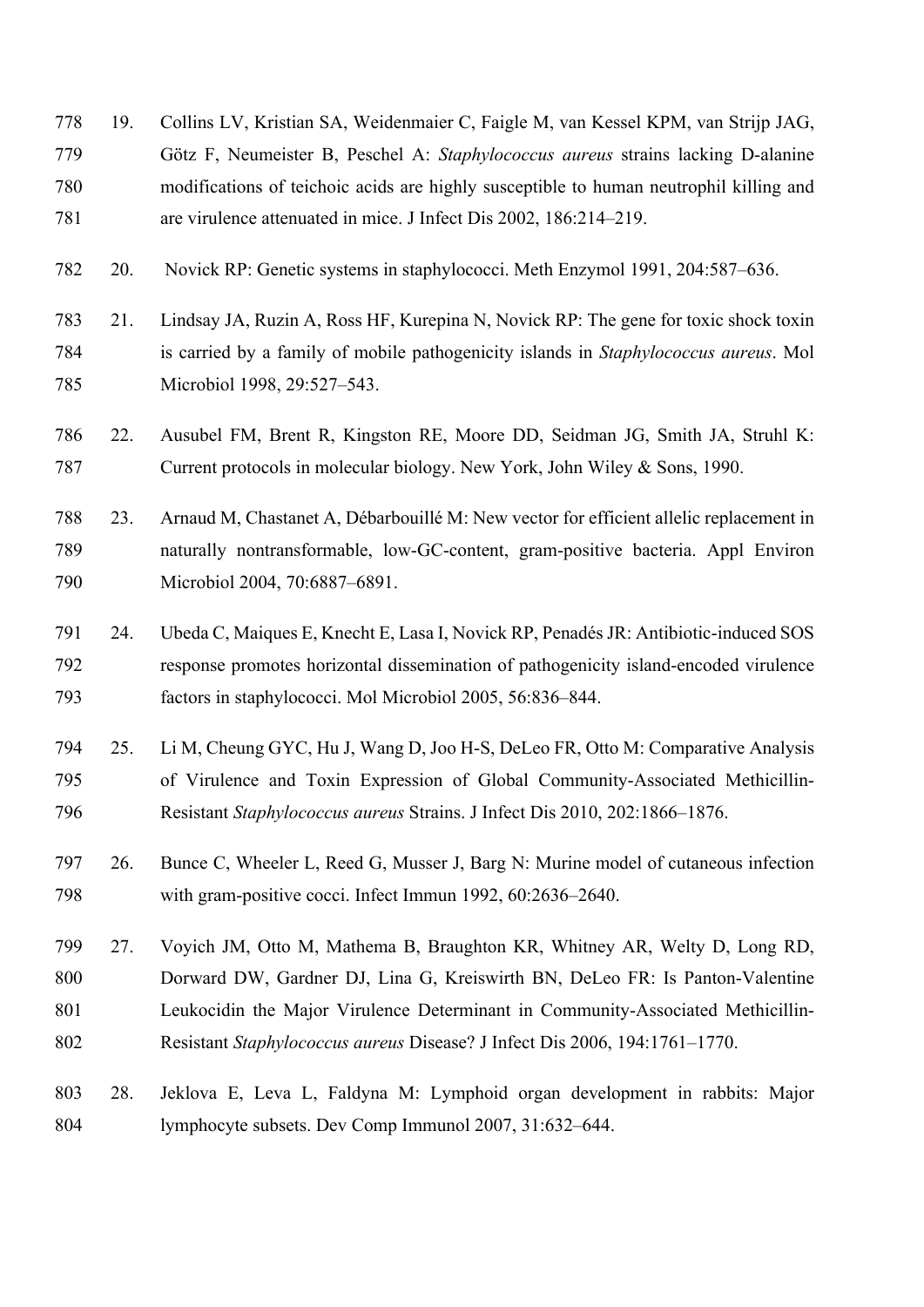- 29. Guerrero I, Ferrian S, Blas E, Pascual JJ, Cano JL, Corpa JM: Evolution of the peripheral blood lymphocyte populations in multiparous rabbit does with two reproductive management rhythms. Vet Immunol Immunopath 2011, 140:75–81.
- 30. Hulstaert F, Hannet I, Deneys V, Munhyeshuli V, Reichert T, De Bruyere M, Strauss K: Age-related changes in human blood lymphocyte subpopulations. II. Varying kinetics of percentage and absolute count measurements. Clin Immunol Immunopathol 1994, 70:152–158.
- 31. McCullagh P, Nelder JA: Generalized Linear Models. 2nd ed. Chapman & Hall/CRC, 1989.
- 32. Armand-Lefevre L, Ruimy R, Andremont A: Clonal comparison of *Staphylococcus aureus* isolates from healthy pig farmers, human controls, and pigs. Emerging Infect Dis 2005, 11:711–714.
- 33. Graveland H, Duim B, van Duijkeren E, Heederik D, Wagenaar JA: Livestock- associated methicillin-resistant *Staphylococcus aureus* in animals and humans. Int J Med Microbiol 2011, 301:630–634.
- 34. Aires-de-Sousa M: Methicillin-resistant *Staphylococcus aureus* among animals: current overview. Clin Microbiol Infect 2017, 23 (6) :373–380.
- 35. Moreno-Grúa E, Pérez-Fuentes S, Muñoz-Silvestre A, Viana D, Fernández-Ros AB, Sanz-Tejero C, Corpa JM, Selva L: Characterization of Livestock-Associated Methicillin-Resistant *Staphylococcus aureus* Isolates Obtained From Commercial Rabbitries Located in the Iberian Peninsula. Front Microbiol 2018, 9:1812.
- 36. Montgomery CP, Daniels M, Zhao F, Alegre M-L, Chong AS, Daum RS: Protective immunity against recurrent *Staphylococcus aureus* skin infection requires antibody and interleukin-17A. Infect Immun 2014, 82:2125–2134.
- 37. Viana D, Selva L, Callanan JJ, Guerrero I, Ferrian S, Corpa JM: Strains of *Staphylococcus aureus* and pathology associated with chronic suppurative mastitis in rabbits. Vet J 2011, 190:403–407.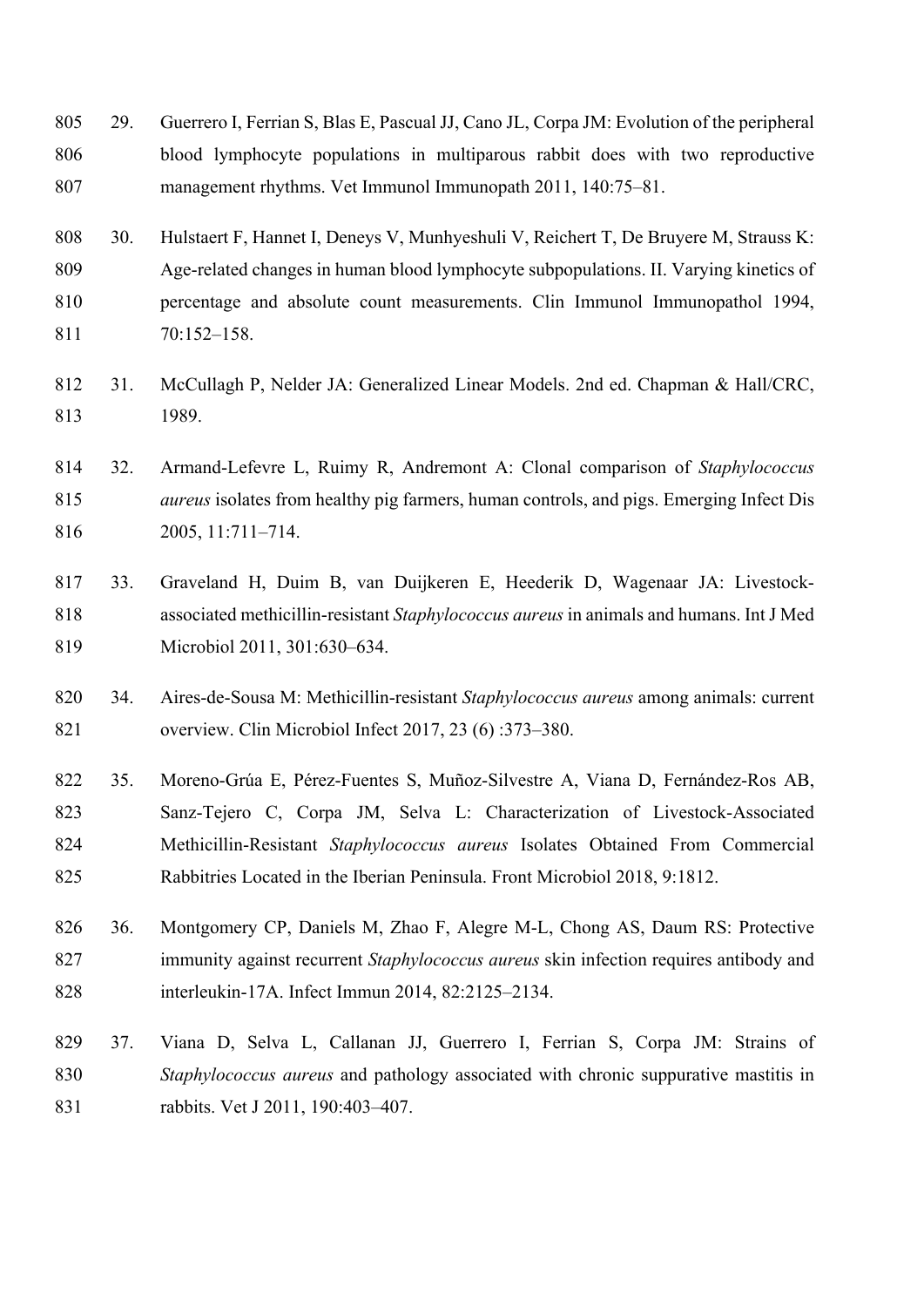- 38. Cheng AG, DeDent AC, Schneewind O, Missiakas D: A play in four acts: *Staphylococcus aureus* abscess formation. Trends Microbiol 2011, 19:225–232.
- 39. Chen X, Du Y, Lin X, Qian Y, Zhou T, Huang Z: CD4+CD25+ regulatory T cells in tumor immunity. Int Immunopharmacol 2016, 34:244–249.
- 40. Bekeredjian-Ding I: Deciphering the significance of the T-cell response to *Staphylococcus aureus*. Fut Microbiol 2017, 12:1023–1026.
- 41. Laborel-Préneron E, Bianchi P, Boralevi F, Lehours P, Fraysse F, Morice-Picard F, Sugai M, Sato'o Y, Badiou C, Lina G, Schmitt A-M, Redoulès D, Casas C, Davrinche C: Effects of the *Staphylococcus aureus* and *Staphylococcus epidermidis* Secretomes 841 Isolated from the Skin Microbiota of Atopic Children on CD4+ T Cell Activation. PLoS 842 ONE, 2015, 10:e0141067-16.
- 42. Ackermann MR: Chapter 3 Inflammation and Healing. Sixth Edition. Pathologic Basis of Veterinary Disease. Elsevier Inc, 2017, pp. 73–131.e2.
- 43. Krishna S, Miller LS: Innate and adaptive immune responses against *Staphylococcus aureus* skin infections. Semin Immunopathol 2011, 34:261–280.
- 44. Liu Q, Mazhar M, Miller LS: Immune and Inflammatory Reponses to *Staphylococcus aureus* Skin Infections. Curr Dermatol Rep, 2018,7 (4):338–349.
- 45. Miller LS, Cho JS: Immunity against *Staphylococcus aureus* cutaneous infections. Nat Rev Immunol 2011, 11:505–518.
- 46. Terada M, Tsutsui H, Imai Y, Yasuda K, Mizutani H, Yamanishi K, Kubo M, Matsui K, Sano H, Nakanishi K: Contribution of IL-18 to atopic-dermatitis-like skin inflammation induced by *Staphylococcus aureus* product in mice. Proc Natl Acad Sci USA 2006, 103:8816–8821.
- 47. Syed AK, Reed TJ, Clark KL, Boles BR, Kahlenberg JM: *Staphylococcus aureus* Phenol-Soluble Modulins Stimulate the Release of Proinflammatory Cytokines from Keratinocytes and Are Required for Induction of Skin Inflammation. Infect Immun 2015, 83:3428–3437.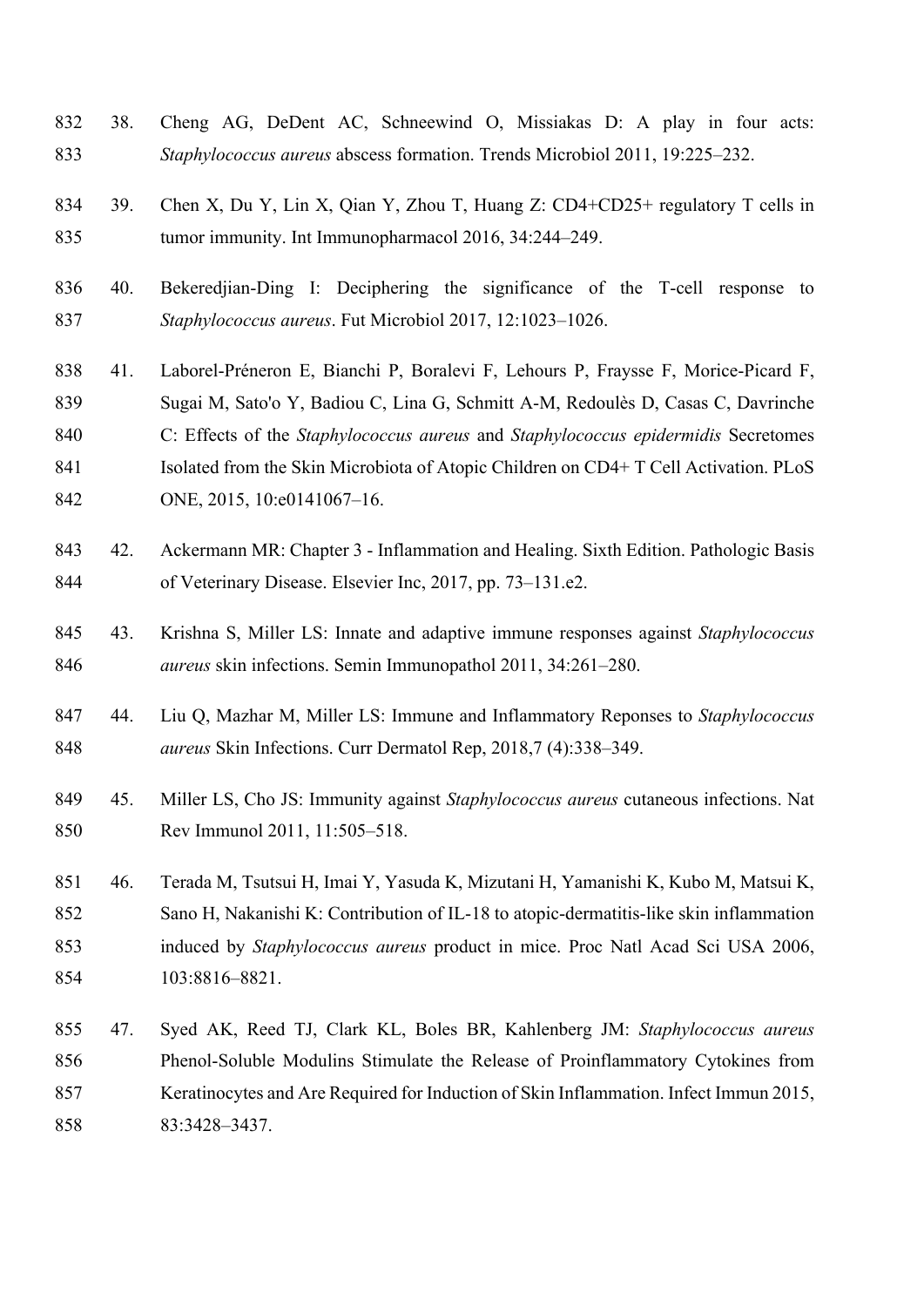- 48. Laouini D, Kawamoto S, Yalcindag A, Bryce P, Mizoguchi E, Oettgen H, Geha RS: Epicutaneous sensitization with superantigen induces allergic skin inflammation. J Allergy Clin Immunol 2003, 112:981–987.
- 49. Holtfreter S, Radcliff FJ, Grumann D, Read H, Johnson S, Monecke S, Ritchie S, Clow F, Goerke C, Bröker BM, Fraser JD, Wiles S: Characterization of a mouse-adapted *Staphylococcus aureus* strain. PLoS ONE 2013, 8:e71142.
- 50. Kobayashi SD, Malachowa N, Whitney AR, Braughton KR, Gardner DJ, Long D, Bubeck Wardenburg J, Schneewind O, Otto M, DeLeo FR: Comparative analysis of USA300 virulence determinants in a rabbit model of skin and soft tissue infection. J Infect Dis 2011, 204:937–941.
- 51. Schmid-Hempel P, Frank SA: Pathogenesis, virulence, and infective dose. PLoS Pathog 2007, 3:1372–1373.
- 52. Inoshima N, Wang Y, Bubeck Wardenburg J: Genetic Requirement for ADAM10 in Severe *Staphylococcus aureus* Skin Infection. J Invest Dermatol 2012, 132:1513–1516.
- 53. Tkaczyk C, Hamilton MM, Datta V, Yang XP, Hilliard JJ, Stephens GL, Sadowska A, Hua L, O'Day T, Suzich J, Stover CK, Sellman BR: *Staphylococcus aureus* Alpha Toxin Suppresses Effective Innate and Adaptive Immune Responses in a Murine Dermonecrosis Model. PLoS ONE 2013, 8:e75103–e75112.
- 54. Wang R, Braughton KR, Kretschmer D, Bach T-HL, Queck SY, Li M, Kennedy AD, Dorward DW, Klebanoff SJ, Peschel A, DeLeo FR, Otto M: Identification of novel cytolytic peptides as key virulence determinants for community-associated MRSA. Nat Med 2007, 13:1510–1514.
- 55. Recsei P, Kreiswirth B, O'Reilly M, Schlievert P, Gruss A, Novick RP: Regulation of exoprotein gene expression in *Staphylococcus aureus* by agar. Mol Gen Genet 1986, 202:58–61.
- 56. Rainard P, Gitton C, Chaumeil T, Fassier T, Huau C, Riou M, Tosser-Klopp G, Krupova Z, Chaize A, Gilbert FB, Rupp R, Martin P: Host factors determine the evolution of infection with *Staphylococcus aureus* to gangrenous mastitis in goats. Vet Res 2018, 49: 72.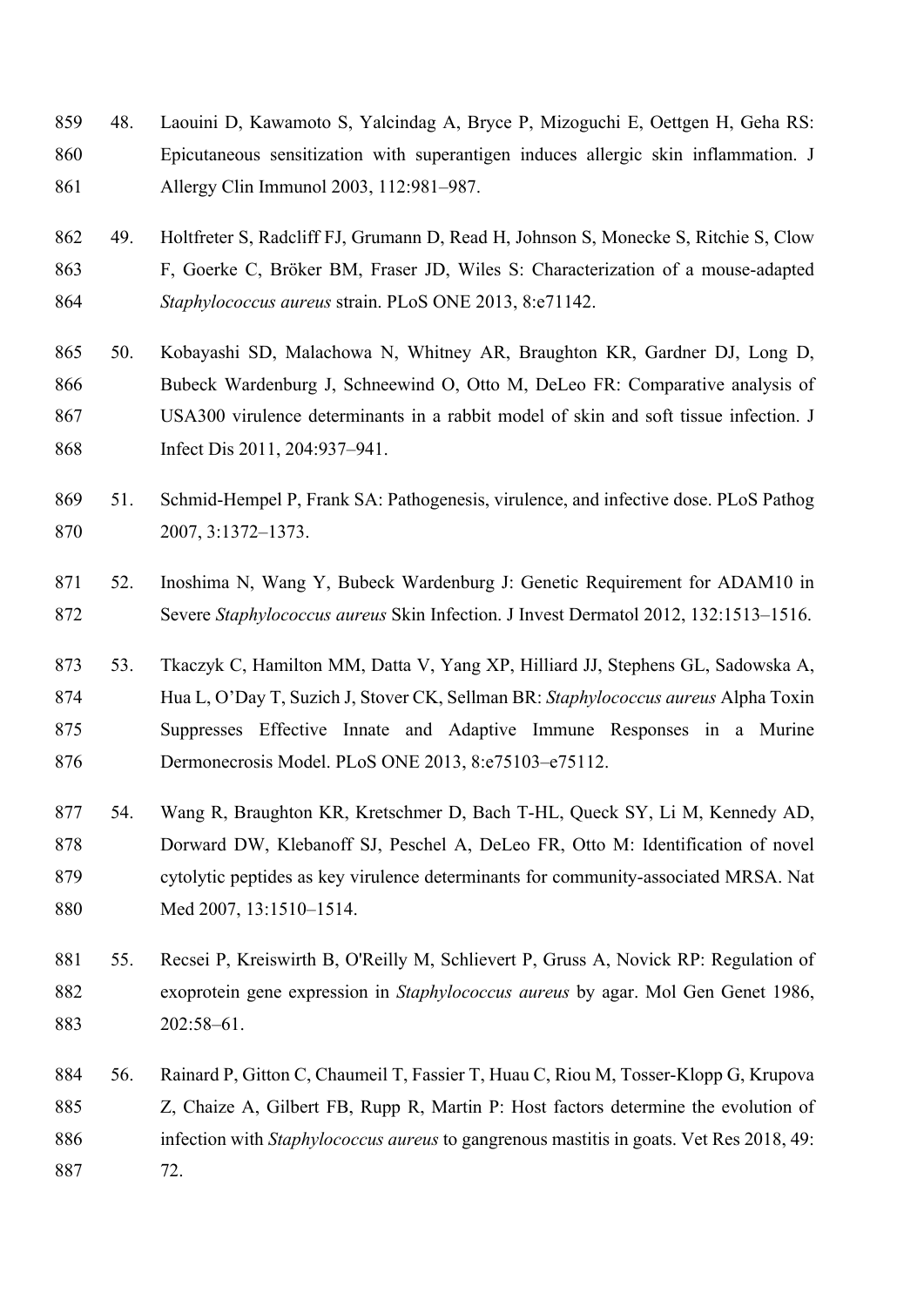- 57. Salam AM, Quave CL: Targeting Virulence in *Staphylococcus aureus* by Chemical Inhibition of the Accessory Gene Regulator System In Vivo. mSphere 2018, 3:1193.
- 58. Haag AF, Bagnoli F: The Role of Two-Component Signal Transduction Systems in *Staphylococcus aureus* Virulence Regulation. Curr. Top. Microbiol. Immunol 2017, 409:145–198.
- 59. Cheng AG, Kim HK, Burts ML, Krausz T, Schneewind O, Missiakas DM: Genetic requirements for *Staphylococcus aureus* abscess formation and persistence in host tissues. FASEB J 2009, 23:3393–3404.
- 60. Cheng AG, McAdow M, Kim HK, Bae T, Missiakas DM, Schneewind O: Contribution of coagulases towards *Staphylococcus aureus* disease and protective immunity. PLoS Pathog 2010, 6:e1001036.
- 61. Kim HK, Missiakas D, Schneewind O: Mouse models for infectious diseases caused by *Staphylococcus aureus*. J Immunol Methods 2014, 410:88–99.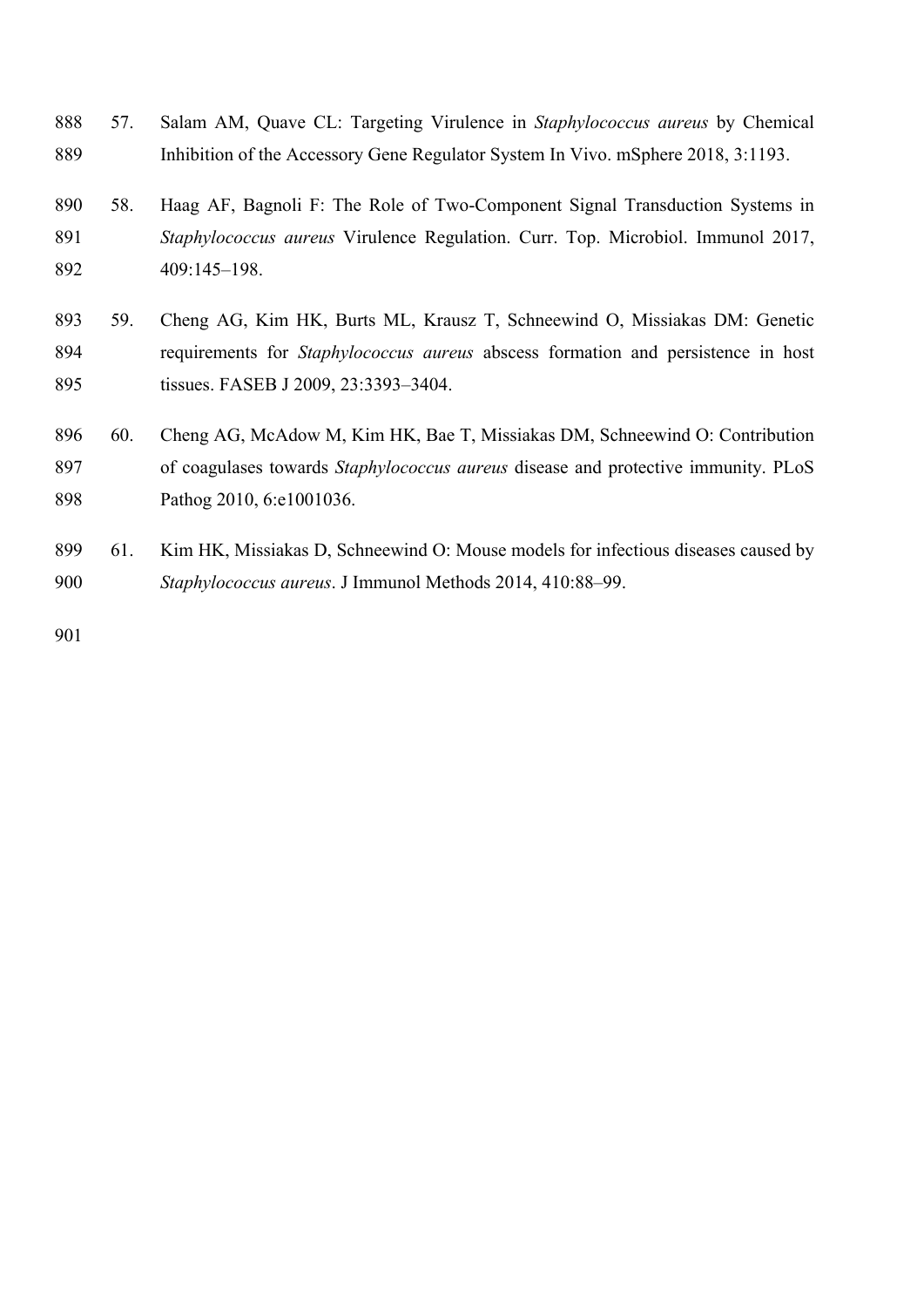## **Figure Legends**

 **Figure 1.** Representation of abscess evolution after experimental infection with *S. aureus* (Jwt strain) with time. **A: 0 days postinoculation (dpi).** Intradermal inoculation of 300 CFU of *S. aureus*. Colored bars and numbers indicate the different histological parts of skin (**1:** epidermis; **2:** superficial dermis; **3:** deep dermis; **4:** cutaneous muscle). **B: 0.5 dpi. 1:** Externally, reddish macule. **2:** Mild vascular phenomena (edema and hemorrhages). **3:** Migration of hererophils mainly from deep vessels (arrows) and grouping at the inoculation point. **4:** Small hemorrhages. **C: 1 dpi. 1:** External slightly elevated reddish papule. **2:** Mild to moderate edema and hemorrhages. **3:** Initial abscess structured as a center of eosinophilic necrosis, with some bacteria surrounded by diffusely distributed heterophils. **4:** Muscular cells moderately infiltrated by heterophils. **D: 2 dpi. 1:** External reddish and elevated nodule and mild epidermal acanthosis, **2:** Moderate edema and hemorrhages. **3:** Well-defined abscess composed of a center of eosinophilic necrosis with bacteria, surrounded by a dense layer of heterophils. **4:** Muscle cells infiltrated by numerous heterophils that induce their separation and necrosis. **E: 3 dpi. 1:**  Big dark nodule with epidermal necrosis and acanthosis. **2:** Severe vascular phenomena. **3:**  Abscess with the presence of multiple Splendore-Hoeppli phenomena and an external layer of eosinophilic necrosis. **4:** Myocytes severely infiltrated by heterophils causing their degeneration. **F: 7 dpi. 1:** Necrosis and skin ulceration allowing the outflow of purulent content and acanthosis in the periphery to the ulcer. **2:** Very severe vascular phenomena. **3:** Splendore- Hoeppli phenomena merging with one another and the presence of a thin eosinophilic layer of necrosis surrounding the entire abscess. **4:** Cutaneous muscle interrupted by the presence of numerous heterophils and round cells. **G: 14 dpi. 1:** External lack of hair (alopecy), ulcer reepitelization and moderate to severe acanthosis. **2:** Absence of skin adnexa and moderate vascular phenomena. **3:** Presence of immature granulation tissue (numerous small neo-vessels and abundant connective tissue) and some scattered Splendore-Hoeppli phenomena. **4:** Atrophy of myocytes. **H: 21 dpi. 1:** External alopecy, very severe acanthosis. **2 and 3:** Abundant mature granulation tissue. **4:** Interstitial fibrosis and atrophy of myocytes. **I: 28 dpi. 1:** External small area of alopecy and moderate acanthosis. **2:** Invasion of skin appendages to the periphery of the scar. **3:** Mature granulation tissue with abundant fibrous tissue. **4:** Completely regenerated cutaneous muscle.

- 
-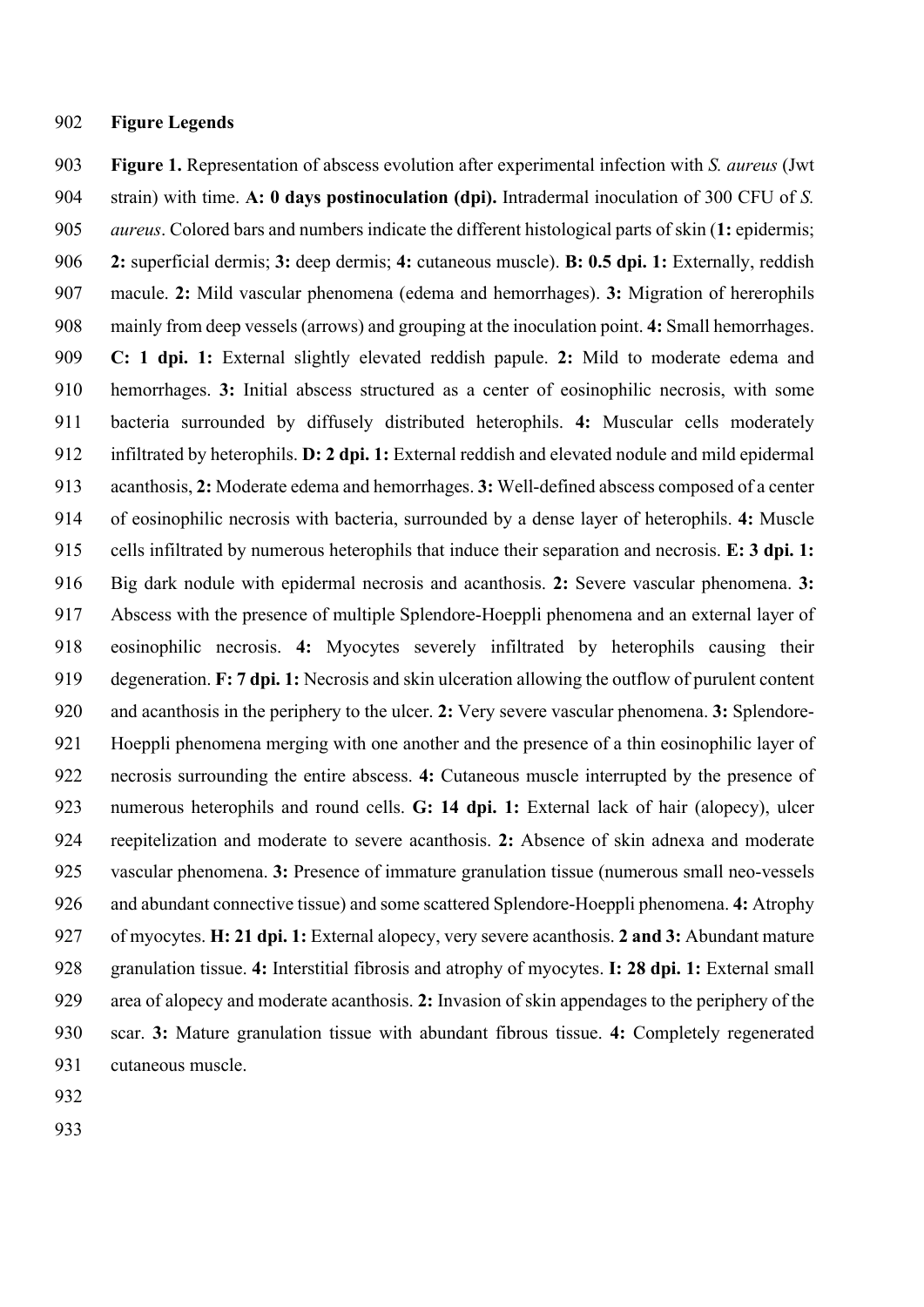**Figure 2.** Correspondence between the gross (external and internally) and histological lesions during the experiment of the wild-type (Jwt) *S. aureus* strain inoculation. A: external aspect; B: sagittal cut of formalin fixed tissue; C: microscopically low magnification view stained with

- Hematoxilin-Eosin (H&E).
- 

 **Figure 3.** Colony-forming units after intradermal inoculation with Jwt (n = 10 animals per 940 time).  $a-e$  The means not sharing superscript significantly differ ( $P<0.05$ ). Error bars correspond 941 to the standard error for each least square mean.

 **Figure 4.** Different histological characteristics of lesions throughout infection with the Jwt *S. aureus* strain. **A** (0.5 dpi): Slight increase in the number of heterophils. Deep dermis. H&E. Scale bar = 200 μm. **B** (1dpi): Abscess surrounded by numerous diffusely distributed heterophils. Skin. H&E. Scale bar = 1 mm. **C** (2dpi): Well-defined abscess characterized by a center of eosinophilic necrosis, with numerous coccoid bacteria inside (insert). Skin and bacteria (insert). H&E. Scale bar = 1 mm (skin) and 50 μm (insert). **D** (2pi): Muscular degeneration caused by the intense interstitial infiltration of heterophils. Cutaneous muscle. H&E. Scale bar = 100 μm. **E** (3dpi): Necrosis of epidermis. Epidermis. H&E. Scale bar = 200 μm. **F** (3dpi): A bacterial colony surrounded by star-shaped homogeneous eosinophilic material and an external layer of inflammatory cells. Splendore-Hoeppli phenomenon. H&E. Scale bar  $953 = 20 \text{ µm}$ . **G** (3dpi): Abscess internally composed of the fusion of several Splendore-Hoeppli 954 phenomena, surrounded by a thin eosinophilic layer of necrosis. Skin. H&E. Scale bar = 1 mm. **H** (3dpi): Severe atrophy of myocytes, infiltrated by connective tissue (left) *versus* normal muscular tissue (right). Cutaneous muscle. Masson's trichrome stain. Scale bar = 200 μm. **I**  (7dpi): Significant increase in the number of cells with numerous mitosis (white arrows) on the basal layer of the epidermis (epidermal hyperplasia or acanthosis), compared to normal epidermis (insert). Epidermis. H&E. Scale bars = 100 μm (acanthosis) and 50 μm (insert). **J** (14dpi): Severe inflammatory reaction associated with an ulcer and epidermal hyperplasia on the border. Epidermis. H&E. Scale bar = 200 μm. **K** (14dpi): Repair of the lesion characterized by acanthosis, absence of skin adnexa (left) and presence of abundant granulation tissue composed of numerous vessels and fibrous tissue (right). Skin (left) and deep dermis (right). H&E. Scale bars = 500 μm (left) and 200 μm (right). **L** (28dpi): Epithelial hyperplasia (arrow heads) and dermis with abundant fibrous tissue and blood vessels and scarce heterophils and some small hemorrhages (asterisk). The periphery of the lesion is invaded by hair follicles 967 (arrows). Epidermis and dermis. H&E. Scale bar =  $200 \mu m$ .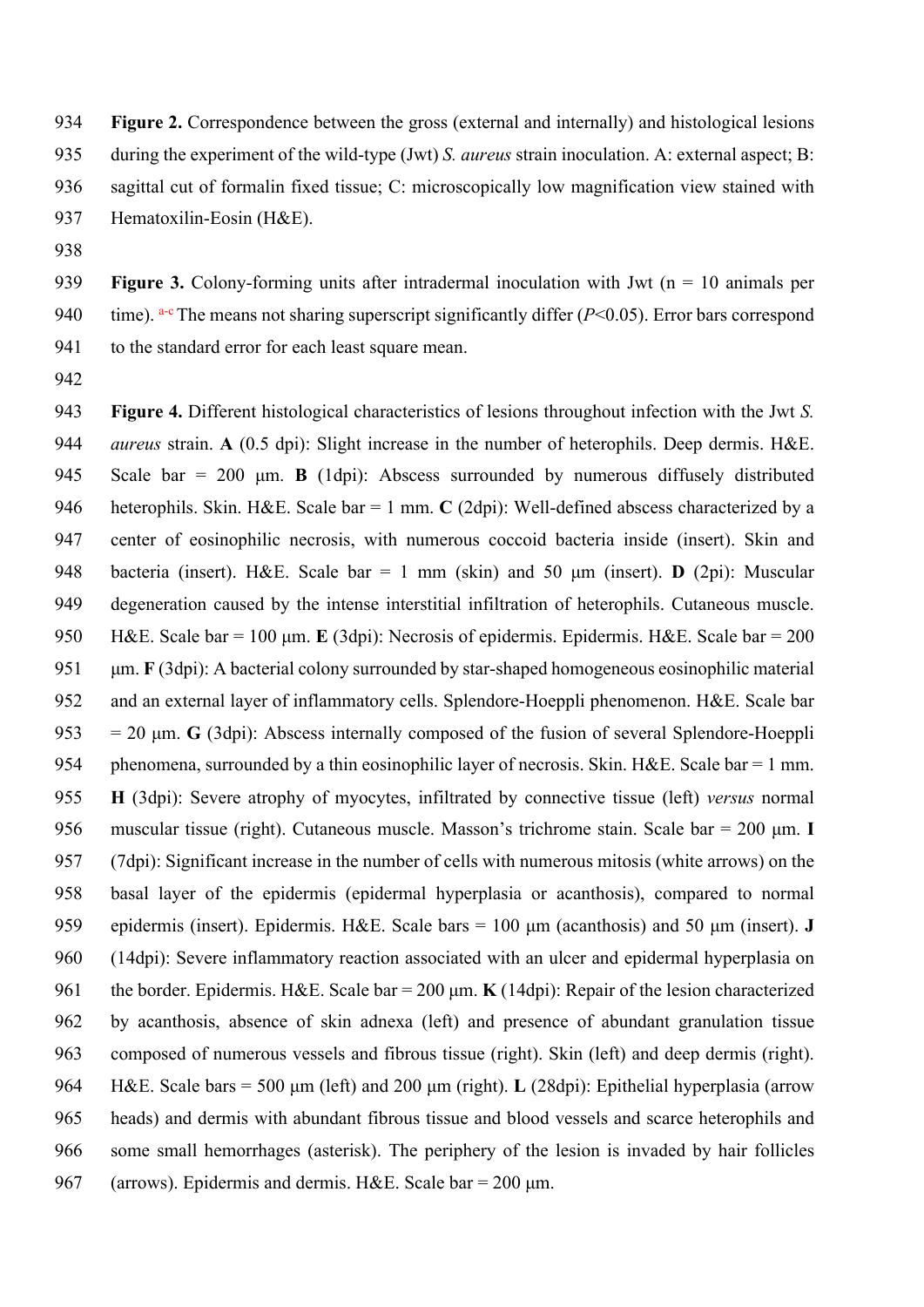**Figure 5.** Hyperplasia of the epithelium with the presence of numerous mitosis in the basal layer (white arrows) on 21 days postinfection with the Jwt *S. aureus* strain. Insert: Normal 971 epithelium. H&E. Scale bars: 100 μm.

**Figure 6.** Evolution of the counts of  $CD3^+(A)$ ,  $IgG^+(B)$  and  $RAM1^+(C)$  cells immunochemically marked in the skin samples and total leukocytes (D), total lymphocytes (E), 975 granulocytes (F), monocytes (G), lymphocytes B (H) and lymphocytes T CD25<sup>+</sup> (I) (x 10<sup>6</sup>/L) 976 in peripheral blood after intradermal inoculation with the Jwt strain ( $n = 10$  animals per day). <sup>a-</sup> 977  $\degree$  The means that do not share a superscript in the same figure significantly differ (P<0.05) for each postinoculation time. Error bars correspond to the standard error for each least square mean.

 **Figure 7.** Severity assessment of gross lesions on day 7 after intradermal inoculation with different mutants (JΔ*coa*Δ*vwb*, n=16; JΔ*hla*, n=15; JΔ*psm*α n=8; JΔ*agr* n=15) *vs.* Jwt (high 983 virulent) and Jrot<sup>+</sup> (low virulent) strains. <sup>a, b</sup> Within an experiment, the groups not sharing letters 984 above the bar significantly differ  $(P<0.05)$ .

 **Figure 8.** Presence of the main histological characteristics (Splendore-Hoeppli phenomena, A; heterophils surrounding the abscesses, B; and complete eosinophilic layers, C) on day 7 after intradermal inoculation with different mutant strains (JΔ*coa*Δ*vwb*, JΔ*hla*, JΔ*psm*α and JΔ*agr*). Evaluated as variation in relation to intradermal inoculation with Jwt for: JΔ*coa*Δ*vwb* (n=16), 990 JΔ*hla* (n=15), JΔ*psm*α (n=8), JΔ*agr* (n=15). \* Significant variation in relation to intradermal inoculation with Jwt (*P*<0.05).

 **Figure 9.** Mean severity assessment of gross lesions after intradermal inoculation with different 994 strains (FdltB<sup>r</sup>, Jwt, Jrot<sup>+</sup> and JdltB<sup>h</sup>; n= 30 animals per strain). Assessment is represented as 995 the percentage at four levels: Absence, Mild, Moderate, Severe.  $a, b$  The groups not sharing letters above the bar significantly differ (*P*<0.05).

 **Figure 10.** Colony-forming units after intradermal inoculation with different strains of *S.*  999 *aureus* [F*dlt*B<sup>r</sup>, Jwt, Jrot<sup>+</sup>; n=10 animals per strain and day]. <sup>a-d</sup> The means not sharing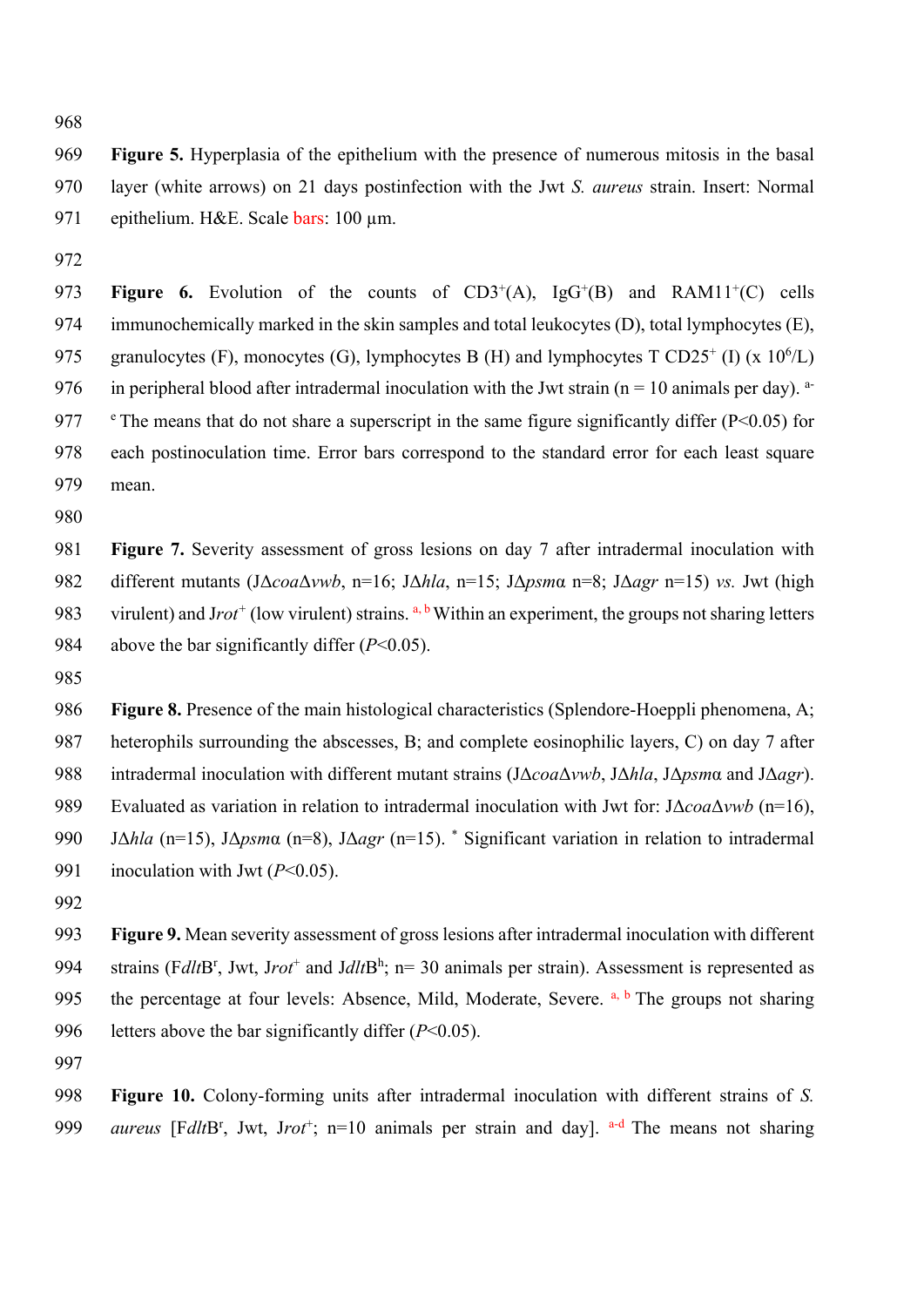superscript significantly differ (*P*<0.05). Error bars correspond to the standard error for each 1001 least square mean.

 **Figure 11.** Severity assessment of abscesses (heterophils organized) histologically (A) after 1004 infections with strains FdltB<sup>r</sup>, Jwt, Jrot<sup>+</sup> and JdltB<sup>h</sup> (n=30 animals per strain). Assessment is represented at four levels: Absence, Mild, Moderate, Severe. The groups not sharing letters (a, b, c, d, e) above the bar significantly differ (*P*<0.05). dpi: days postinfection. Evolution of the 1007 counts of T-lymphocytes CD3<sup>+</sup>(B), B-lymphocytes CD79 $\alpha^+$  (C), plasma cells IgG<sup>+</sup>(D) and macrophages RAM11<sup>+</sup>(E) immunochemically marked in skin samples after infection with 1009 strains FdltB<sup>r</sup>, Jwt, Jrot<sup>+</sup> and JdltB<sup>h</sup>. a-d The means in a graph not sharing superscript significantly differ (*P*<0.05). Error bars correspond to the standard error for each least square mean.

 **Figure 12.** Effect of *S. aureus* strains on leukocyte population counts (A-I) in peripheral blood 1014 and CD4+/CD8 (J) and granulocytes/lymphocytes (K) ratios after intradermal inoculation with 1015 strains F*dlt*B<sup>r</sup>, Jwt, Jrot<sup>+</sup> and JdltB<sup>h</sup>; n=30 animals per strain. <sup>a, b, c</sup> The means in a same graph

- 1016 not sharing superscript significantly differ at *P*<0.05. G/L: Granulocytes/Lymphocytes.
-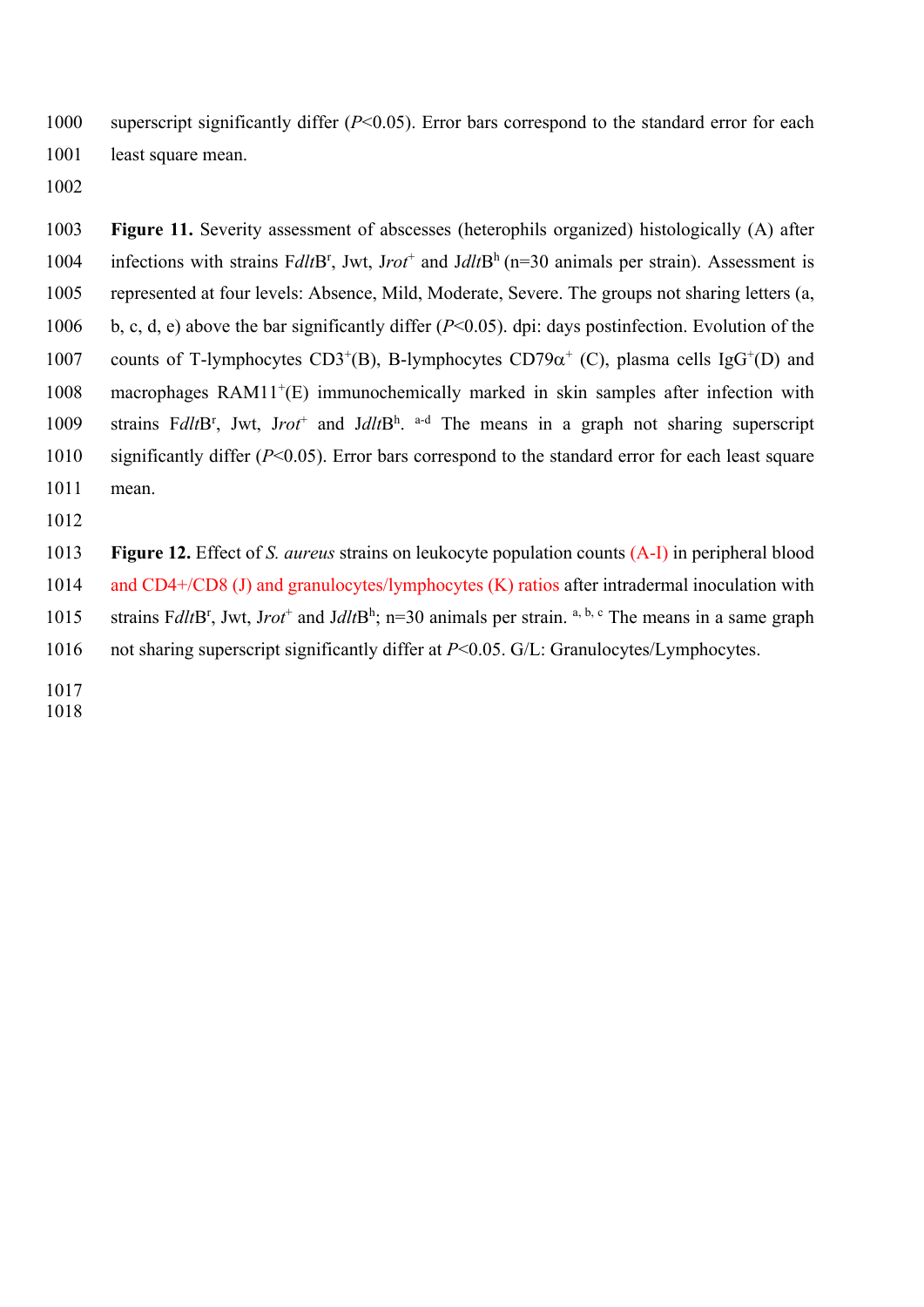1019 **Table 1.** Number of rabbits inoculated with different *S. aureus* strains, sampling days, expected 1020 outcomes after infection and the study where they were involved.

| Strain             | No.<br>rabbits | Sampling<br>days                            | Objective                                                                                                                                                                                                                                                                               | Study          |
|--------------------|----------------|---------------------------------------------|-----------------------------------------------------------------------------------------------------------------------------------------------------------------------------------------------------------------------------------------------------------------------------------------|----------------|
| Jwt                | 90             | $0, \frac{1}{2}, 1, 2, 3,$<br>7, 14, 21, 28 | To describe the model in detail after the intradermal inoculation<br>of a virulent <i>S. aureus</i> strain of rabbit origin.                                                                                                                                                            | 1a             |
| J∆coa∆vwb          | 10             |                                             | Both coagulases Coa and vWbp are required for abscesses to<br>form. A reduction in the virulence of $J\Delta coa\Delta vwb$ and the<br>presence of differences in the morphology of abscesses were<br>expected.                                                                         | 1b             |
| $J\Delta hla$      | 10             | 7                                           | $\alpha$ -Hemolysin is a cytolitic toxin that promotes dermonecrosis<br>in animal skin infections <sup>1</sup> . A reduction in abscess size and<br>fewer and milder dermonecrotic lesions were expected.                                                                               | 1 <sub>b</sub> |
| $J\Delta p$ sma    | 10             | 7                                           | PSMα performs cytolytic (lysis of erythrocytes and neutrophils)<br>and immunomodulation (induces tolerogenic phenotypes in<br>dendritic cells and inhibits $T_H1$ differentiation) activities <sup>3</sup> .<br>Diminished reduction in the severity of dermal lesions was<br>expected. | 1 <sub>b</sub> |
| $J \Delta a gr$    | 10             | 7                                           | Agr regulates most S. aureus toxins and exoenzymes <sup>18</sup> . A<br>dysfunctional strain in this global virulence regulator should<br>reduce the high toxicity in strongly aggressive S. aureus strains.                                                                            | 1 <sub>b</sub> |
| FdltB <sup>r</sup> | 30             | 1, 3, 7                                     | F is a human ST121 strain that does not infect rabbits $^{13}$ . After<br>its "rabbitization" (introduction of most 5' nonsynonymous<br>SNP at the $d$ t $H$ <sup>*</sup> locus from rabbit strains), the virulence of<br>FdltB <sup>r</sup> was expected to be similar to that of Jwt. | 2              |
| $Jrot^+$           | 30             | 1, 3, 7                                     | <i>rot</i> is a global virulence regulator, a repressor of toxins <sup>5</sup> , which<br>is altered in rabbits. Its restoral is expected to make $Jrot^+$ less<br>virulent than Jwt.                                                                                                   | 2              |
| JdltB <sup>h</sup> | 30             | 1, 3, 7                                     | After the reversion of the three identified $dltB$ SNPs $(dltBh)$ in<br>a rabbit strain $J$ (Jwt), loss of infectivity was expected $^{13}$ .                                                                                                                                           | 2              |

1021 *\**The *dlt*B gene is involved in the resistance of *S. aureus* to positively charged antimicrobial peptides, such  $1022$  as defensins and other host defense peptides  $19$ .

1023

1024

1025

1026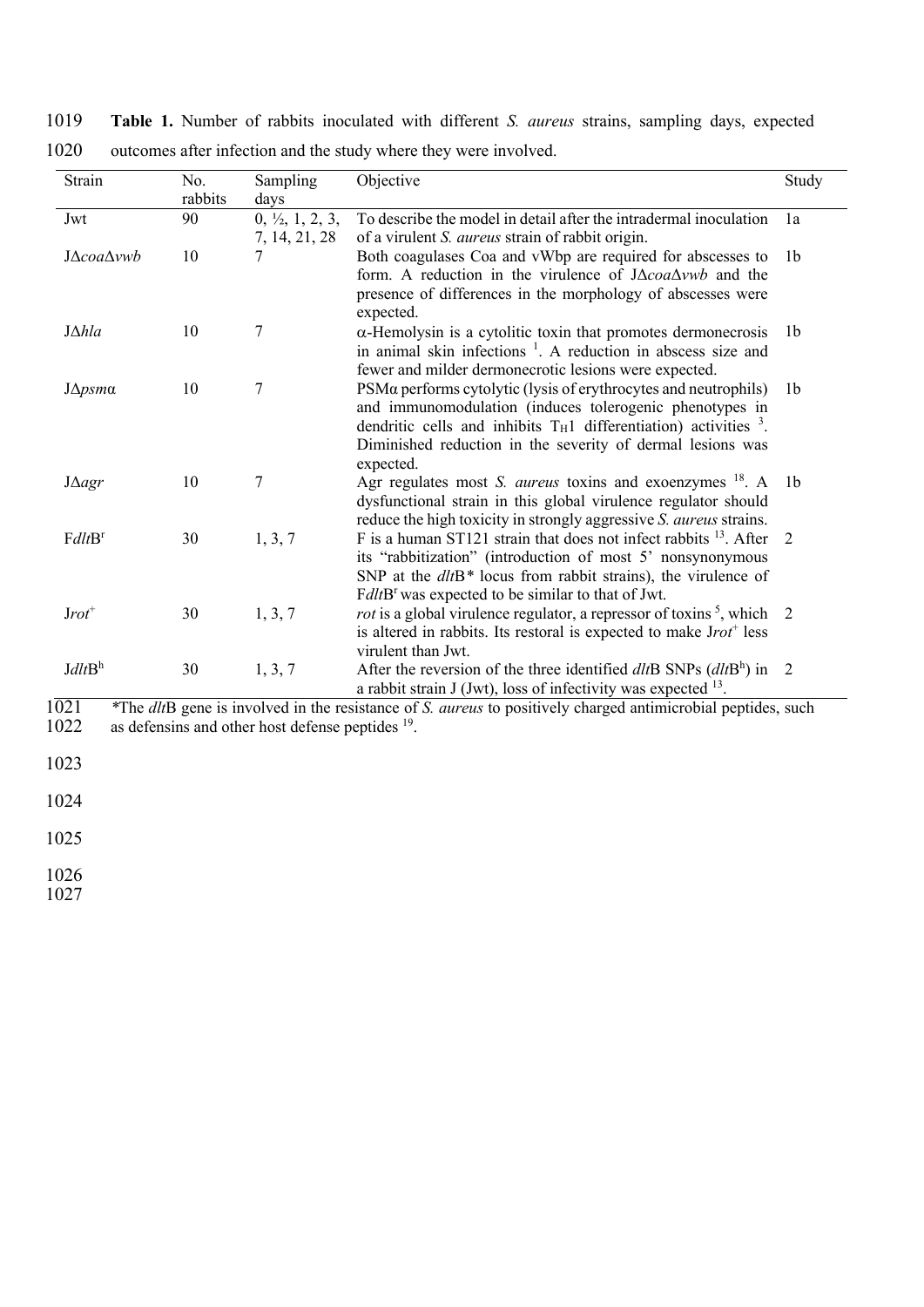| 1 V 4 2<br>Oligonucleotides | Description                                                                                                                    | Sequence                                                 |
|-----------------------------|--------------------------------------------------------------------------------------------------------------------------------|----------------------------------------------------------|
| Coa-1m                      | Checking the <i>coa</i> mutants in Jwt and FdltB <sup>r</sup> strains<br>by inside-inside PCR.                                 | 5'-ATAGAGATGCTGGTACAGG-3'                                |
| Coa-2c                      | Checking the <i>coa</i> mutants in Jwt and FdltB <sup>r</sup> strains<br>by inside-inside PCR.                                 | 5'-GCTTCCGATTGTTCGATGC-3'                                |
| Coa-5mB                     | Deletion of $coa$ ( $\Delta coa$ ) in Jwt and FdltB <sup>r</sup> strains. 5'<br>flanking region.                               | 5'-cgcggatccTCATGACGATACTTTCAGAGG-3'                     |
| Coa-6c                      | Deletion of $coa$ ( $\Delta coa$ ) in Jwt and FdltB <sup>r</sup> strains. 5'<br>flanking region.                               | 5'-CCCAATCTACATTAAAGAAAC-3'                              |
| Coa-7m                      | Deletion of $coa (\triangle coa)$ in Jwt and FdltB <sup>r</sup> strains. 3'<br>flanking region.                                | 5'-GGTAATTACATTTTGGAGGAAAACTCTATC<br>CATAGACATACAG-3'    |
| Coa-8cE                     | Deletion of $coa$ ( $\Delta coa$ ) in Jwt and FdltB <sup>r</sup> strains. 3'<br>flanking region.                               | 5'-ccggaattcGTACGAATGTGAATGGTGGC-3'                      |
| Coa-11m                     | Checking the coa mutants in Jwt and FdltB <sup>r</sup> strains<br>by outside-outside PCR.                                      | 5'-CATACTTCGATCGTTCTATAAG-3'                             |
| $Coa-12c$                   | Checking the coa mutants in Jwt and FdltB <sup>r</sup> strains<br>by outside-outside PCR.                                      | 5'-TTGCATCTATTAAAGAAGTAGG-3'                             |
| $PSM\alpha$ -1mB            | Deletion of $p_{\text{S}}$ had locus ( $\Delta p_{\text{S}}$ in Jwt and FdltB <sup>r</sup><br>strains. 5' flanking region.     | 5'-cgggatccACATGTTGACCATGAATACC-3'                       |
| $PSM\alpha-2c$              | Deletion of $p_{\text{S}}$ had locus ( $\Delta p_{\text{S}}$ ma) in Jwt and FdltB <sup>r</sup><br>strains. 5' flanking region. | 5'-gtattcaattcgcttaaattattCATTAAGATTACCTCCT<br>$TTGC-3'$ |
| $PSM\alpha-3m$              | Deletion of $p_{\text{S}}$ had locus ( $\Delta p_{\text{S}}$ in Jwt and FdltB <sup>r</sup><br>strains. 3' flanking region.     | 5'-AATAATTTAAGCGAATTGAATAC-3'                            |
| $PSM\alpha-4cE$             | Deletion of $p_{\text{S}}$ has locus ( $\Delta p_{\text{S}}$ in Jwt and FdltB <sup>r</sup><br>strains. 3' flanking region.     | 5'-ccggaattcAATTGTGGCTTAATTGTTTGC-3'                     |
| $PSM\alpha$ -5m             | Checking the $p_s$ m $\alpha$ locus mutants in Jwt and<br>FdltB <sup>r</sup> strains by inside-inside PCR.                     | 5'-GCAAAGGAGGTAATCTTAATG-3'                              |
| $PSM\alpha$ -6m             | Checking the $p_s$ m $\alpha$ locus mutants in Jwt and<br>FdltB <sup>r</sup> strains by outside-outside PCR.                   | 5'-TACAAAGCCAGCTAATAACC-3'                               |
| $PSM\alpha-7c$              | Checking the $p_s$ m $\alpha$ locus mutants in Jwt and<br>FdltB <sup>r</sup> strains by outside-outside PCR.                   | 5'-AATGGCAAATTAGACCAGC-3'                                |
| $PSM\alpha-8c$              | Checking the $p_s$ locus mutants in Jwt and<br>FdltB <sup>r</sup> strains by inside-inside PCR.                                | 5'-CGAATTCCATGTGAATGGC-3'                                |
| vwb-1mB                     | Deletion of vwb ( $\Delta$ vwb) in Jwt and FdltB <sup>r</sup> strains.<br>5' flanking region.                                  | 5'-cgcggatecTCAGGTTCTAACAATAATGTAG-3                     |
| vwb-2c                      | Deletion of vwb ( $\Delta$ vwb) in Jwt and FdltB <sup>r</sup> strains.<br>5' flanking region.                                  | 5'-GCTCCCAATGATAAAACTAGC-3'                              |
| vwb-3m                      | Deletion of <i>vwb</i> ( $\Delta vwb$ ) in Jwt and FdltB <sup>r</sup> strains.<br>3' flanking region.                          | 5'-gctagttttatcattgggagcAAGCAAATAATGAGTTT<br>$GCCG-3'$   |
| vwb-4cE                     | Deletion of vwb ( $\Delta$ vwb) in Jwt and FdltB <sup>r</sup> strains.<br>3' flanking region.                                  | 5'-ccggaattcTTTGTTGTCAGCTAAACTTCC-3'                     |
| vwb-7m                      | Checking the <i>vwb</i> mutants in Jwt and FdltB <sup>r</sup> strains<br>by outside-outside PCR. 3' flanking region.           | 5'-ACCAATTCCAGAGGATTCAG-3'                               |
| vwb-8c                      | Checking the <i>vwb</i> mutants in Jwt and FdltB <sup>r</sup> strains<br>by outside-outside PCR. 5' flanking region.           | 5'-TATTCAATTTATCTTCAGAAGC-3'                             |
| vwb-11m                     | Checking the <i>vwb</i> mutants in Jwt and FdltB <sup>r</sup> strains<br>by outside-outside PCR. 3' flanking region.           | 5'-GGCTGAAGATGAGGCTTTG-3'                                |
| $vwb-12c$                   | Checking the <i>vwb</i> mutants in Jwt and FdltB <sup>r</sup> strains<br>by outside-outside PCR. 5' flanking region.           | 5'-TAAGTCGCACTTTAATTGC-3'                                |
| T <sub>1</sub>              |                                                                                                                                |                                                          |

Table 2. The oligonucleotides used in this study. 1028<br>1029

The sequences recognized by the restriction enzymes used in cloning are denoted lower case letters. 1030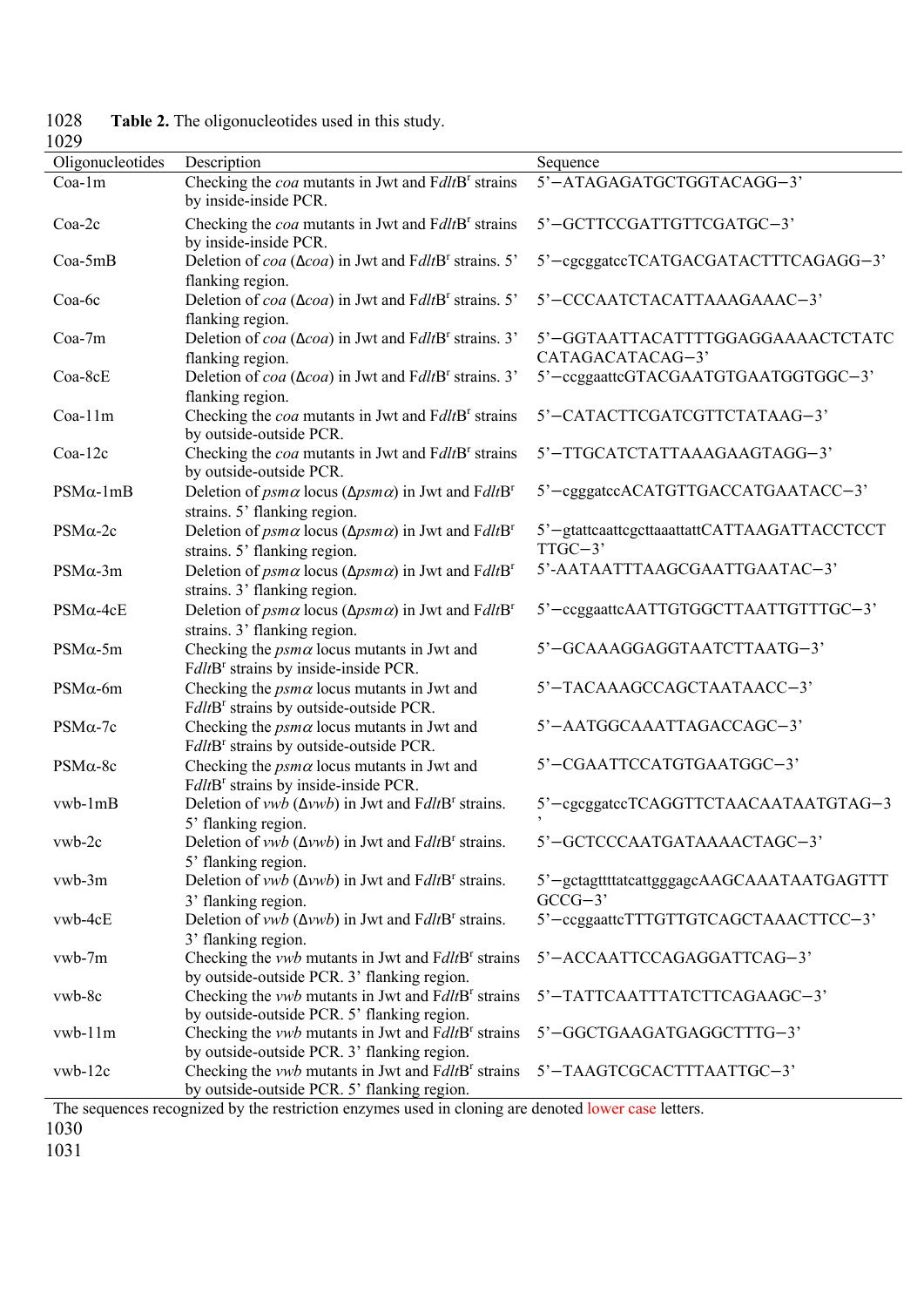1032 **Table 3.** The monoclonal antibodies used in the immunohistochemical studies.

| Primary antibodies            | Isotype | Reactivity         | Antigen   | Reference &      | Secondary antibodies          | Reference &              |
|-------------------------------|---------|--------------------|-----------|------------------|-------------------------------|--------------------------|
| (dilution)                    |         |                    | retrieval | Company          | (dilution)                    | Company                  |
| Mouse anti-canine CD3         | IgG1    | T-cells            | Enzymatic | CA17.2A12, UC    | Biotinylated anti-rat IgG     | BA-9400, Vector          |
| (1:20)                        |         |                    | treatment | Davis, USA       | $(H+L)$ $(1:400)$             | Laboratories, USA        |
| Mouse anti-human $CD79\alpha$ | IgG1    | B-cells            | Heat      | MCA2538H, AbD    | Biotinylated anti-mouse IgG   | PK 6102, Vector          |
| (1:50)                        |         |                    | treatment | Serotec, UK      | (1 drop into 10mL of diluent) | Laboratories, USA        |
| Mouse anti-rabbit             | IgG1k   | <b>Macrophages</b> | Enzymatic | M0633, Dako, USA | Biotinylated anti-mouse IgG   | PK 6102, Vector          |
| macrophage clone RAM11        |         |                    | treatment |                  | (1 drop into 10mL of diluent) | Laboratories, USA        |
| (1:50)                        |         |                    |           |                  |                               |                          |
| Mouse anti-rabbit light       | IgG1k   | Plasma cells       | Enzymatic | MAB201P, Merck,  | None                          | $\overline{\phantom{0}}$ |
| chain, HRP conjugated         |         |                    | treatment | Germany          |                               |                          |
| (1:250)                       |         |                    |           |                  |                               |                          |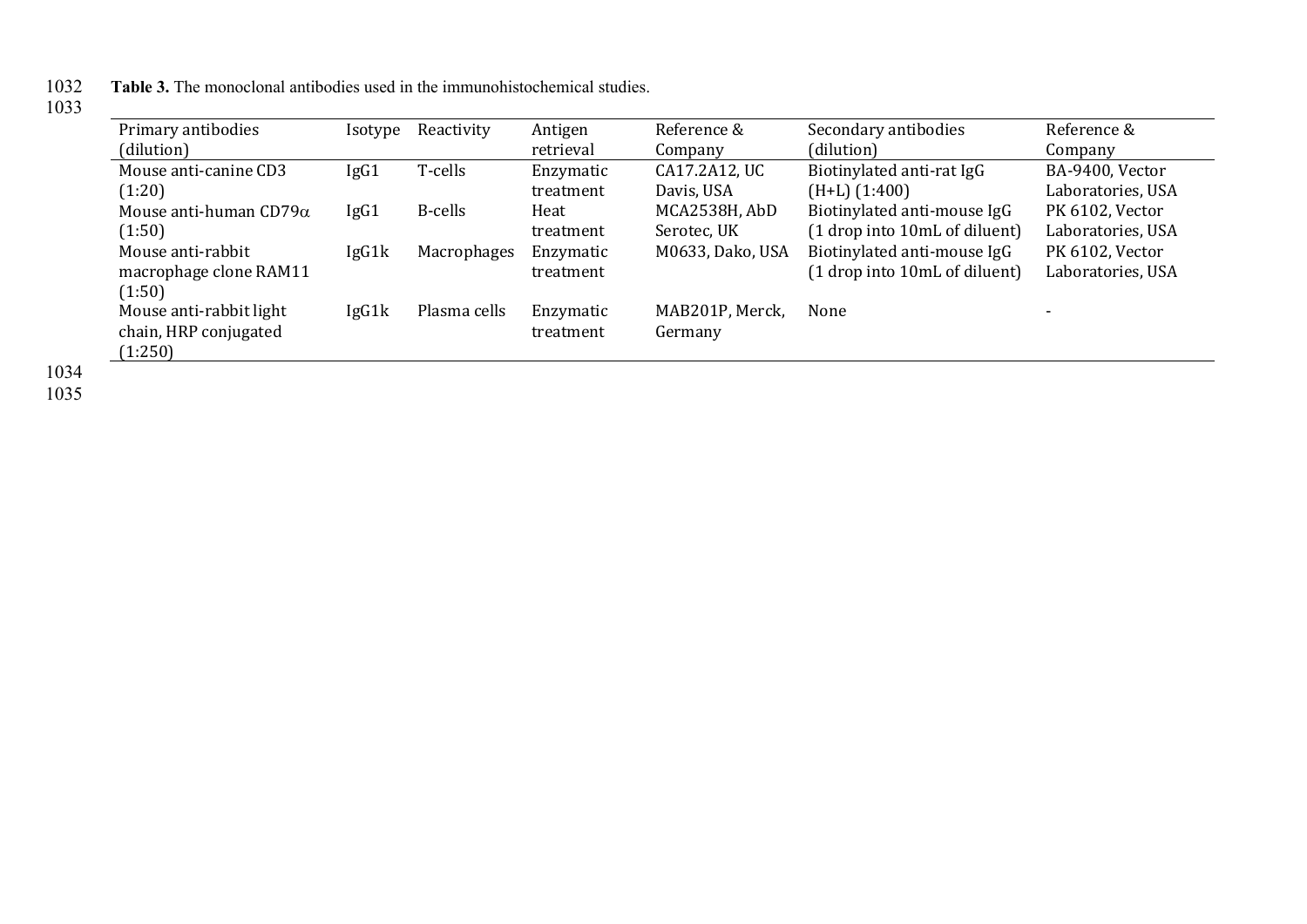| Monoclonal antibodies                  | <i>sotype</i>     | Specificity                 | Reactivity                 | Clone           | Reference & Company                         |
|----------------------------------------|-------------------|-----------------------------|----------------------------|-----------------|---------------------------------------------|
| Mouse anti-rabbit IgM                  | IgG1              | IgM                         | B-cells                    | <b>NRBM</b>     | MCA812GA, AbD Serotec, UK                   |
| Mouse anti-rabbit T-lymphocytes: FITC* | IgG1              | C <sub>D</sub> <sub>5</sub> | T-cells                    | KEN-5           | MCA800F, AbD Serotec, UK                    |
| Mouse anti-rabbit CD4                  | IgG2a             | CD4                         | T CD4 cells                | KEN-4           | MCA799, AbD Serotec, UK                     |
| Mouse anti-rabbit CD8                  | IgG2a             | CD <sub>8</sub>             | T CD8 cells                |                 | ISC27A WS0796U-100, Kingfisher Biotech, USA |
| Mouse anti-rabbit CD25                 | lgG2b             | CD25                        | <b>Activated T-cells</b>   | KEI- $\alpha$ 1 | MCA1119G, AbD Serotec, UK                   |
| Mouse anti-human CD14: FITC            | IgG <sub>2a</sub> | CD14                        | Monocytes and granulocytes | TÜK4            | MCA1568F, AbD Serotec, UK                   |
| Mouse anti-rabbit $\alpha$ -CD45       | IgM               | CD45                        | All leucocytes             | ISC76A          | ISC76A, VMRD Inc., USA                      |

**Table 4.** The monoclonal antibodies used in the flow cytometry studies.

1036<br>1037

1037 \*Clon KEN-5 recognizes rabbit T-lymphocytes and immunoprecipitates. This antibody recognizes rabbit CD5 but does not bind to rabbit CD5 transfectants.

1038 Known rabbit CD5 antibodies also show binding to most B-lymphocytes, which are not labeled by this clone (information obtained from datasheet).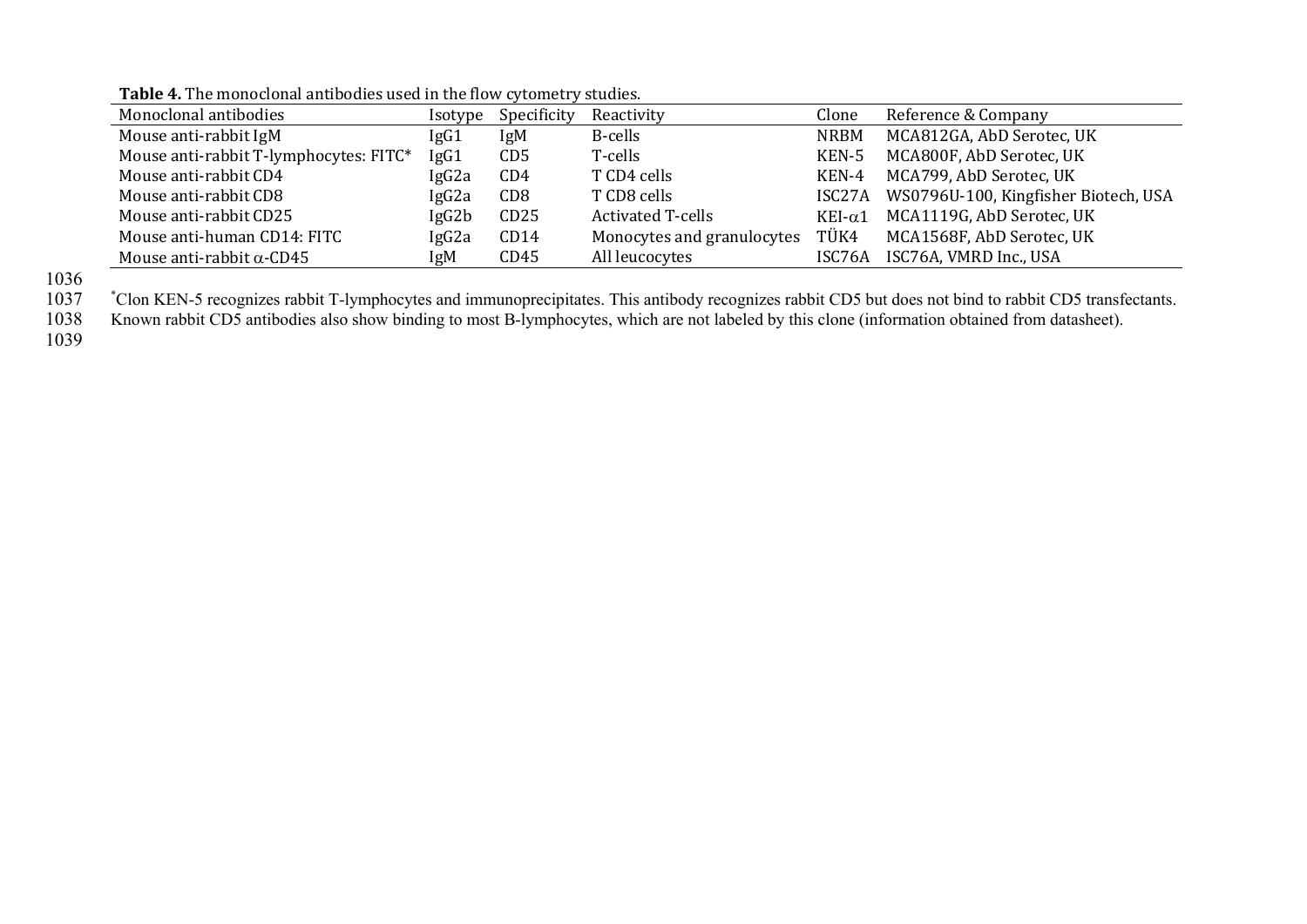|                                     | Days postinoculation (dpi) |                           |                           |                          |                           |                           |                          | $\boldsymbol{P}$         |       |
|-------------------------------------|----------------------------|---------------------------|---------------------------|--------------------------|---------------------------|---------------------------|--------------------------|--------------------------|-------|
|                                     | 0.5                        | $\mathbf{1}$              | $\overline{2}$            | 3                        | 7                         | 14                        | 21                       | 28                       | value |
| Epidermis*                          |                            |                           |                           |                          |                           |                           |                          |                          |       |
| Hyperplasia                         | $100/0/0/0$ <sup>a</sup>   | $100/0/0/0$ <sup>a</sup>  | 30/60/10/0 <sup>b</sup>   | 27/27/36/10b             | $0/0/0/100$ <sup>d</sup>  | $0/0/0/100$ <sup>d</sup>  | 0/8/50/42c               | 0/16/46/38c              | 0.001 |
| Reepithelization<br>(mitosis)       | $100/0/0/0$ <sup>a</sup>   | $100/0/0/0$ <sup>a</sup>  | $100/0/0/0$ <sup>a</sup>  | $100/0/0/0$ <sup>a</sup> | $100/0/0/0$ <sup>a</sup>  | 58/8/17/17b               | 25/25/0/50b              | 0/0/8/92c                | 0.001 |
| Superficial dermis                  |                            |                           |                           |                          |                           |                           |                          |                          |       |
| Vascular dilatation                 | $80/20/0/0$ <sup>a</sup>   | $30/60/10/0$ ab           | $30/60/0/0$ <sup>ab</sup> | $18/55/27/0$ bc          | $0/10/40/50$ <sup>d</sup> | 0/50/50/00c               | 17/42/33/8c              | $23/46/31/0$ bc          | 0.001 |
| Hemorrhages                         | 89/0/0/11a                 | $10/80/10/0$ bc           | $40/50/10/0$ abc          | $27/27/36/10$ c          | $10/40/30/20$ c           | 50/25/17/8ab              | 67/33/0/0a               | 31/23/38/8c              | 0.001 |
| Edema                               | $80/0/20/0$ ab             | 70/10/20/0ab              | $80/0/20/0$ ab            | 18/10/36/36 <sup>d</sup> | $0/60/20/20$ cd           | 33/17/33/17bc             | $67/25/8/0$ ab           | 85/15/0/0a               | 0.001 |
| Deep dermis<br>Vascular dilatation  | $80/20/0/0$ <sup>a</sup>   | $0/100/0/0$ <sup>a</sup>  | $30/70/0/0$ <sup>a</sup>  | 18/55/27/0 <sup>ab</sup> | 0/60/40/0 <sup>b</sup>    |                           | 17/42/33/8ab             | 23/46/23/8 <sup>a</sup>  | 0.132 |
| Perivascular                        |                            |                           |                           |                          |                           | $0/100/0/0$ <sup>ab</sup> |                          |                          | 0.001 |
| inflammation                        | 30/50/10/10 <sup>b</sup>   | $0/20/10/70$ <sup>e</sup> | 10/10/30/50de             | 0/36/55/9c               | $0/20/60/20$ cd           | $0/40/30/30$ cd           | $0/66/17/17$ bc          | 75/15/8/0a               |       |
| Heterophiles diffuses               | 40/50/10/0 <sup>a</sup>    | $10/40/10/40$ bc          | 10/20/50/20bc             | $0/27/63/0$ bc           | 0/30/30/40c               | 8/33/42/17b               | $0/41/42/17$ bc          | 69/15/16/0a              | 0.001 |
| Heterophiles<br>organized (abscess) | 80/10/0/10 <sup>a</sup>    | 20/10/10/60 <sup>b</sup>  | 20/10/10/60bc             | 0/0/0/100c               | $0/0/0/100$ c             | 20/0/0/80bc               | 75/0/0/25 <sup>a</sup>   | $92/8/0/0$ <sup>a</sup>  | 0.001 |
| Eosinophilic peri-<br>abscess layer | $100/0/0/0$ <sup>a</sup>   | 50/30/20/0b               | 40/10/0/50cd              | $0/0/18/82$ d            | $0/0/50/50$ cd            | 20/0/40/40c               | 75/0/17/8b               | $92/8/0/0$ ab            | 0.001 |
| Hemorrhages                         | $100/0/0/0$ <sup>a</sup>   | $40/60/0/0$ cd            | $30/70/0/0$ <sup>d</sup>  | $0/100/0/0$ <sup>d</sup> | 30/70/0/0 <sup>d</sup>    | 75/17/0/8bc               | $100/0/0/0$ <sup>a</sup> | 85/15/0/0b               | 0.001 |
| <b>Granulation tissue</b>           | $100/0/0/0$ <sup>a</sup>   | $100/0/0/0$ <sup>a</sup>  | $100/0/0/0$ <sup>a</sup>  | $100/0/0/0$ <sup>a</sup> | $100/0/0/0$ <sup>a</sup>  | 75/8/17/0 <sup>b</sup>    | 0/9/8/83c                | 15/0/0/85c               | 0.001 |
| Regeneration (hair<br>follicles)    | $100/0/0/0$ <sup>a</sup>   | $100/0/0/0$ <sup>a</sup>  | $100/0/0/0$ <sup>a</sup>  | $100/0/0/0$ <sup>a</sup> | $100/0/0/0$ <sup>a</sup>  | $100/0/0/0$ <sup>a</sup>  | 83/17/0/0a               | 9/76/15/0 <sup>b</sup>   | 0.001 |
| Cutaneous muscle                    |                            |                           |                           |                          |                           |                           |                          |                          |       |
| Interstitial<br>inflammation        | 40/40/0/20b                | $10/10/60/20$ cde         | 10/50/20/20bcd            | 0/28/36/36 <sup>de</sup> | $0/0/30/70$ <sup>e</sup>  | $0/50/10/40$ cd           | 25/33/25/17bc            | 75/25/0/0 <sup>a</sup>   | 0.001 |
| Atrophy/degeneration                | $90/0/10/0$ a              | 70/20/10/0ab              | 70/20/10/0ab              | 35/55/10/0ab             | 0/30/70/0c                | 8/50/8/34c                | 33/42/8/17bc             | 75/8/0/15 <sup>a</sup>   | 0.001 |
| Hypertrophy                         | 100/0/0/0                  | 100/0/0/0                 | 100/0/0/0                 | 100/0/0/0                | 100/0/0/0                 | 75/25/0/0                 | 92/8/0/0                 | 69/31/0/0                | 0.204 |
| Interruption                        | 90/10/0/0a                 | $100/0/0/0$ <sup>a</sup>  | $100/0/0/0$ <sup>a</sup>  | 70/20/10/0ab             | 40/30/20/10 <sup>b</sup>  | 50/33/0/17ab              | 76/8/8/8ab               | $100/0/0/0$ <sup>a</sup> | 0.010 |
| Fibrosis                            | $100/0/0/0$ <sup>a</sup>   | $100/0/0/0$ <sup>a</sup>  | $100/0/0/0$ <sup>a</sup>  | $100/0/0/0$ <sup>a</sup> | $40/60/0/0$ <sup>a</sup>  | 25/50/17/8c               | 58/42/0/0b               | 92/8/0/0                 | 0.001 |
|                                     |                            |                           |                           |                          |                           |                           |                          |                          |       |

**Table 5.** The histopathological findings observed after the inoculation of a Jwt *S. aureus* strain and their evolution during the experiment (n = 10 animals per day).

\*Each histopathological finding presents 4 values w/x/y/z that indicate the percentage of animals with microscopic findings classified as absent (w), mild (x), moderate  $(y)$  and severe  $(z)$ .

For a given trait presented in a row, P-Value tests hypothesis H0: there was no effect of treatment to explain the observed trait variance.

a-e The means in a same row not sharing superscript significantly differ for each inoculation time (P<0.05).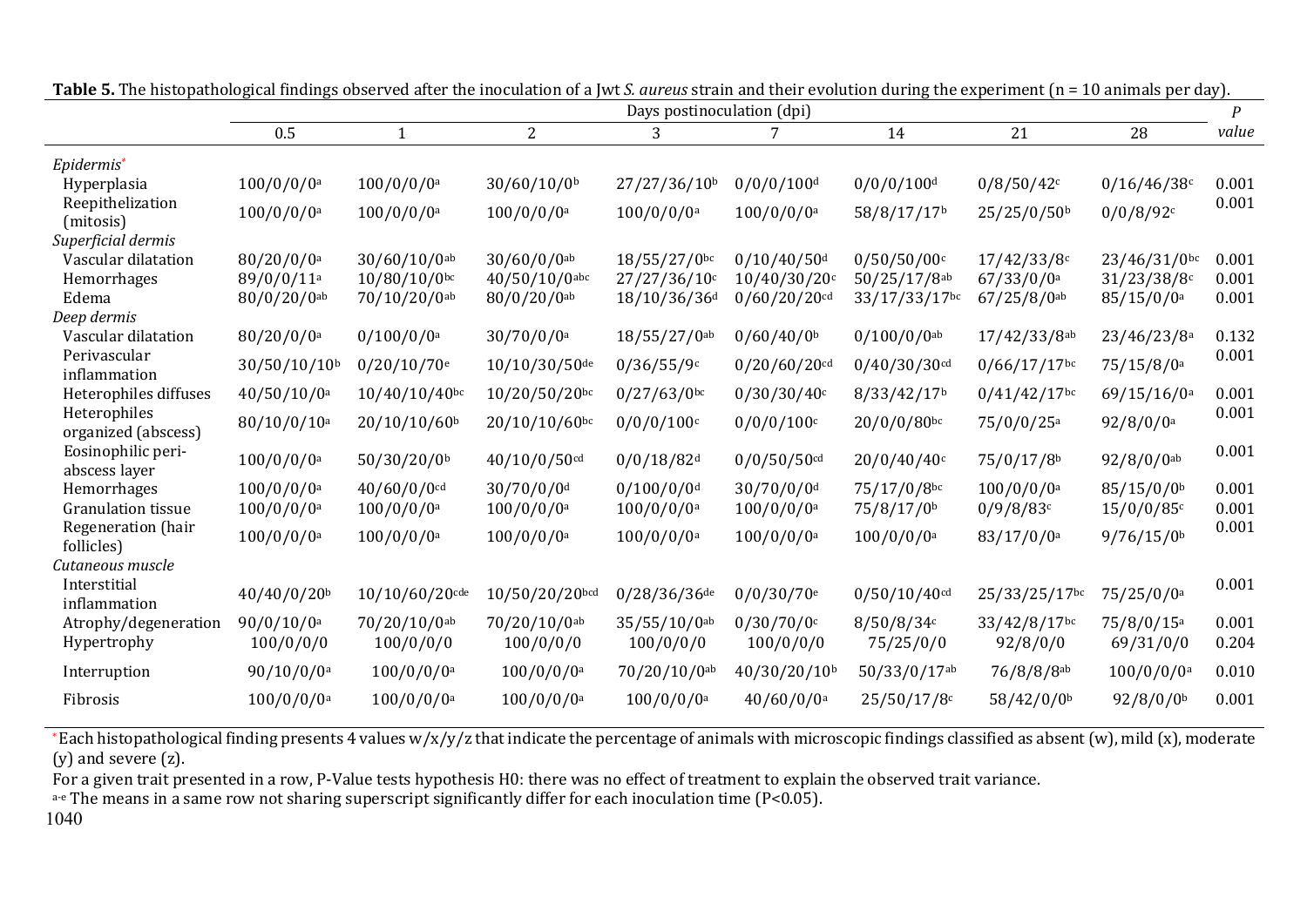1041 **Table 6.** Evolution of the concentration (pg/mL) of cytokines on plasma and skin tissue after the intradermal inoculation with the Jwt strain (n = 1042 10 animals per day).

| 1042 | 10 animals per day). |  |
|------|----------------------|--|
|------|----------------------|--|

|           | Postinoculation time (days) |            |         |                    |                    |                    |                    | <b>SEM</b>         |         |       |         |
|-----------|-----------------------------|------------|---------|--------------------|--------------------|--------------------|--------------------|--------------------|---------|-------|---------|
|           |                             | 0.5        |         |                    |                    |                    | 14                 | 21                 | 28      |       | P-value |
| Plasma    |                             |            |         |                    |                    |                    |                    |                    |         |       |         |
| $IL-4$    | $3.587$ ab                  | 2.317a     | 3.375a  | 5.701 <sup>b</sup> | 3.780 <sup>b</sup> | 3.751 <sup>b</sup> | 3.886 <sup>b</sup> | 5.552 <sup>b</sup> | 8.904c  | 0.807 | < 0.001 |
| $IL-18$   | 126.8a <sub>b</sub>         | $316.4$ bc | 263.0bc | 245.9b             | 328.2bc            | 87.2a              | 350.0c             | 307.2bc            | 463.4d  | 39.8  | < 0.001 |
| Skin      |                             |            |         |                    |                    |                    |                    |                    |         |       |         |
| $IL-4$    | 8.998 <sup>a</sup>          | 6.419a     | 7.080a  | 7.780a             | 9.392a             | 7.307a             | 8.774a             | 9.951a             | 15.479b | 1.554 | 0.001   |
| IFN-gamma | 643ª                        | 14015b     | 412a    | 401a               | 547a               | 558 <sup>a</sup>   | 619a               | 3879a              | 2588a   | 2282  | < 0.001 |

a-d The means in a same row not sharing superscript significantly differ at *P*<0.05 for day postinoculation.

For a given trait presented in a row, P-Value tests hypothesis H0: there was no effect of treatment to explain the observed trait variance. SEM: standard error of the mean.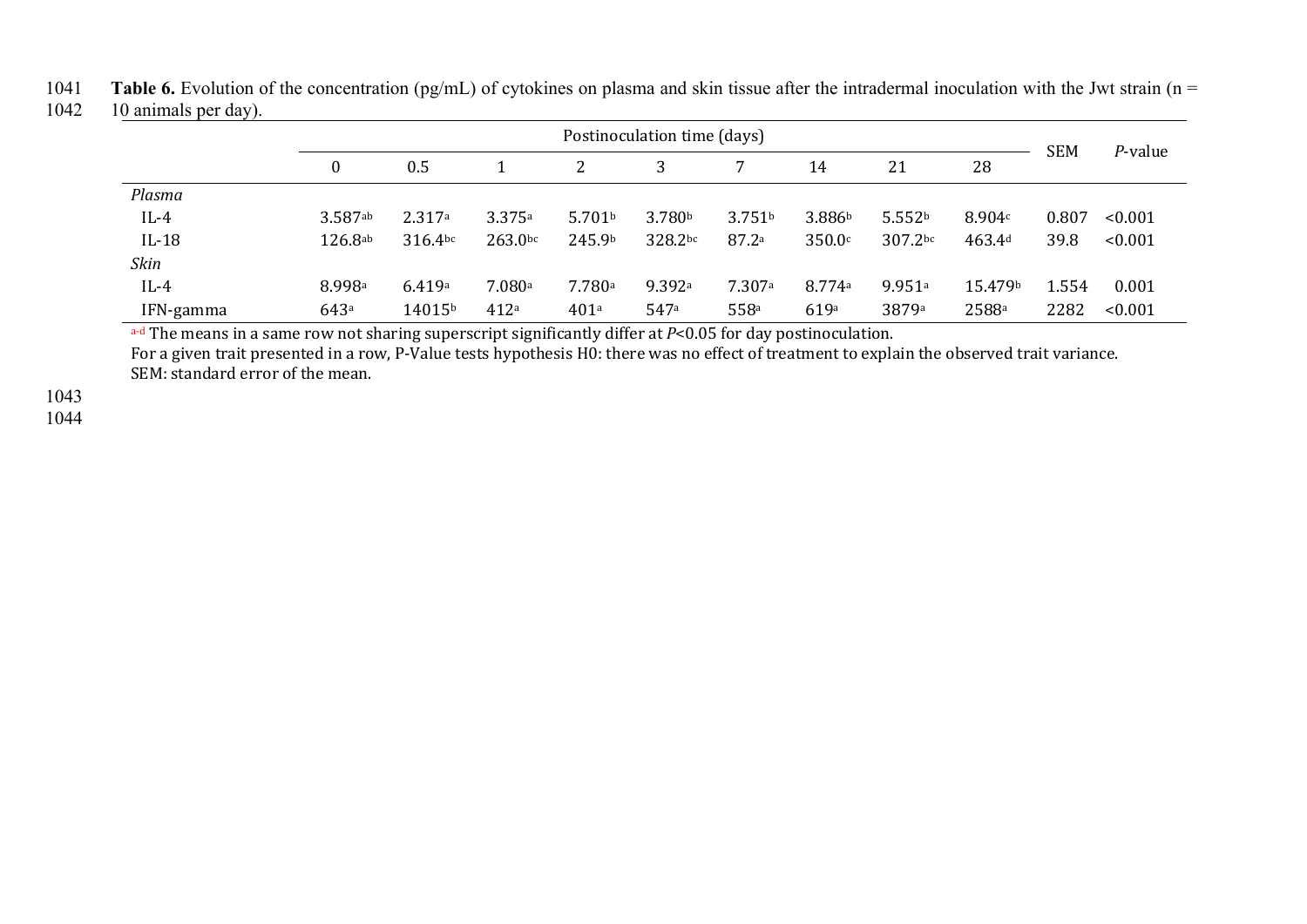|                                  | S. aureus strain         |                   |                          |                          |        | $P$ value   |
|----------------------------------|--------------------------|-------------------|--------------------------|--------------------------|--------|-------------|
|                                  | FdltB <sup>r</sup>       | Jwt               | $Jrot^+$                 | J dl t B <sup>h</sup>    | Strain | Time*Strain |
| Epidermis*                       |                          |                   |                          |                          |        |             |
| Hyperplasia                      | $74/2/21/3^b$            | $42/10/13/35$ °   | $83/8/6/3^a$             | $90/10/0/0$ <sup>a</sup> | 0.001  | 0.001       |
| Reepithelization (mitosis)       | 100/0/0/0                | 100/0/0/0         | 100/0/0/0                | 100/0/0/0                | 1.000  | 1.000       |
| Superficial dermis               |                          |                   |                          |                          |        |             |
| Vascular dilatation              | $44/52/4/0^b$            | $16/42/26/16$ °   | $40/57/3/0^a$            | $33/67/0/0^{ab}$         | 0.001  | 0.001       |
| Hemorrhages                      | $58/26/16/0^a$           | $16/48/26/10^{b}$ | $50/37/13/0^a$           | $50/43/7/0^a$            | 0.001  | 0.001       |
| Edema                            | $23/48/29/0^b$           | $29/26/26/19^b$   | $40/40/17/3^a$           | $50/47/3/0^a$            | 0.001  | 0.005       |
| Deep dermis                      |                          |                   |                          |                          |        |             |
| Vascular dilatation              | $2/46/52/0^{b}$          | $0/84/13/3^a$     | $0/77/13/10^a$           | $0/41/56/3^{b}$          | 0.001  | 0.012       |
| Perivascular inflammation        | $2/46/52/0^a$            | $0/26/42/32^{b}$  | $77/7/16/0^a$            | $3/47/50/0^a$            | 0.001  | 0.001       |
| Heterophiles diffuses            | $4/54/34/8^{ab}$         | $0/36/39/25^b$    | $0/64/23/13^a$           | $0/47/47/6^a$            | 0.016  | 0.060       |
| Heterophiles organized (abscess) | $58/4/2/36^b$            | $6/4/3/87$ °      | $60/7/3/30$ <sup>a</sup> | $67/17/13/3^a$           | 0.001  | 0.001       |
| Eosinophilic peri-abscess layer  | $75/17/4/4^b$            | $16/10/29/45$ °   | $83/4/7/6^{ab}$          | $100/0/0/0$ <sup>a</sup> | 0.001  | 0.095       |
| Hemorrhages                      | $100/0/0/0$ <sup>a</sup> | $23/77/0/0^b$     | $100/0/0/0$ <sup>a</sup> | $100/0/0/0$ <sup>a</sup> | 0.001  | 0.845       |
| Granulation tissue               | 100/0/0/0                | 100/0/0/0         | 100/0/0/0                | 100/0/0/0                | 1.000  | 1.000       |
| Cutaneous muscle                 |                          |                   |                          |                          |        |             |
| Interstitial inflammation        | $15/46/27/12^b$          | $3/14/42/41$ °    | $21/63/3/13^a$           | $17/53/27/3^a$           | 0.001  | 0.008       |
| Atrophy/degeneration             | $71/19/10/0^b$           | $35/35/30/0^b$    | $86/8/3/3^{a}$           | $100/0/0/0$ <sup>a</sup> | 0.001  | 0.029       |
| Hypertrophy                      | 100/0/0/0                | 100/0/0/0         | 97/3/0/0                 | 100/0/0/0                | 0.415  | 1.000       |
| Interruption                     | 96/2/2/0                 | 68/19/10/3        | 97/0/0/3                 | 97/3/0/0                 | 0.191  | 0.525       |
| Fibrosis                         | 100/0/0/0                | 81/19/0/0         | 100/0/0/0                | 100/0/0/0                | 0.066  | 0.144       |

**Table 7**. The histopathological findings observed after the inoculation of different *S. aureus* strains (n = 10 animals per day and strain).

\* Each histological parameter presents 4 values (w/x/y/z) that indicate the average percentage of animals for the three sampling times (1, 3 and 7 days postinfection). The microscopic findings are classified as absent (w), mild (x), moderate (y), severe (z).

For a given trait presented in a row, P-Value tests hypothesis H0: there was no effect of treatment to explain the observed trait variance. <sup>a-c</sup> The means in a same row not sharing letters significantly differ  $(P<0.05)$ .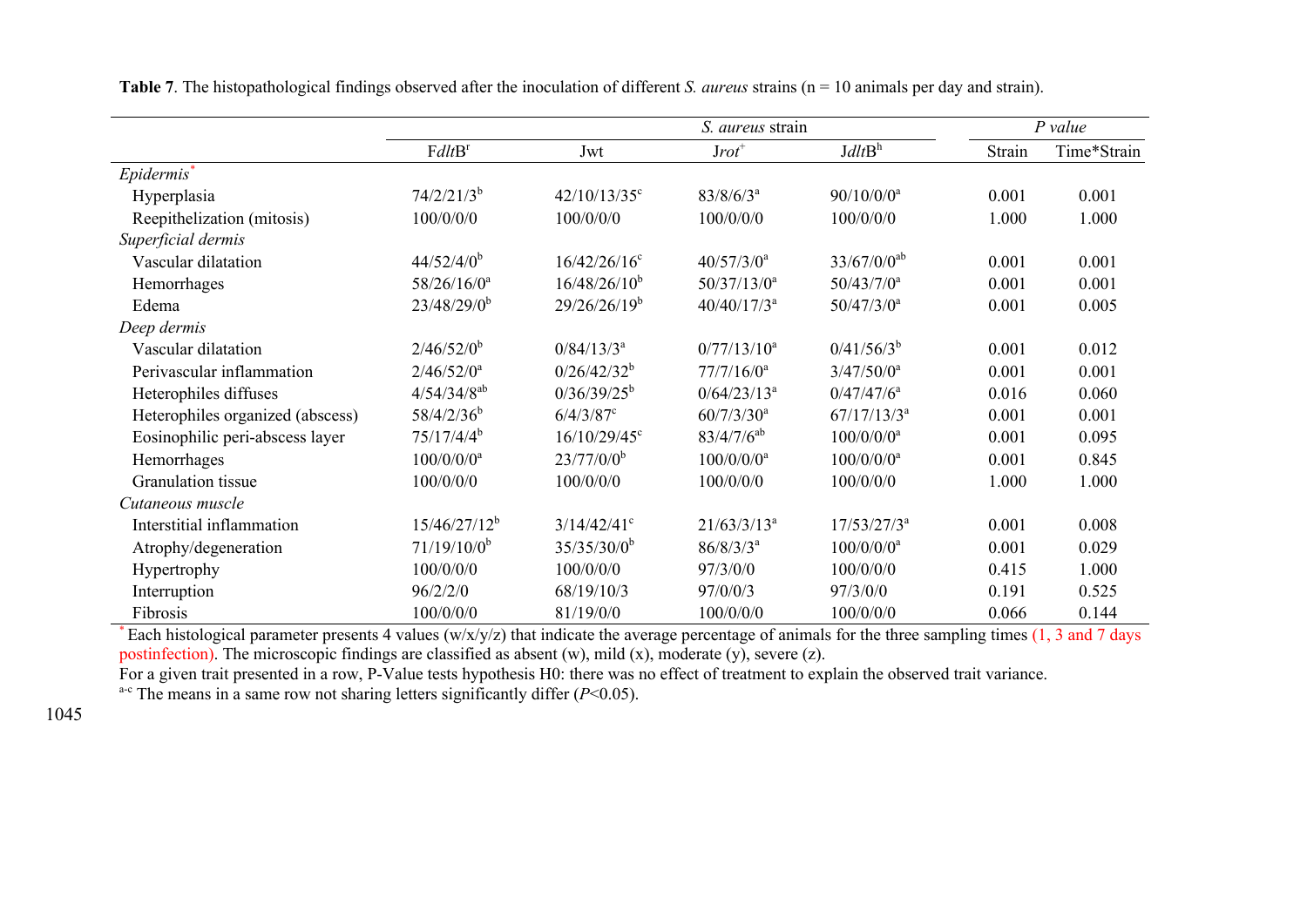**Supplemental Figure 1.** Severe dermonecrosis (A: external aspect; B: sagittal cut of formalin fixed tissue; C: microscopically low magnification view stained with H&E) characterized by a peripheral halo of inflammatory cells (arrows) and a center of coagulative necrosis (asterisk) at 3 days postinoculation 4 of  $10^7$  CFU of a human wild-type strain (Fwt).